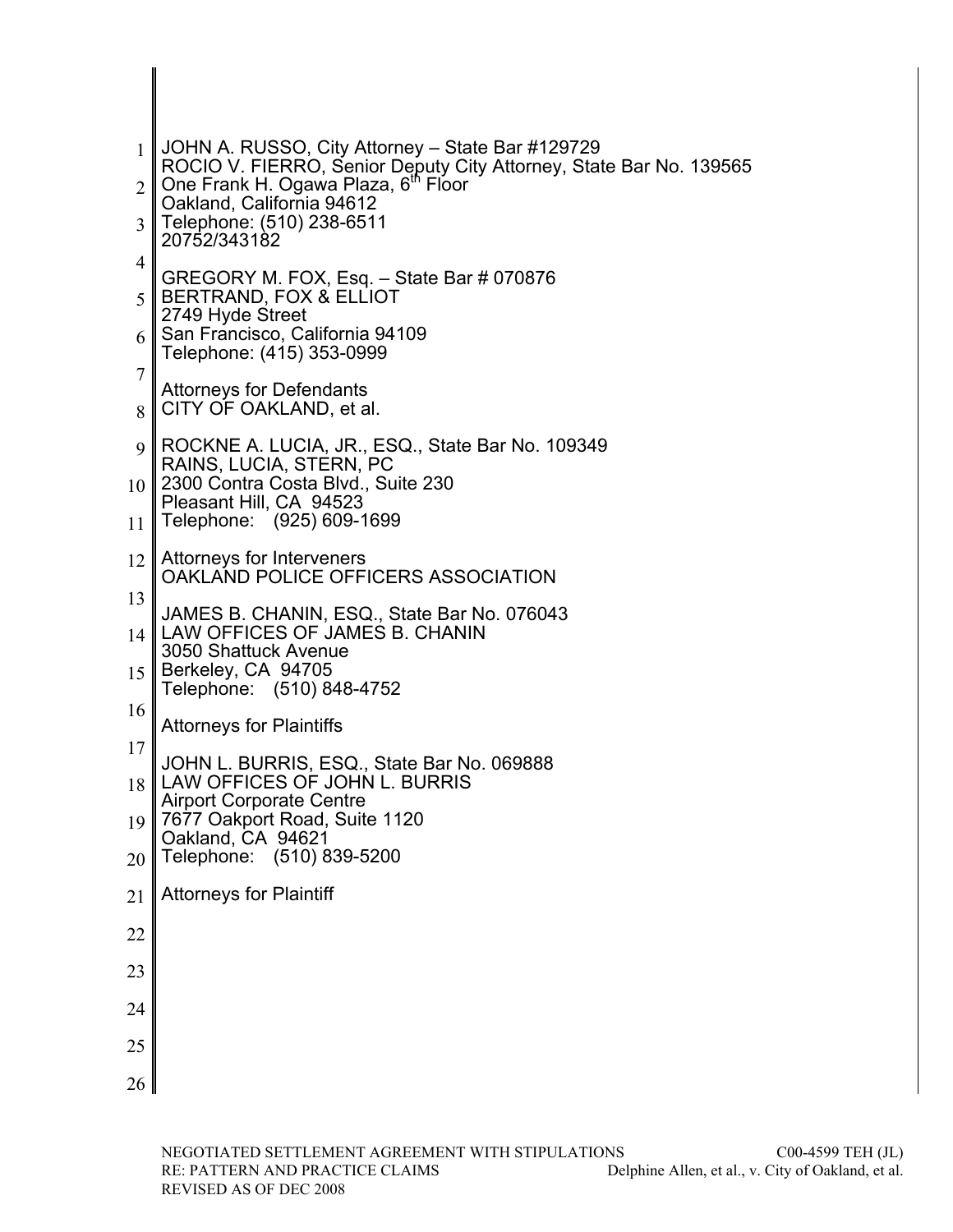| 1              |                          |                                                         |
|----------------|--------------------------|---------------------------------------------------------|
| $\overline{2}$ |                          |                                                         |
| 3              |                          |                                                         |
| $\overline{4}$ |                          |                                                         |
| 5              |                          | UNITED STATES DISTRICT COURT                            |
| 6              |                          | NORTHERN DISTRICT OF CALIFORNIA                         |
| $\overline{7}$ |                          |                                                         |
| 8              | DELPHINE ALLEN, et al.,  | Master Case No. C00-4599 TEH (JL)                       |
| 9              | Plaintiffs,              | SETTLEMENT AGREEMENT<br>RE: PATTERN AND PRACTICE CLAIMS |
| 10             | V.                       |                                                         |
| 11             | CITY OF OAKLAND, et al., |                                                         |
| 12             | Defendants.              |                                                         |
| 13             |                          |                                                         |
| 14             |                          |                                                         |
| 15             |                          |                                                         |
| 16             |                          |                                                         |
| 17             |                          |                                                         |
| 18             |                          |                                                         |
| 19             |                          |                                                         |
| 20             |                          |                                                         |
| 21             |                          |                                                         |
| 22             |                          |                                                         |
| 23             |                          |                                                         |
| 24             |                          |                                                         |
| 25             |                          |                                                         |
| 26             |                          |                                                         |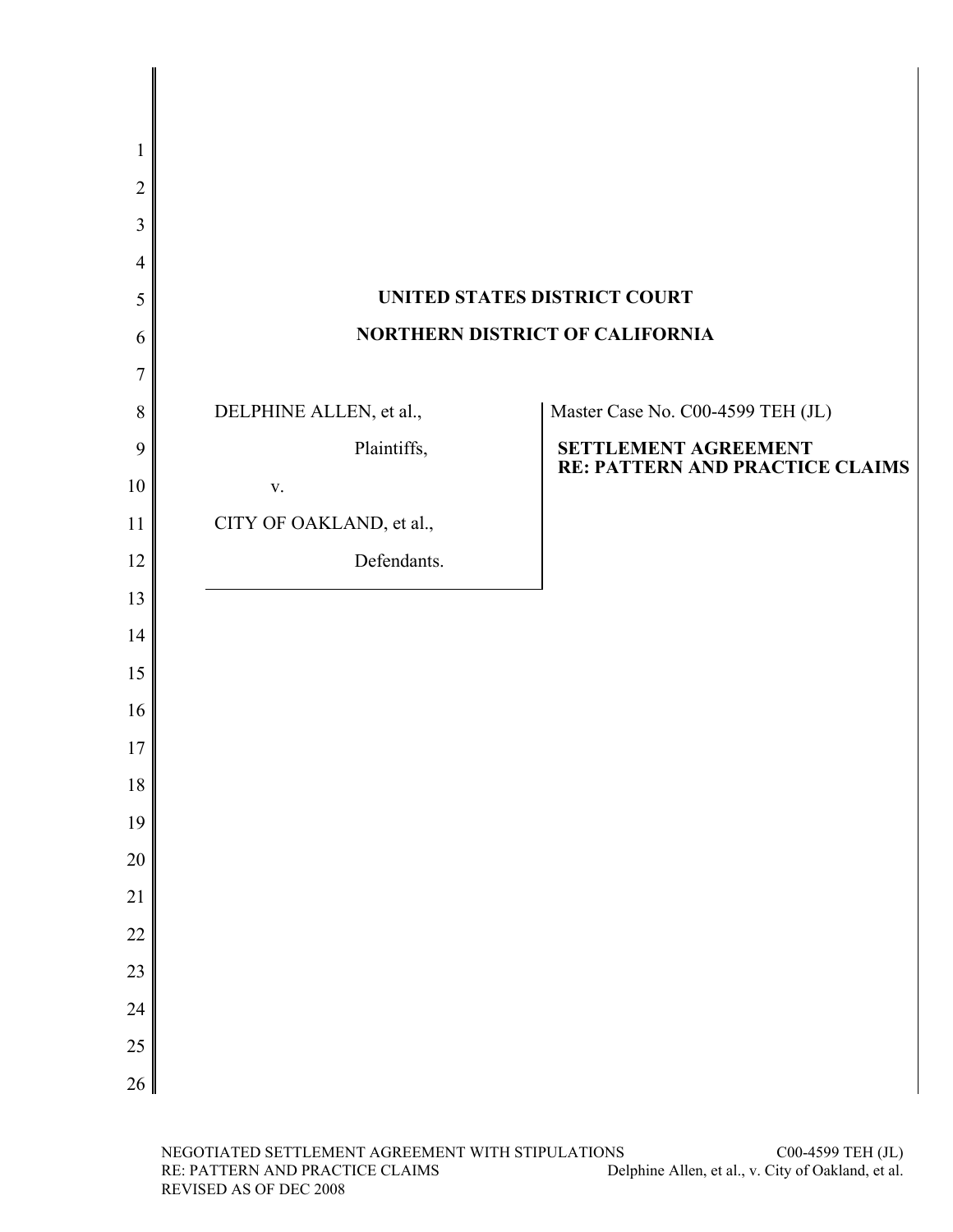| 1  |    |                              | <b>TABLE OF CONTENTS</b>                                             |  |
|----|----|------------------------------|----------------------------------------------------------------------|--|
| 2  | I. |                              |                                                                      |  |
| 3  | П. |                              |                                                                      |  |
| 4  |    |                              |                                                                      |  |
|    |    | A.<br>B <sub>1</sub>         |                                                                      |  |
| 5  |    | $\mathcal{C}$ .              |                                                                      |  |
|    |    | D.                           |                                                                      |  |
| 6  |    | Ε.                           |                                                                      |  |
| 7  |    | $F_{\cdot}$                  |                                                                      |  |
|    |    | G.                           |                                                                      |  |
| 8  |    | $H_{\cdot}$                  |                                                                      |  |
|    |    |                              |                                                                      |  |
| 9  |    |                              |                                                                      |  |
|    |    |                              |                                                                      |  |
| 10 |    |                              |                                                                      |  |
|    |    |                              |                                                                      |  |
| 11 |    |                              |                                                                      |  |
|    |    | L                            |                                                                      |  |
| 12 |    | J.                           |                                                                      |  |
|    |    | $K_{\cdot}$                  |                                                                      |  |
| 13 |    | L.                           |                                                                      |  |
|    |    | M.                           |                                                                      |  |
| 14 |    | N.                           |                                                                      |  |
|    |    | O.<br>P.                     |                                                                      |  |
| 15 |    | Q.                           |                                                                      |  |
|    |    | $R_{\cdot}$                  |                                                                      |  |
| 16 |    | S.                           |                                                                      |  |
| 17 |    | T.                           |                                                                      |  |
|    |    | U.                           |                                                                      |  |
| 18 |    | V.                           |                                                                      |  |
|    |    |                              |                                                                      |  |
| 19 | Ш. |                              |                                                                      |  |
|    |    |                              |                                                                      |  |
| 20 |    | A.                           |                                                                      |  |
|    |    | <b>B.</b><br>$\mathcal{C}$ . |                                                                      |  |
| 21 |    | D.                           |                                                                      |  |
|    |    | Ε.                           |                                                                      |  |
| 22 |    | F.                           |                                                                      |  |
| 23 |    | G.                           |                                                                      |  |
|    |    | H.                           |                                                                      |  |
| 24 |    | I.                           |                                                                      |  |
|    |    | J.                           | Summary of Citizen Complaints Provided to OPD Personnel  Task 11  15 |  |
| 25 |    | K.                           |                                                                      |  |
|    |    | L.                           |                                                                      |  |
| 26 |    |                              |                                                                      |  |

 $\rm i$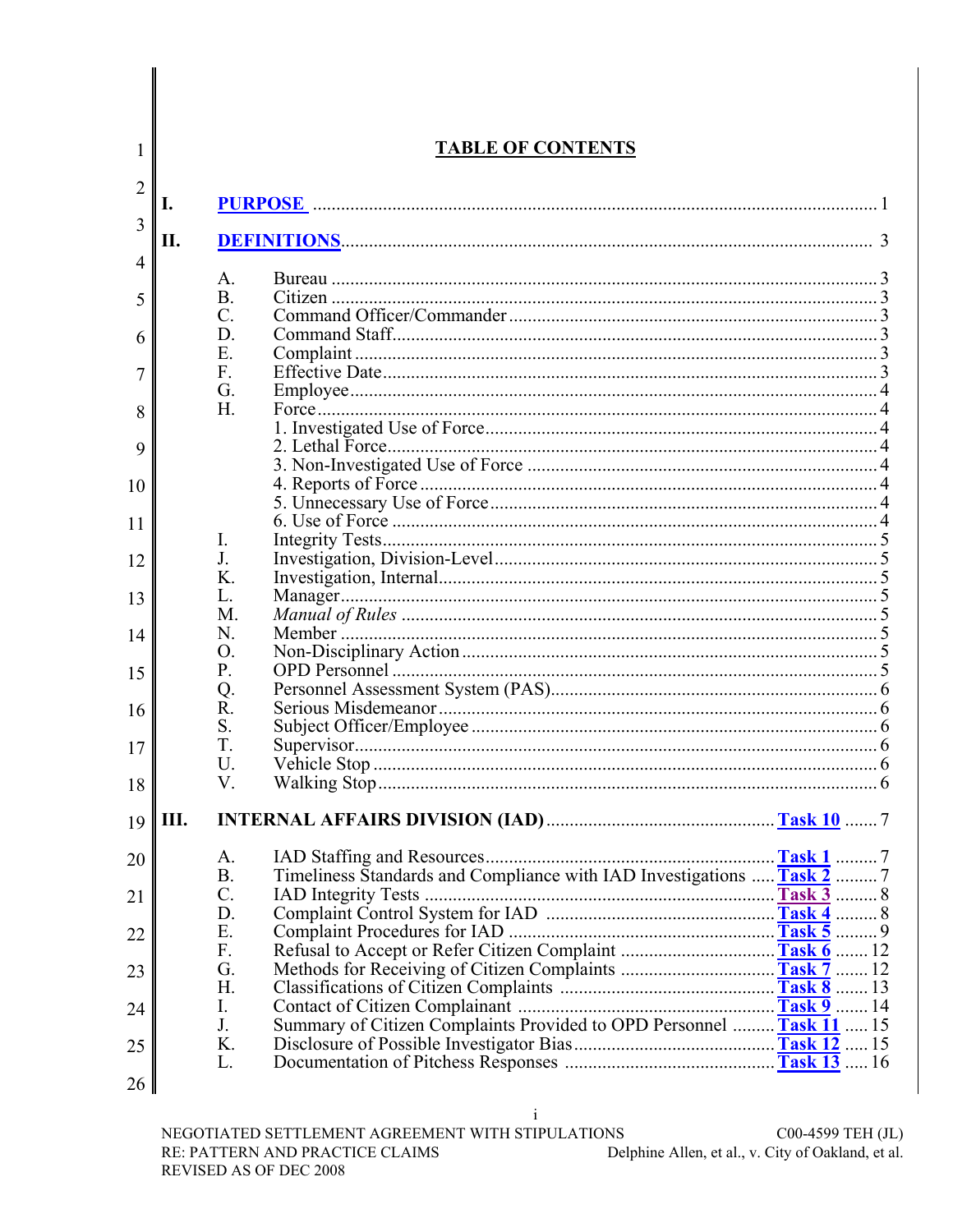| 1              |       | M.           | Investigation of Allegations of <i>Manual of Rules</i> Violations Resulting            |                 |            |
|----------------|-------|--------------|----------------------------------------------------------------------------------------|-----------------|------------|
| $\overline{2}$ |       | N.           | Reviewing Findings and Disciplinary Recommendations  Task 15  16                       |                 |            |
|                |       | O.           | Supporting IAD Process - Supervisor/Managerial Accountability . Task 16  16            |                 |            |
| 3              |       | P.           |                                                                                        |                 |            |
|                |       |              |                                                                                        |                 |            |
| 4              | IV.   |              | <b>SUPERVISORY SPAN OF CONTROL &amp; UNITY OF COMMAND  Task 18  17</b>                 |                 |            |
| 5              |       | A.           |                                                                                        |                 |            |
|                |       | <b>B.</b>    |                                                                                        |                 |            |
| 6              |       | C.           |                                                                                        |                 |            |
|                |       | D.           | Members', Employees <sup>5</sup> and Supervisors' Performance Review <b>Task 21</b> 18 |                 |            |
| 7              |       | E.           |                                                                                        |                 |            |
|                |       | $F_{\cdot}$  |                                                                                        |                 |            |
| 8              | V.    |              | POLICY AND PROCEDURES FOR USE OF FORCE NOTIFICATION AND                                |                 |            |
| 9              |       |              |                                                                                        | <b>Task 24.</b> | $\dots$ 20 |
|                |       |              |                                                                                        |                 |            |
| 10             |       | A.           |                                                                                        |                 |            |
|                |       | <b>B.</b>    |                                                                                        |                 |            |
| 11             |       | $C_{\cdot}$  |                                                                                        |                 |            |
|                |       | D.           |                                                                                        |                 |            |
| 12             |       | E.           |                                                                                        |                 |            |
|                |       | F.           |                                                                                        |                 |            |
| 13             |       | G.           |                                                                                        |                 |            |
|                |       | Η.           |                                                                                        |                 |            |
| 14             |       | $\mathbf{L}$ |                                                                                        |                 | $\dots 26$ |
| 15             | VI.   |              |                                                                                        |                 |            |
|                |       |              |                                                                                        |                 |            |
| 16             |       | A.           | Misconduct                                                                             |                 | 26         |
|                |       | <b>B.</b>    |                                                                                        |                 |            |
| 17             |       | $C$ .        |                                                                                        |                 |            |
|                |       | D.           |                                                                                        |                 |            |
| 18             |       | Ε.           |                                                                                        |                 |            |
|                |       | F.<br>G.     | Personnel Arrested, Sued and/or Served with                                            |                 |            |
| 19             |       |              |                                                                                        |                 |            |
| 20             |       |              |                                                                                        |                 |            |
|                | VII.  |              | PERSONNEL INFORMATION MANAGEMENT SYSTEM (PIMS) Task 40  30                             |                 |            |
| 21             |       |              |                                                                                        |                 |            |
|                |       | A.           |                                                                                        |                 |            |
| 22             |       | <b>B.</b>    |                                                                                        |                 |            |
| 23             | VIII. |              |                                                                                        |                 |            |
|                |       |              |                                                                                        |                 |            |
| 24             |       | A.           |                                                                                        |                 |            |
|                |       | <b>B.</b>    |                                                                                        |                 |            |
| 25             |       | $C$ .        |                                                                                        |                 |            |
|                |       | D.           |                                                                                        |                 |            |
| 26             |       | Ε.           |                                                                                        |                 |            |
|                |       |              | $\overline{\mathbf{u}}$                                                                |                 |            |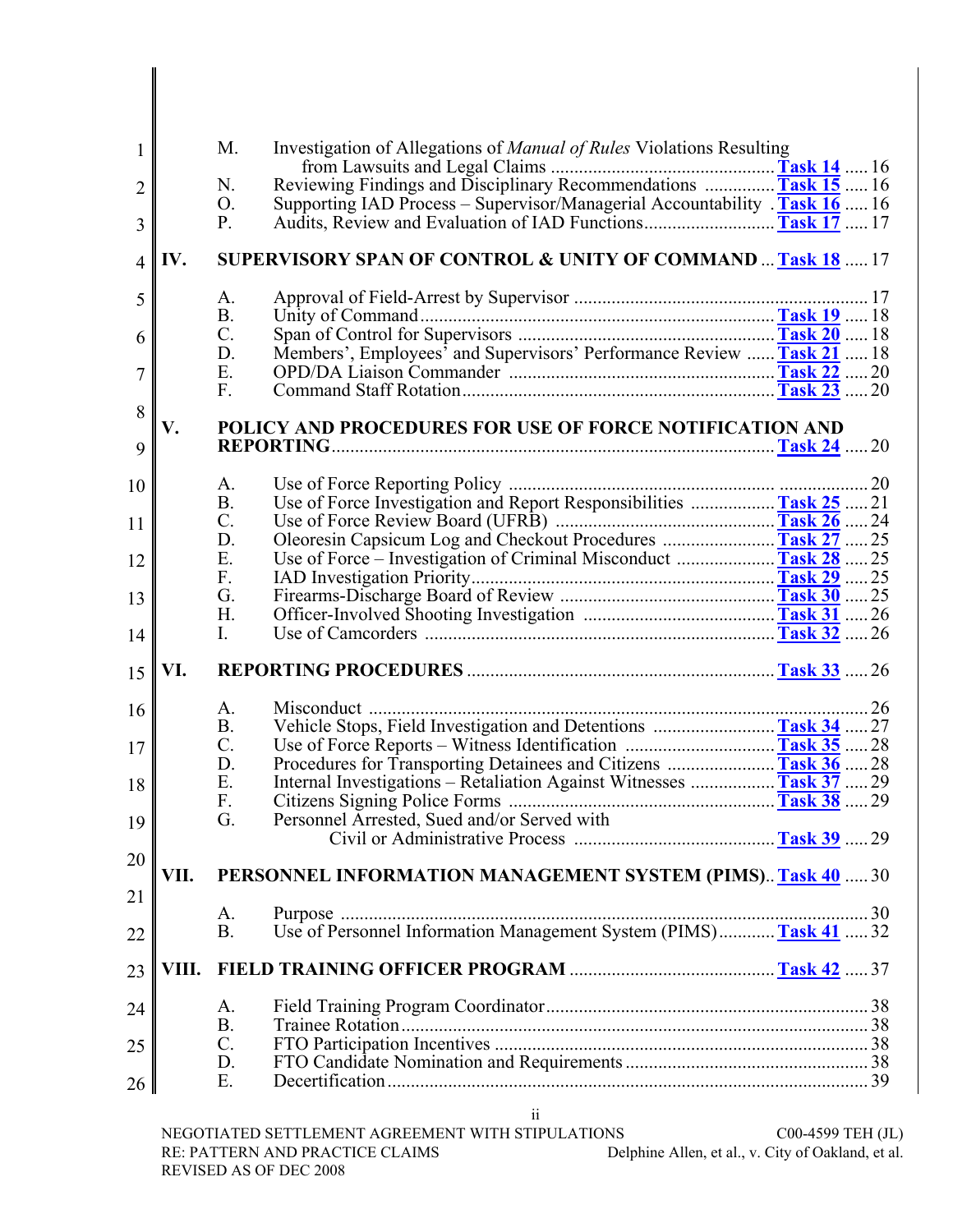| 1              |      | F.                |                                               |  |
|----------------|------|-------------------|-----------------------------------------------|--|
|                |      | G.                |                                               |  |
| $\overline{2}$ |      | H.                |                                               |  |
|                |      | L.                |                                               |  |
| 3              |      | J.                |                                               |  |
|                |      | K.                |                                               |  |
| $\overline{4}$ |      | L.                |                                               |  |
| 5              | IX.  |                   |                                               |  |
| 6              |      | A.                |                                               |  |
|                |      | B <sub>1</sub>    |                                               |  |
| 7              |      | $\mathcal{C}$ .   |                                               |  |
|                |      | D                 |                                               |  |
| 8              |      | $E_{\cdot}$       |                                               |  |
| $\mathbf{Q}$   | X.   |                   |                                               |  |
| 10             |      | $A_{\cdot}$       |                                               |  |
|                |      | <b>B.</b>         |                                               |  |
| 11             |      | $\mathcal{C}$ .   |                                               |  |
|                |      |                   |                                               |  |
| 12             | XI.  |                   |                                               |  |
| 13             | XII. |                   | DEPARTMENTAL MANAGEMENT AND ANNUAL MANAGEMENT |  |
|                |      |                   |                                               |  |
| 14             |      |                   |                                               |  |
|                |      |                   |                                               |  |
| 15             |      |                   |                                               |  |
|                |      | A.                |                                               |  |
| 16             |      | <b>B.</b>         |                                               |  |
|                |      | $\mathcal{C}$ .   |                                               |  |
| 17             |      | D.                |                                               |  |
|                |      | E.<br>$F_{\cdot}$ |                                               |  |
| 18             |      | G.                |                                               |  |
|                |      | Η.                |                                               |  |
| 19             |      | I.                |                                               |  |
| 20             |      | J.                |                                               |  |
|                |      | $K_{\cdot}$       |                                               |  |
| 21             |      | L.                |                                               |  |
|                |      | M.                |                                               |  |
| 22             |      | N.                |                                               |  |
|                |      | O <sub>1</sub>    |                                               |  |
| 23             |      | P.                |                                               |  |
|                |      | Q.                |                                               |  |
| 24             |      | R.                |                                               |  |
|                |      | S.                |                                               |  |
| 25<br>26       |      |                   |                                               |  |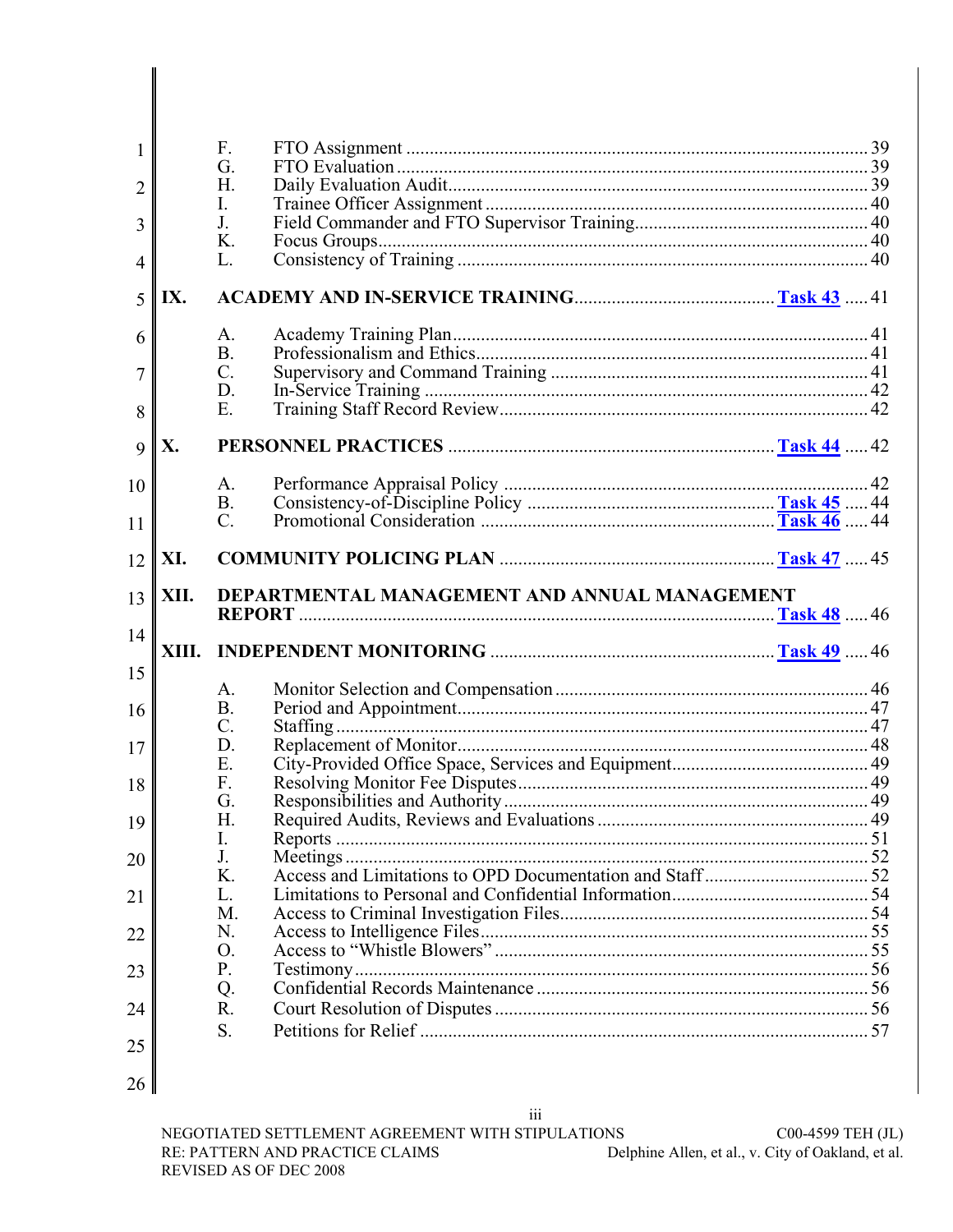| $\mathbf{1}$        | XIV.                               |                    | $\frac{Task 50}{120}$ 57 |  |
|---------------------|------------------------------------|--------------------|--------------------------|--|
| $\overline{2}$      |                                    | A.<br><b>B.</b>    |                          |  |
| 3                   | XV.                                |                    |                          |  |
| 4                   |                                    | A.                 |                          |  |
| 5                   |                                    | <b>B.</b><br>$C$ . |                          |  |
| 6                   | ///                                |                    |                          |  |
| 7                   | ///                                |                    |                          |  |
| 8                   | $^{\prime\prime\prime}$            |                    |                          |  |
| 9                   | $^{\prime\prime\prime}$            |                    |                          |  |
| 10                  | ///                                |                    |                          |  |
| 11                  | ///                                |                    |                          |  |
| 12                  | ///                                |                    |                          |  |
| 13                  | $\frac{1}{1}$                      |                    |                          |  |
| 14                  | $\frac{1}{1}$                      |                    |                          |  |
| 15                  | $\frac{1}{1}$                      |                    |                          |  |
| 16                  | $\frac{1}{1}$                      |                    |                          |  |
| 17                  | ///                                |                    |                          |  |
| 18                  | ///                                |                    |                          |  |
| 19                  | $\ensuremath{\mathit{III}}\xspace$ |                    |                          |  |
| $20\,$              | $\ensuremath{/\!/\!/\!_\ell}$      |                    |                          |  |
| $\overline{21}$     | $\ensuremath{\mathit{III}}\xspace$ |                    |                          |  |
| $\overline{22}$     | $\left  \mathcal{H} \right $       |                    |                          |  |
| 23                  | $\left  \mathcal{H} \right $       |                    |                          |  |
| 24                  | $\ensuremath{\mathit{III}}\xspace$ |                    |                          |  |
| $25$ $\frac{1}{11}$ |                                    |                    |                          |  |
| $26$ $\frac{1}{11}$ |                                    |                    |                          |  |
|                     |                                    |                    | $\mathrm{i}\mathrm{v}$   |  |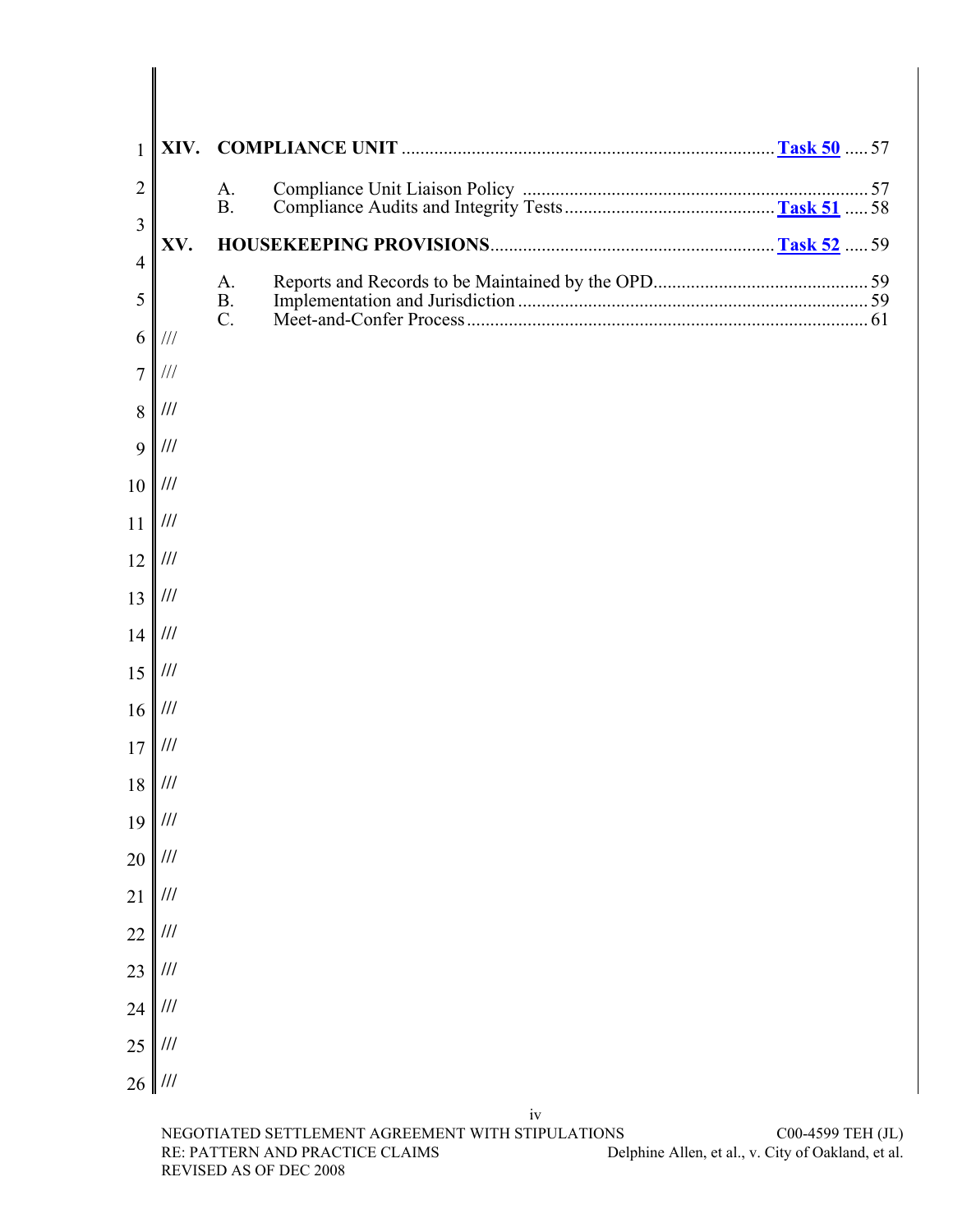#### <span id="page-6-0"></span>1 **I. PURPOSE**

2 3 4 5 6 7 8 9 10 11 The City of Oakland (hereinafter referred to as "the City") and the plaintiffs share a mutual interest in promoting effective and respectful policing. The parties join in entering into this Settlement Agreement (hereinafter "Agreement") to promote police integrity and prevent conduct that deprives persons of the rights, privileges and immunities secured or protected by the Constitution or laws of the United States. The overall objective of this document is to provide for the expeditious implementation, initially, with the oversight of an outside monitoring body (hereinafter "the Monitor"), of the best available practices and procedures for police management in the areas of supervision, training and accountability mechanisms, and to enhance the ability of the Oakland Police Department (hereinafter "the Department" or "OPD") to protect the lives, rights, dignity and property of the community it serves.

12 13 14 15 16 17 This document is intended as the basis for an agreement to be entered into between the City and Plaintiffs in the Delphine Allen, et al. v. City of Oakland, et al., consolidated case number C00- 4599 TEH (JL) otherwise known as the "Riders" cases. This document shall constitute the entire agreement of the parties. No prior or contemporaneous communications, oral or written, or prior drafts shall be relevant or admissible for purposes of determining the meaning of any provisions herein in any litigation or any other proceedings.

18 19 20 21 22 23 24 25 In the Riders cases, the plaintiffs have alleged that the Oakland Police Department was deliberately indifferent to, or otherwise ratified or encouraged, an ongoing practice of misconduct by the defendant officers to violate the plaintiffs' civil rights. Plaintiffs further alleged that the Oakland Police Department was deliberately indifferent to and or negligent in its hiring, training, supervision and discipline of its police officers, and that such indifference caused the alleged violations of the plaintiffs' constitutional rights. All such claims are hereinafter referred to as the "pattern and practice" claims. The City of Oakland defendants expressly deny such allegations asserted in the consolidated Riders complaints.

26 Nothing in this Agreement, the complaints filed in this action or the negotiation process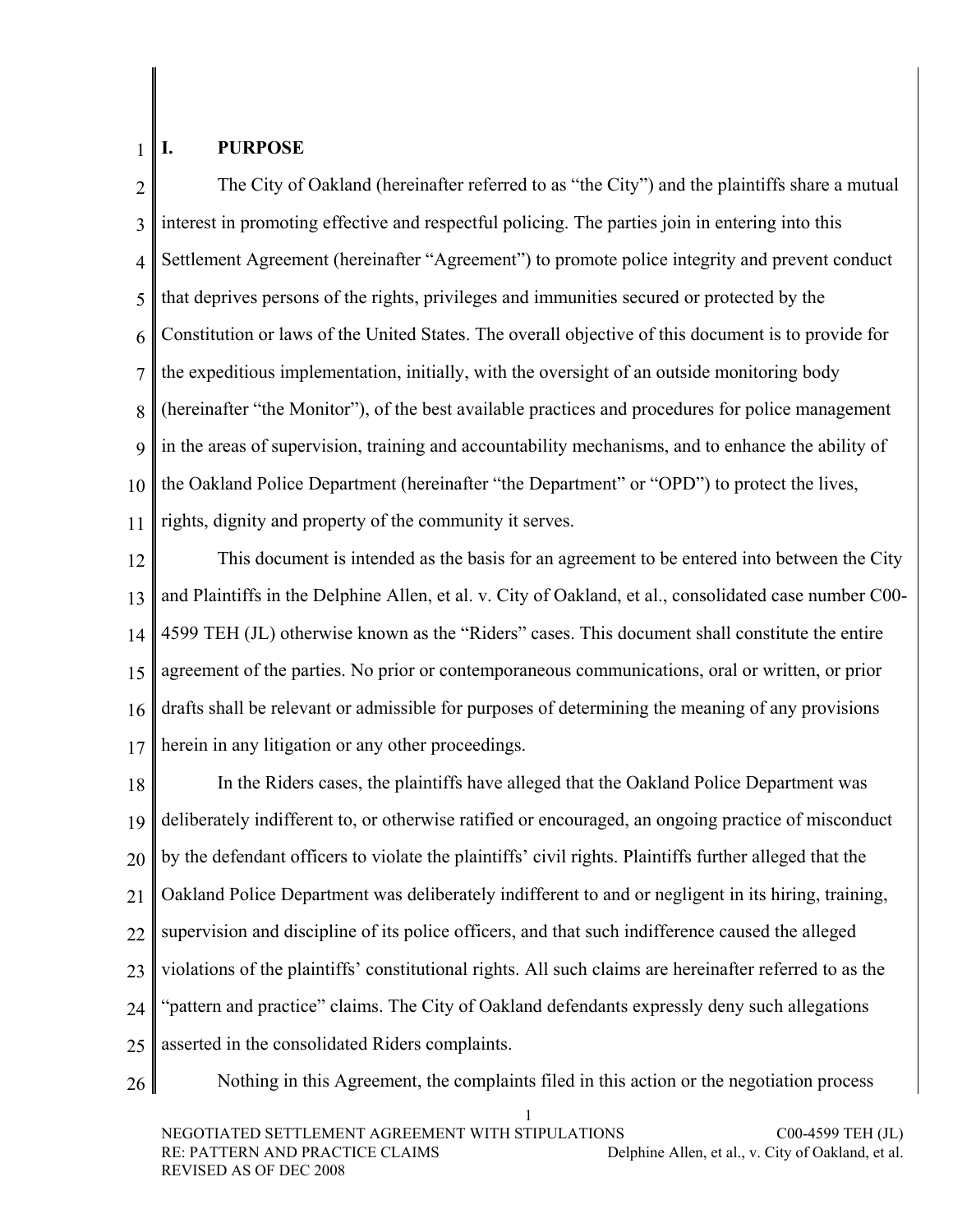1 2 3 leading to the settlement of the pattern and practice claims shall be construed as an admission of liability or evidence of liability under any federal, state or local law, including 42 U.S.C. §§1983, 14141, 2000d and/or 3789d (c).

4 5 6 Subject to all plaintiffs settling their monetary damage claims, this Agreement resolves all pattern and practice claims in the Riders complaints. Upon termination of this Agreement, as set forth in Section XV, paragraph B (3), plaintiffs agree to dismiss such claims with prejudice.

7 8 9 10 11 Nothing in this document is intended to alter the lawful authority of OPD personnel to use reasonable and necessary force, effect arrests and file charges, conduct searches or make seizures, or otherwise fulfill their law enforcement obligations to the people of the City of Oakland in a manner consistent with the requirements of the Constitution and laws of the United States and the State of California.

12 13 14 15 16 17 18 19 20 Nothing in this Agreement is intended to alter the existing collective bargaining agreement between the City and OPD member/employee bargaining units or to impair the collective bargaining rights of OPD member/employee bargaining units under state law or local law. The City recognizes that the implementation of certain provisions of this Agreement may require compliance with meet-and-confer processes. The City shall comply with any such legal requirements and shall do so with the goal of concluding such processes in a manner consistent with the purposes of this Agreement and to otherwise permit the City to timely implement this Agreement. The City shall give appropriate notice of this Agreement to the OPD member/employee bargaining units to allow such processes to begin, as to this Agreement, as filed with the Court.

21 22 23 24 25 26 This Agreement is binding upon the parties hereto, by and through their officials, agents, employees, successors and attorneys of record. This Agreement is enforceable only by the parties, as described elsewhere in this document. No person or entity is intended to be a third-party beneficiary of the provisions of this Agreement for the purposes of any civil, criminal, or administrative action, and accordingly, no person or entity may assert any claim or right as a beneficiary or protected class under this Agreement. This Agreement is not intended to impair or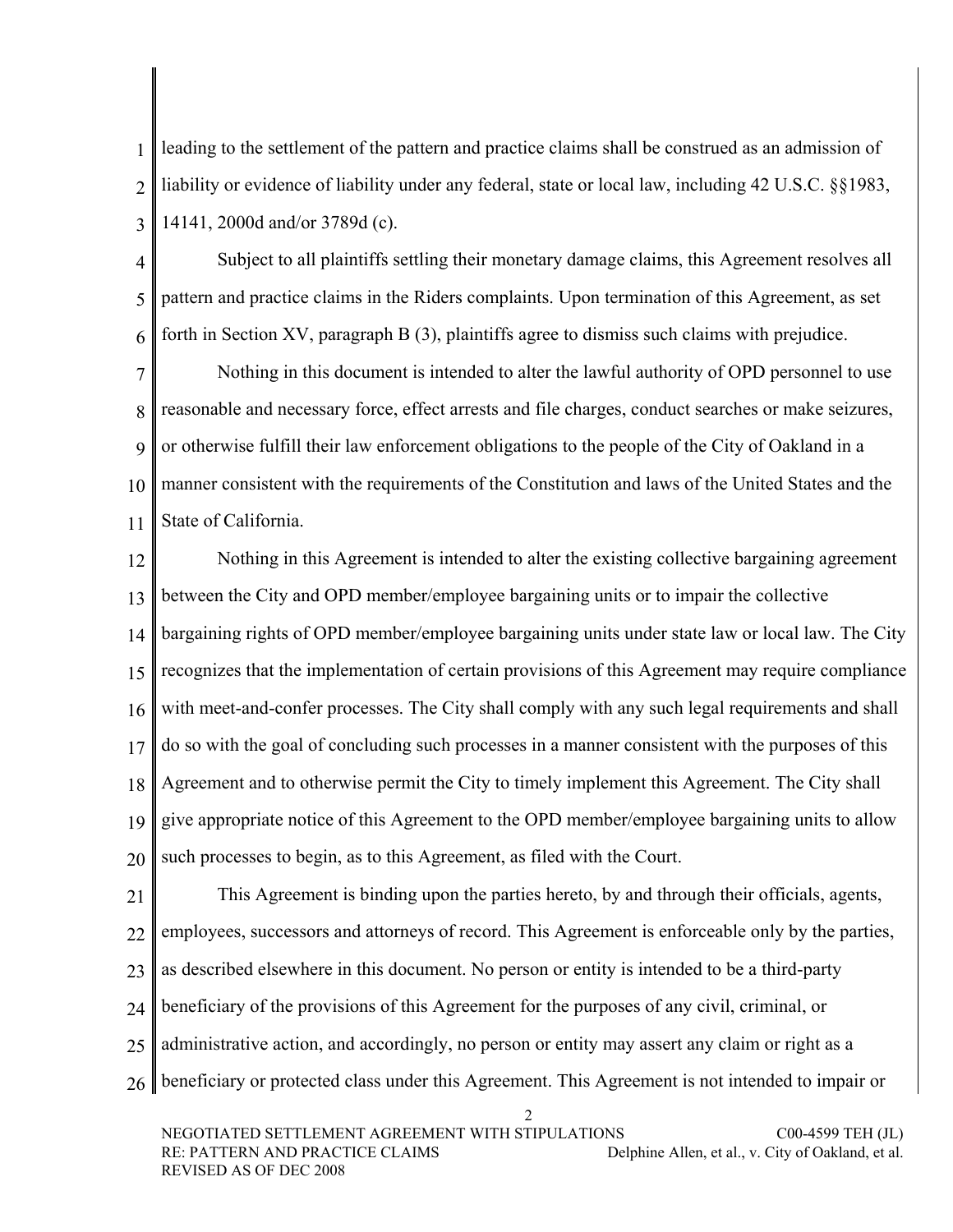<span id="page-8-0"></span>1 2 3 4 5 6 expand the right of any person or organization to seek relief against the City defendants for their conduct or the conduct of Oakland police officers; accordingly, it does not alter legal standards governing any such claims, including those under California Business and Provisions Code Section 17200, et seq. This Agreement does not authorize, nor shall it be construed to authorize, access to any City or Department documents, except as expressly provided by this Agreement, by persons or entities other than the City defendants and the Monitor.

- 7 8  $\overline{Q}$ This Agreement is entered into with the understanding that all OPD personnel shall strive to act in full compliance with its provisions. Acts of non-compliance with the provisions of this Agreement by OPD personnel shall result in corrective measures, up to and including termination.
- 10 **II. DEFINITIONS**

#### 11 **A. Bureau:**

12 The first subordinate organizational unit within the Department.

#### 13 **B. Citizen:**

14 Any individual person, regardless of citizenship status.

#### 15 **C. Command Officer/Commander:**

16 Members of the Department holding the rank of Lieutenant or higher.

#### 17 **D. Command Staff**

18 All members of the Department holding the rank of Lieutenant or higher.

#### 19 **E. Complaint**

- 20 Any complaint regarding OPD services, policy or procedure, claims for damages (which
- $21$ allege member/employee misconduct); and any allegation of possible misconduct by an OPD
- 22 member or employee. For purposes of this Agreement, the term "complaint" does not include any
- 23 allegation of employment discrimination.
- 24 **F. Effective Date**

#### 25 The date this Agreement was entered by the Court.

 $26$   $\frac{1}{11}$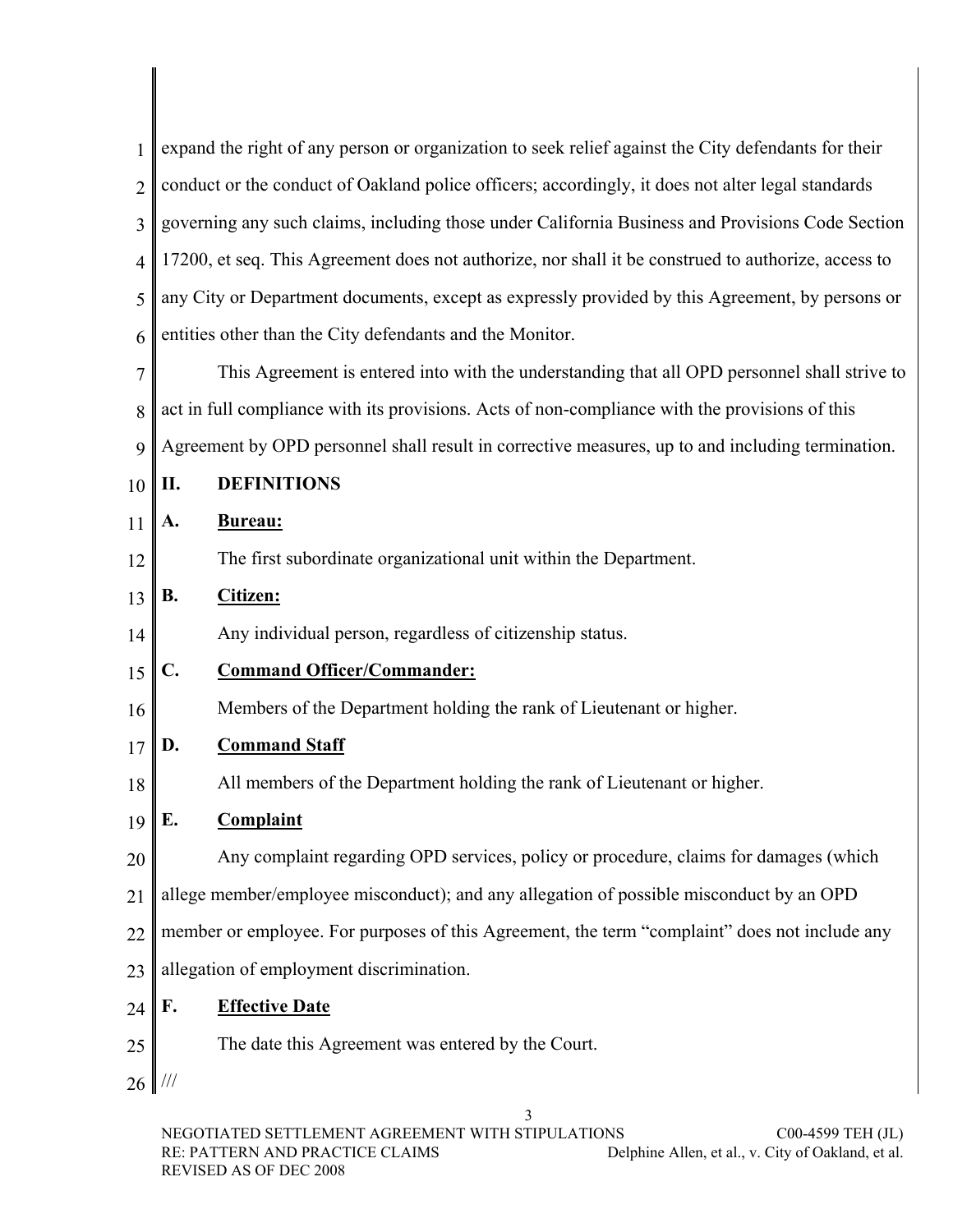| on 11          |                                                                                  |                 |                                                                                                       |  |  |  |  |
|----------------|----------------------------------------------------------------------------------|-----------------|-------------------------------------------------------------------------------------------------------|--|--|--|--|
| $\mathbf{1}$   | G.                                                                               | <b>Employee</b> |                                                                                                       |  |  |  |  |
| $\overline{2}$ | Every person, other than members, appointed or assigned to the Department in any |                 |                                                                                                       |  |  |  |  |
| 3              |                                                                                  |                 | permanent or temporary civil service classification.                                                  |  |  |  |  |
| $\overline{4}$ | Η.                                                                               | Force           |                                                                                                       |  |  |  |  |
| 5              |                                                                                  | 1.              | <b>Investigated Use of Force</b>                                                                      |  |  |  |  |
| 6              |                                                                                  |                 | That level of force which requires an investigation and the preparation of a Use of                   |  |  |  |  |
| 7              |                                                                                  |                 | Force Report (TF-967) in accordance with the provisions of Departmental General Order (DGO) K-        |  |  |  |  |
| 8              |                                                                                  |                 | 3, "The Use of Force" and K-4, "Reporting and Investigating the Use of Force."                        |  |  |  |  |
| 9              |                                                                                  | 2.              | <b>Lethal Force</b>                                                                                   |  |  |  |  |
| 10             |                                                                                  |                 | Any force reasonably likely to cause death or serious physical injury with a                          |  |  |  |  |
| 11             |                                                                                  |                 | reasonable probability of causing death.                                                              |  |  |  |  |
| 12             |                                                                                  | 3.              | <b>Non-Investigated Use of Force</b>                                                                  |  |  |  |  |
| 13             |                                                                                  |                 | Any use of force by OPD personnel to effect an arrest or gain control of a person not                 |  |  |  |  |
| 14             |                                                                                  |                 | rising to the level of force defined in Section II, paragraph $H(1)$ , of this Agreement.             |  |  |  |  |
| 15             |                                                                                  | 4.              | <b>Reports of Force</b>                                                                               |  |  |  |  |
| 16             |                                                                                  |                 | Uses of force – lethal, investigated, and non-investigated – shall be reported as                     |  |  |  |  |
| 17             |                                                                                  |                 | outlined in Section V, "Policy and Procedures for Use of Force Notification and Report."              |  |  |  |  |
| 18             |                                                                                  | 5.              | <b>Unnecessary Use of Force</b>                                                                       |  |  |  |  |
| 19             |                                                                                  |                 | Any use of force that is not reasonably necessary in light of the totality of                         |  |  |  |  |
| 20             |                                                                                  |                 | information available to and circumstances confronting the member (see DGO K-3, "The Use of           |  |  |  |  |
| 21             | Force").                                                                         |                 |                                                                                                       |  |  |  |  |
| 22             |                                                                                  | 6.              | <b>Use of Force</b>                                                                                   |  |  |  |  |
| 23             |                                                                                  |                 | Any physical or mechanical coercion used by OPD personnel to defend themselves                        |  |  |  |  |
| 24             |                                                                                  |                 | or others, or to otherwise affect, influence, or persuade an individual to comply with an order. This |  |  |  |  |
| 25             |                                                                                  |                 | includes, but is not limited to, hand strikes, kicks, leg sweeps, and takedowns. The drawing of and   |  |  |  |  |
| 26             |                                                                                  |                 | intentional pointing of a firearm at another person shall be considered as use of force for the       |  |  |  |  |
|                |                                                                                  |                 | NEGOTIATED SETTLEMENT AGREEMENT WITH STIPULATIONS<br>C00-4599 TEH (JL)                                |  |  |  |  |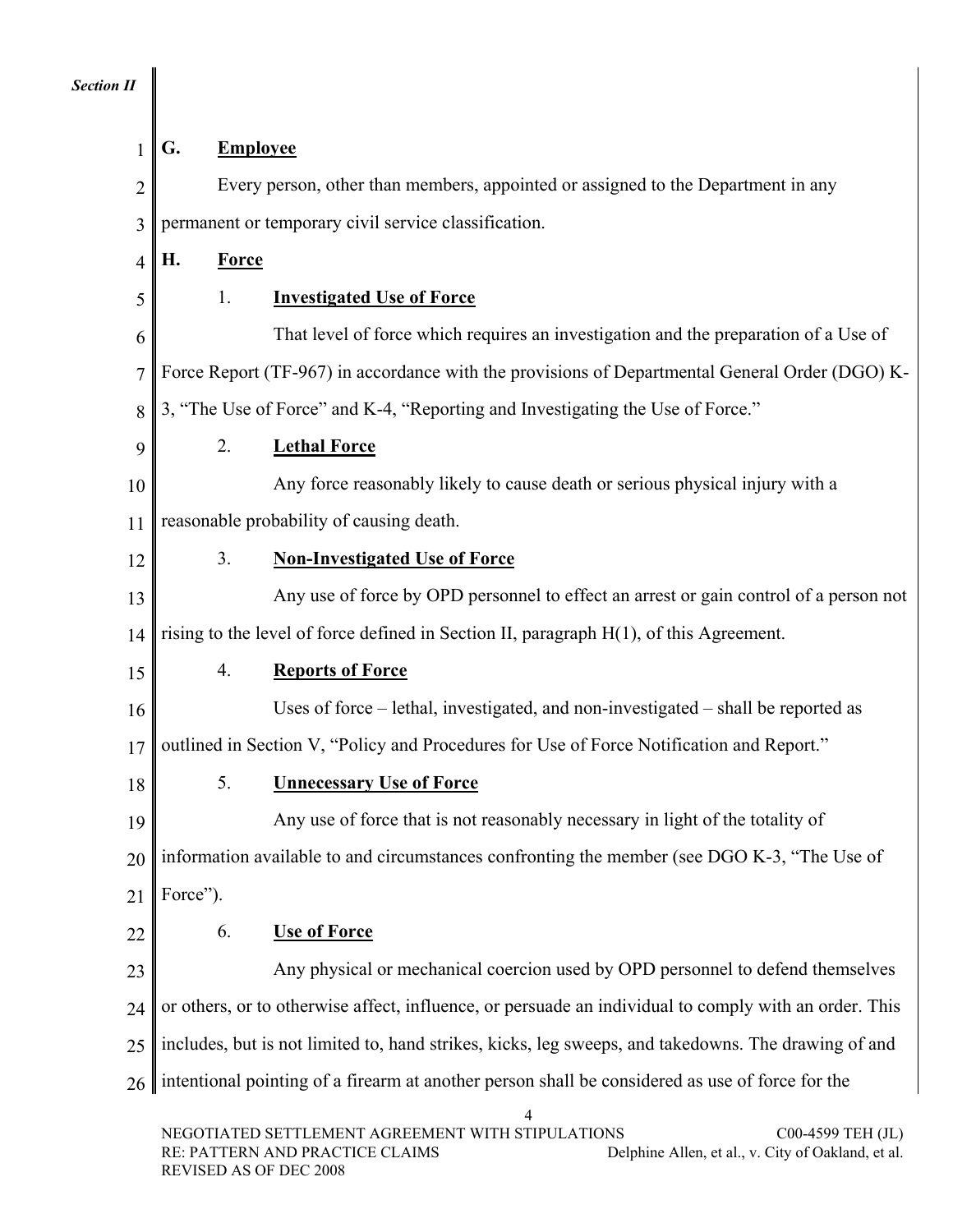1 purposes of this Agreement.

#### 2 **I. Integrity Tests**

3 4 5 Targeted or random integrity tests, or "stings," designed to identify and investigate OPD personnel who are engaged in at-risk behavior, to measure compliance with Department directives and orders, and/or the terms and conditions of this Agreement.

#### 6 **J. Investigation, Division-Level**

7 8 An investigation, by the subject member/employee's organizational unit, into allegations of that member/employee's violation of the law or Departmental rules, regulations or policies.

#### $\overline{Q}$ **K. Investigation, Internal**

10 11 An investigation, by a Department investigator, into allegations of a violation of the law or Departmental rules, regulations or policies.

#### 12 **L. Manager**

13 An employee of the Department in charge of a Division or Section.

#### 14 **M.** *Manual of Rules* **(MOR)**

15 The Department publication which provides additional specificity to the standards of

16 conduct embodied in the Law Enforcement Code of Ethics and the Department's Statement of

17 Values.

#### 18 **N. Member**

19 20 Any person appointed to the Department as a full-time, regularly salaried peace officer. For the purposes of this Agreement, Rangers are included in this definition.

#### $21$ **O. Non-Disciplinary Action**

22 Action, other than discipline, taken by a superior, commander, or manager to enable or

23 encourage a subordinate to improve, modify, or correct his or her work performance.

- 24 **P. OPD Personnel**
- 25 All members, employees, Reserve Officers, volunteers, and other persons working under the
- 26 direction of the Department.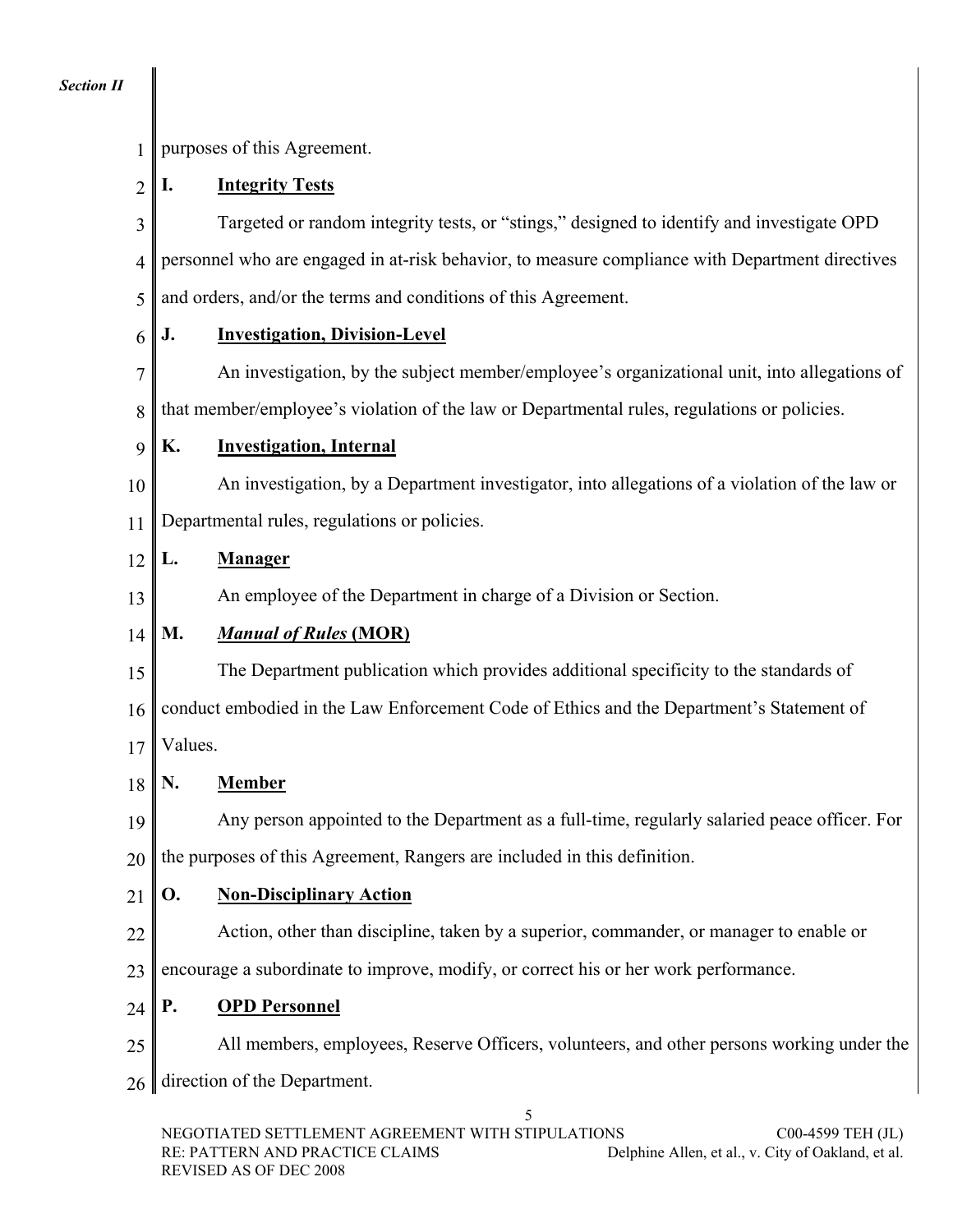- *Section II*
	- 1 2 3 4 5 6 7 8 9 10 11 12 13 14 15 16 17 18 19 20 21 22 23 24 **///**  25 26 **///**6 **Q. Personnel Assessment System (PAS)** The computerized complaint-tracking and select-indicator system, as designed within a relational database, for maintaining, integrating and retrieving data necessary for supervision and management of OPD and its personnel. **R. Serious Misdemeanor**  Any misdemeanor crime the commission of which would preclude a member or employee from continuing to successfully complete his/her responsibilities as a member/employee of the Department. These crimes involve those that negatively impact the integrity and values of the Department. Examples are those that involve sex, theft, possession of drugs and those listed in California Penal Code §12021(c)(1), "Unlawful Possession of a Firearm." **S. Subject Officer/Employee** The member or employee, under an investigation, against whom allegations of a violation of the law or Departmental rules, regulations or policies have been made. **T. Supervisor**  A member or employee of the Department assigned to a position requiring the exercise of immediate supervision over the activities of other members and employees. **U. Vehicle Stop** Any instance in which a member directs a civilian operating a vehicle of any type (including bicycles, mopeds, motorized scooters, etc.) to stop, and the driver is detained for any length of time. **V. Walking Stop** Any instance in which a member detains a person (i.e., the person is not free to leave) who is not in or on a vehicle. /// **///**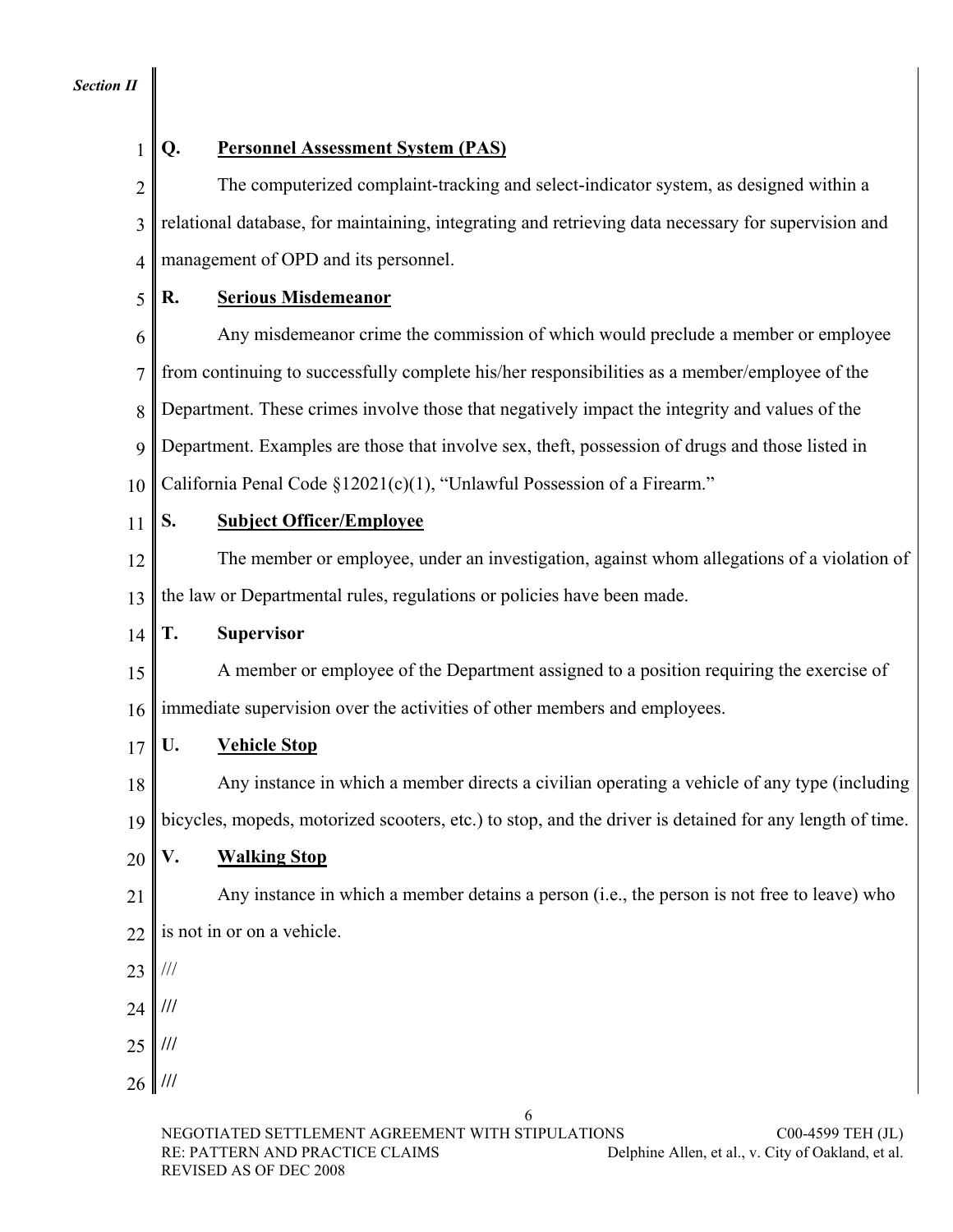#### <span id="page-12-0"></span>1 **TASK 10 (Section III)**

REVISED AS OF DEC 2008

#### 2 **III. INTERNAL AFFAIRS DIVISION (IAD)**

3 4 5 6 7 8  $\overline{Q}$ 10 11 12 13 14 15 16 17 18 19 20  $21$ 22 23 24 25 26 command and the Department's command staff. If IAD experiences an unusual proliferation of NEGOTIATED SETTLEMENT AGREEMENT WITH STIPULATIONS C00-4599 TEH (JL) RE: PATTERN AND PRACTICE CLAIMS Delphine Allen, et al., v. City of Oakland, et al. 7 With the exception of subparagraphs G, H, I, J, K, M, N and as otherwise set forth below, within 616 days from the effective date of this Agreement, the Chief of Police shall revise Departmental policy and procedures and develop a manual for conducting complaint investigations. Training shall be provided to ensure all personnel have received, understand, and comply with new and revised Departmental policies and procedures. For the policies that are developed in paragraphs III.B.1, III.D.1, III.E.1, III.E.2.a, IIIG, III.H, III.1, III.J, III.K, III.M, III.N, and III.O, all training on those policies shall be completed on or before June 1, 2004. The IAD Procedural Manual shall include, at a minimum, the following provisions of this Section: **TASK 1 (Section III) A. IAD Staffing and Resources**  1. Assignment; 2. Rotation; 3. Training and qualifications of members and other personnel in IAD; 4. Appropriate background checks on IAD personnel; 5. Confidentiality of IAD information. **TASK 2 (Section III) B. Timeliness Standards and Compliance with IAD Investigations** Fairness to complainants, members/employees and the public requires that internal investigations be completed in a timely fashion. 1. On or before December 1, 2003, OPD shall develop policies regarding timeliness standards for the completion of Internal Affairs investigations, administrative findings and recommended discipline. 2. Compliance with these timeliness standards shall be regularly monitored by IAD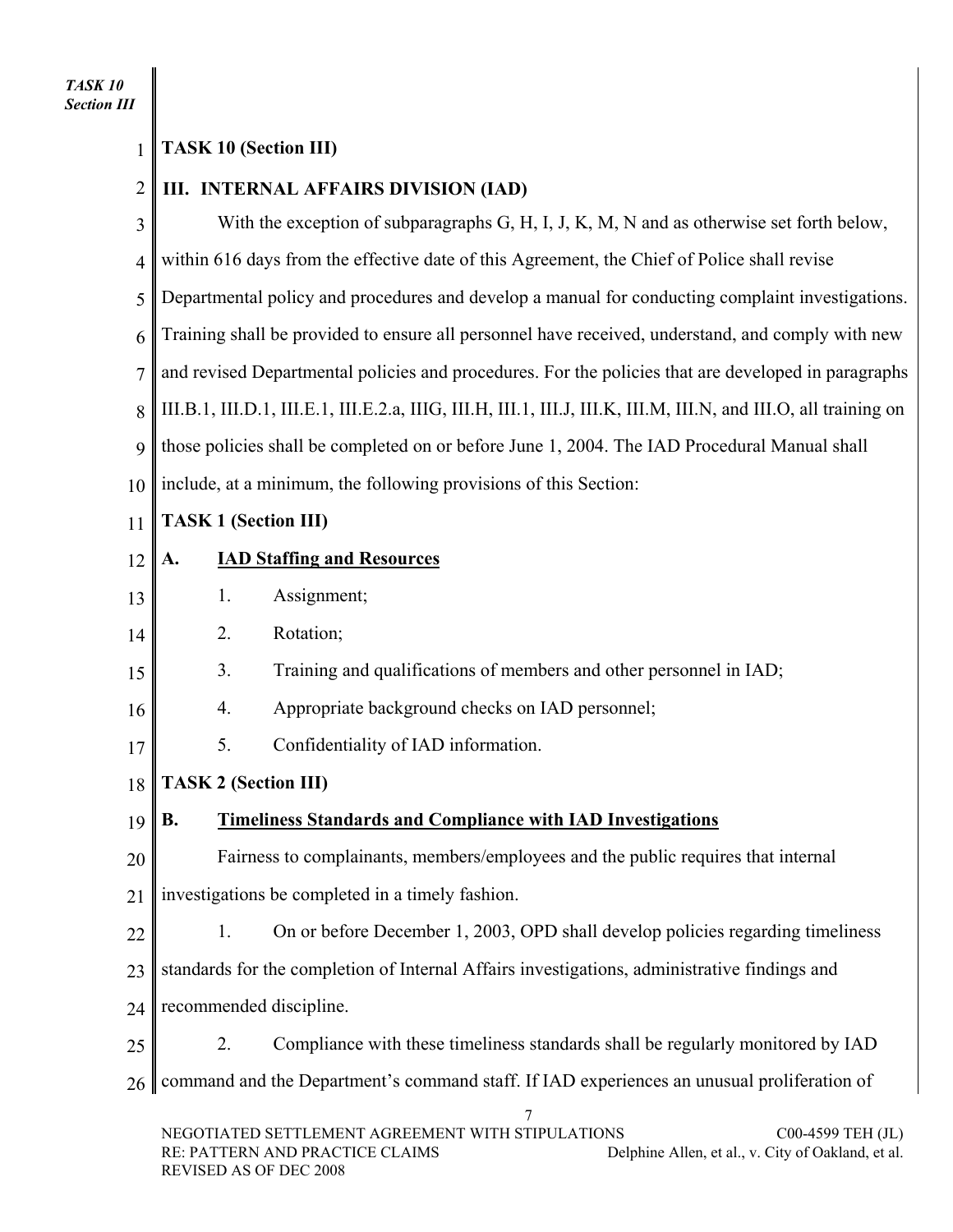4

<span id="page-13-0"></span>1 cases and/or workload, IAD staffing shall be increased to maintain timeliness standards.

- 2 **TASK 3 (Section III)**
- 3 **C. IAD Integrity Tests**

IAD shall be proactive as well as reactive.

5 6 1. IAD shall conduct integrity tests in situations where members/employees are the subject of repeated allegations of misconduct.

7 8 2. IAD shall have frequency standards, among other parameters, for such integrity tests.

 $\overline{Q}$ **TASK 4 (Section III)** 

#### 10 **D. Complaint Control System for IAD**

11 12 13 14 15 16 17 18 19 20 21 22 23 24 25 1. Within 90 days, OPD shall develop a policy regarding an informal complaint resolution process which may be used by supervisors and IAD to resolve service complaints and Class II violations that do not indicate a pattern of misconduct as described in Section III, paragraph H (2). This process shall document the receipt of the complaint, date, time, location, name or the person making the complaint, the name of the person receiving the complaint, how the matter was resolved and that the person making the complaint was advised of the formal complaint process with the CPRB. The documentation shall be forwarded to an IAD Commander for review. If the informal complaint resolution process fails to resolve the complaint or if the person making the complaint still wishes to make a formal complaint, the person receiving the complaint shall initiate the formal complaint process pursuant to Section III, paragraph E. An IAD Commander shall make the final determination whether the ICR process will be utilized to resolve the complaint. OPD personnel shall not unduly influence persons making a complaint to consent to the informal complaint resolution process. 2. IAD shall establish a central control system for complaints and Departmental requests to open investigations. Every complaint received by any supervisor or commander shall be

26 l reported to IAD on the day of receipt. If IAD is not available, IAD shall be contacted at the start of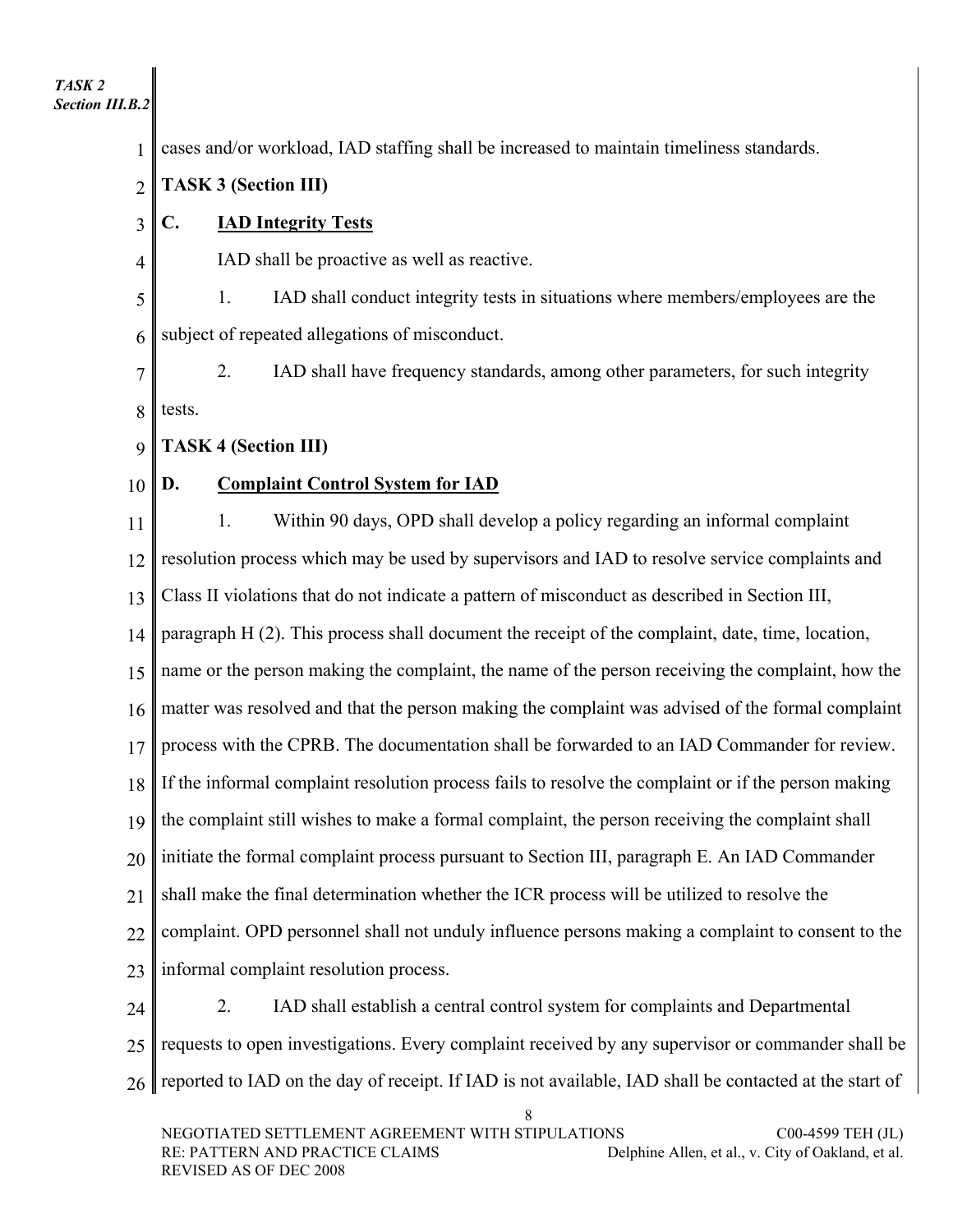<span id="page-14-0"></span>1 2 3 4 the next business day. Each complaint shall be assigned an Internal Affairs case number and be entered into a complaint database with identifying information about the complaint. OPD personnel shall notify IAD and the Chief of Police, or designee, as soon as practicable, in cases likely to generate unusual public interest.

5 6 3. Criteria shall be established which must be met prior to moving, from "open" to "closed," any investigation in the complaint database.

- 7 **TASK 5 (Section III)**
- 8

### **E. Complaint Procedures for IAD**

 $\overline{Q}$ 10 11 12 13 14 15 16 17 18 19 20  $21$ 22 23 24 25  $26$  || jail inmate shall be handled in the same manner as other civilian complaints. 1. On or before December 1, 2003, OPD shall develop a policy so that, OPD personnel who become aware that a citizen wishes to file a complaint shall bring such citizen immediately, or as soon as circumstances permit, to a supervisor or IAD or summon a supervisor to the scene. If there is a delay of greater than three (3) hours, the reason for such delay shall be documented by the person receiving the complaint. In the event that such a complainant refuses to travel to a supervisor or to wait for one, the member/employee involved shall make all reasonable attempts to obtain identification, including address and phone number, as well as a description of the allegedly wrongful conduct and offending personnel, from the complainant and any witnesses. This information, as well as a description of the complaint, shall immediately, or as soon as circumstances permit, be documented on a Complaint Form and submitted to the immediate supervisor or, in his/her absence, the appropriate Area Commander, and shall be treated as a complaint. The supervisor or appropriate Area Commander notified of the complaint shall ensure the Communications Division is notified and forward any pertinent documents to the IAD. 2. An on-duty supervisor shall respond to take a complaint received from a jail inmate taken into custody by OPD, who wishes to make a complaint of Class I misconduct contemporaneous with the arrest. The supervisor shall ensure the Communications Division is notified and forward any pertinent documents to the IAD. All other misconduct complaints, by a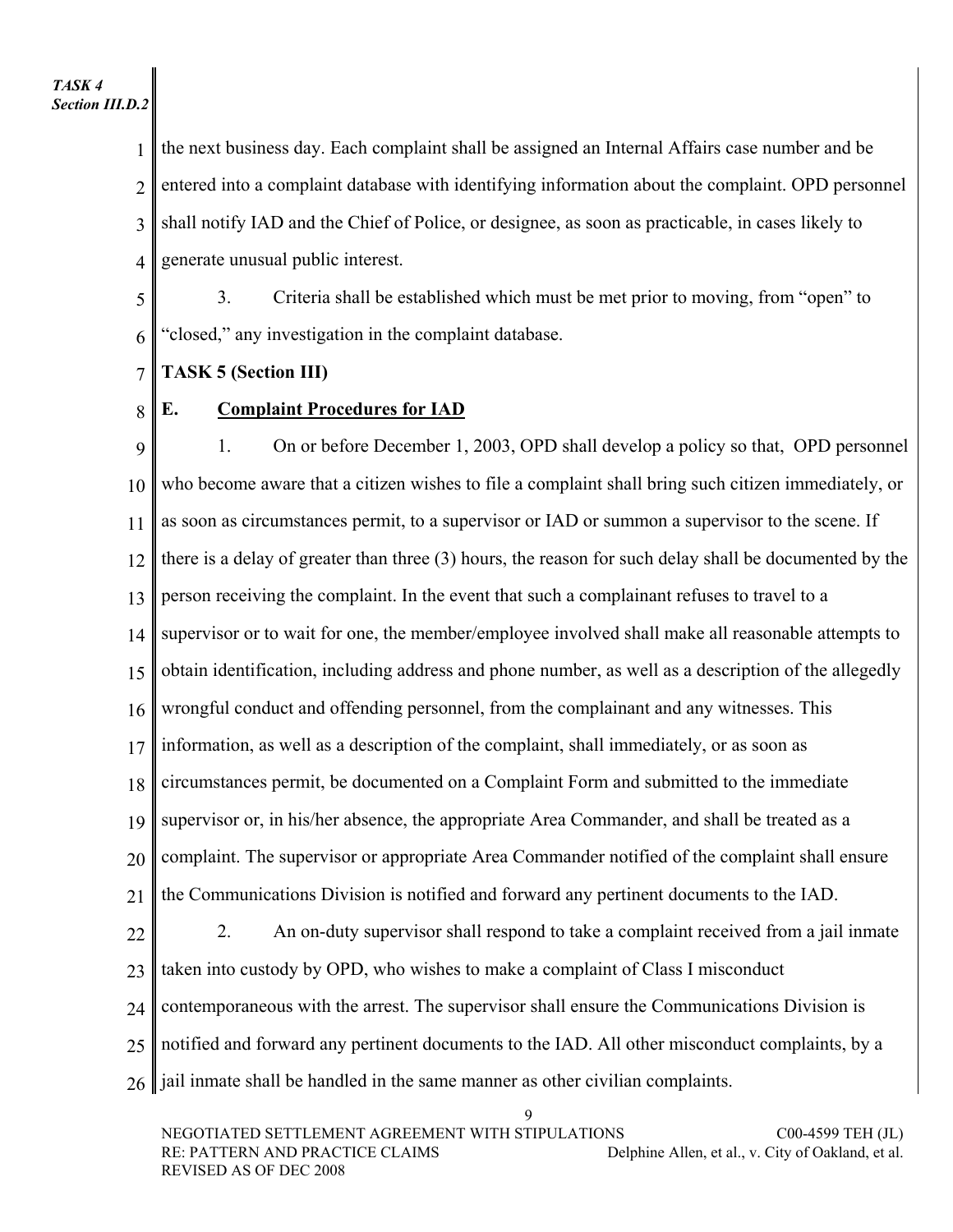| TASK 5                 |  |
|------------------------|--|
| <b>Section III.E.3</b> |  |

| 1              | 3.            | In each complaint investigation, OPD shall consider all relevant evidence, including                 |
|----------------|---------------|------------------------------------------------------------------------------------------------------|
| $\overline{2}$ |               | circumstantial, direct and physical evidence, and make credibility determinations, if feasible. OPD  |
| 3              |               | shall make efforts to resolve, by reference to physical evidence, and/or use of follow-up interviews |
| 4              |               | and other objective indicators, inconsistent statements among witnesses.                             |
| 5              | 4.            | OPD shall develop provisions for the permanent retention of all notes, generated                     |
| 6              |               | and/or received by OPD personnel in the case file.                                                   |
| 7              | 5.            | OPD shall resolve each allegation in a complaint investigation using the                             |
| 8              |               | "preponderance of the evidence" standard. Each allegation shall be resolved by making one of the     |
| 9              |               | following dispositions: Unfounded, Sustained, Exonerated, Not Sustained, or Administrative           |
| 10             |               | Closure. The Department shall use the following criteria for determining the appropriate             |
| 11             | disposition:  |                                                                                                      |
| 12             | $a$ .         | Unfounded: The investigation disclosed sufficient evidence to determine that                         |
| 13             |               | the alleged conduct did not occur. This finding shall also apply when                                |
| 14             |               | individuals named in the complaint were not involved in the alleged act.                             |
| 15             | b.            | Sustained: The investigation disclosed sufficient evidence to determine that                         |
| 16             |               | the alleged conduct did occur and was in violation of law and/or Oakland                             |
| 17             |               | Police Department rules, regulations, or policies.                                                   |
| 18             | $\mathbf{c}.$ | <i>Exonerated:</i> The investigation disclosed sufficient evidence to determine that                 |
| 19             |               | the alleged conduct did occur, but was in accord with law and with all                               |
| 20             |               | Oakland Police Department rules, regulations, or policies.                                           |
| 21             | $d$ .         | Not Sustained: The investigation did not disclose sufficient evidence to                             |
| 22             |               | determine whether or not the alleged conduct occurred.                                               |
| 23             | e.            | Administrative Closure: The investigation indicates a service complaint, not                         |
| 24             |               | involving an MOR violation, was resolved without conducting an internal                              |
| 25             |               | investigation; OR                                                                                    |
| 26             | f.            | To conclude an internal investigation when it has been determined that the                           |
|                |               |                                                                                                      |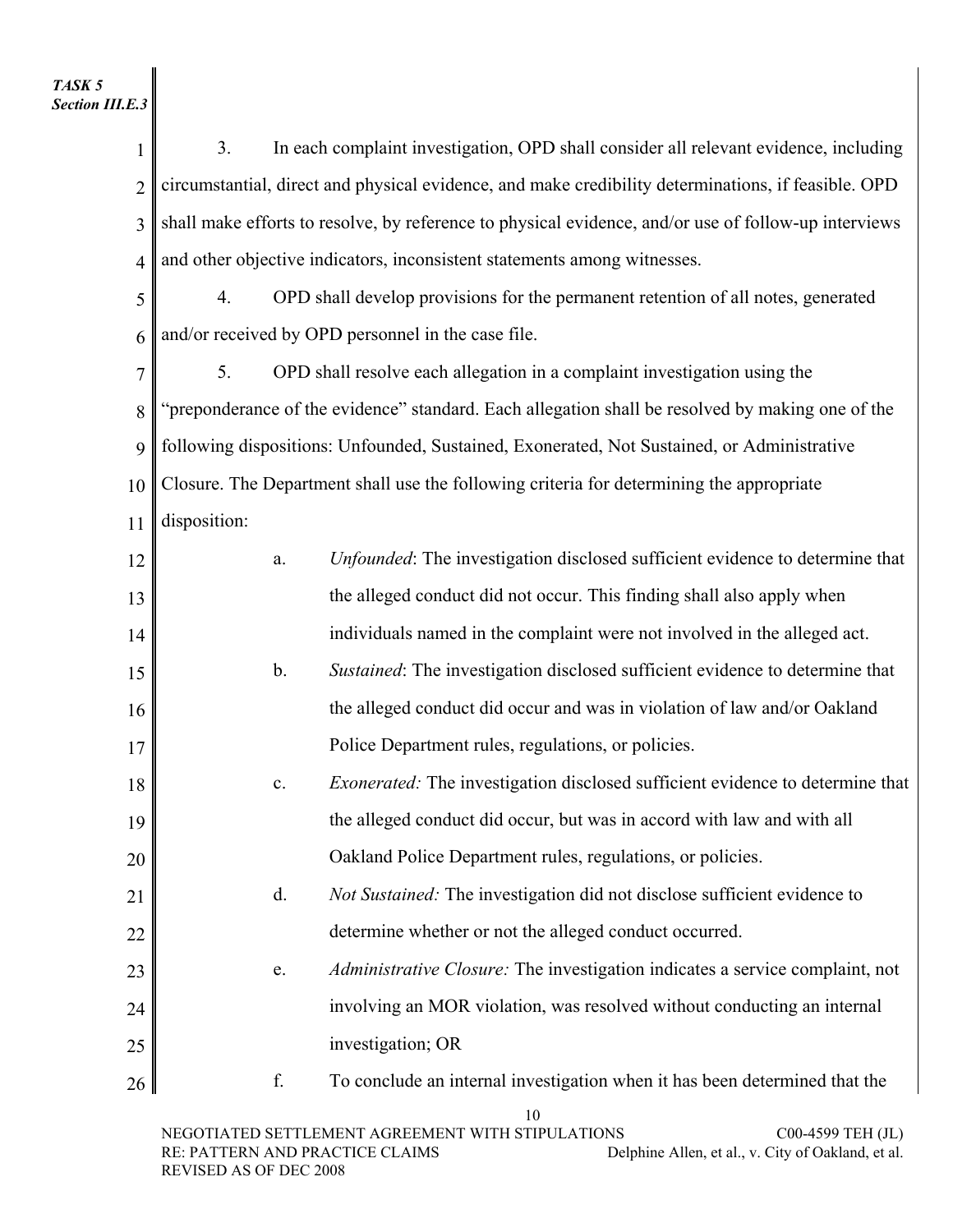| TASK <sub>5</sub><br>Section III.E.5.f |   |       |    |                                                                                     |
|----------------------------------------|---|-------|----|-------------------------------------------------------------------------------------|
| 1                                      |   |       |    | investigation cannot proceed to a normal investigative conclusion due to            |
| $\overline{2}$                         |   |       |    | circumstances to include but not limited to the following:                          |
| $\overline{3}$                         |   |       | 1) | Complainant wishes to withdraw the complaint and the IAD                            |
| 4                                      |   |       |    | Commander has determined there is no further reason to continue the                 |
| 5                                      |   |       |    | investigation and to ensure Departmental policy and procedure has                   |
| 6                                      |   |       |    | been followed;                                                                      |
| $\overline{7}$                         |   |       | 2) | Complaint lacks specificity and complainant refuses or is unable to                 |
| 8                                      |   |       |    | provide further clarification necessary to investigate the complaint;               |
| 9                                      |   |       | 3) | Subject not employed by OPD at the time of the incident; or                         |
| 10                                     |   |       | 4) | If the subject is no longer employed by OPD, the IAD Commander                      |
| 11                                     |   |       |    | shall determine whether an internal investigation shall be conducted.               |
| 12                                     |   |       | 5) | Complainant fails to articulate an act or failure to act, that, if true,            |
| 13                                     |   |       |    | would be an <i>MOR</i> violation; or                                                |
| 14                                     |   |       | 6) | Complaints limited to California Vehicle Code citations and resulting               |
| 15                                     |   |       |    | tows, where there is no allegation of misconduct, shall be referred to              |
| 16                                     |   |       |    | the appropriate competent authorities (i.e. Traffic Court and Tow                   |
| 17                                     |   |       |    | Hearing Officer).                                                                   |
| 18                                     |   | g.    |    | Administrative Closures shall be approved by the IAD Commander and                  |
| 19                                     |   |       |    | entered in the IAD Complaint Database.                                              |
| 20                                     | 6 |       |    | The disposition category of "Filed" is hereby redefined and shall be included under |
| 21                                     |   |       |    | Administrative Dispositions as follows:                                             |
| 22                                     |   | a.    |    | An investigation that cannot be presently completed. A filed investigation is       |
| 23                                     |   |       |    | not a final disposition, but an indication that a case is pending further           |
| 24                                     |   |       |    | developments that will allow completion of the investigation.                       |
| 25                                     |   | $b$ . |    | The IAD Commander shall review all filed cases quarterly to determine               |
| 26                                     |   |       |    | whether the conditions that prevented investigation and final disposition have      |
|                                        |   |       |    | 11                                                                                  |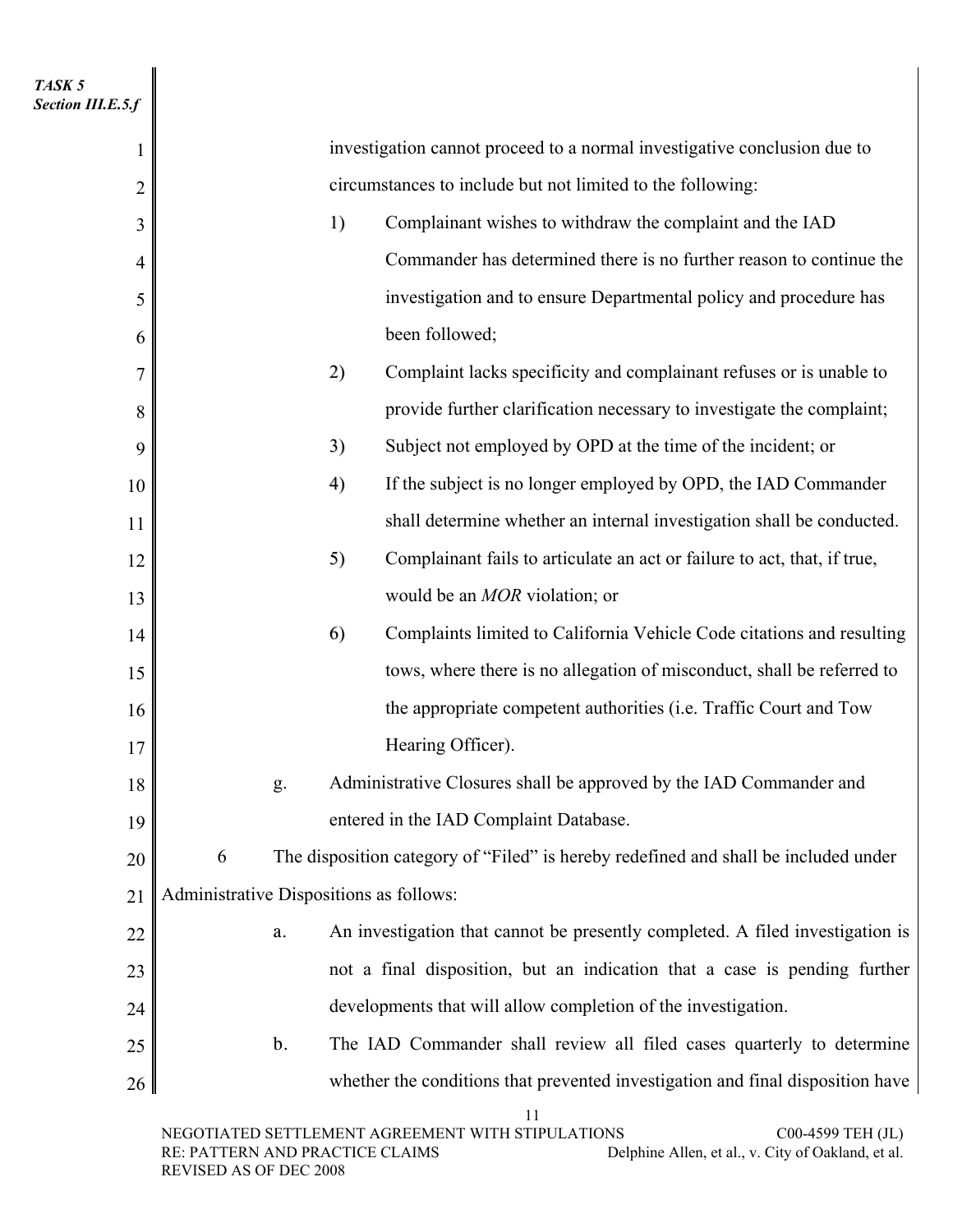<span id="page-17-0"></span>1 2 3 4 5 6 7 8  $\overline{Q}$ 10 11 12 13 14 15 16 17 18 19 20 21 22 23 24 25 26 anonymous complainants for corroborating evidence. OPD shall investigate anonymous complaints c. changed and may direct the closure or continuation of the investigation. 7. Any member or employee who is a subject of an internal investigation, as well as any other member or employee on the scene of an incident at which misconduct has been alleged by a complainant, shall be interviewed and a recorded statement taken . However, investigators, with the approval of an IAD Commander, are not required to interview and/or take a recorded statement from a member or employee who is the subject of a complaint or was on the scene of the incident when additional information, beyond that already provided by the existing set of facts and/or documentation, is not necessary to reach appropriate findings and conclusions. **TASK 6 (Section III) F. Refusal to Accept or Refer Citizen Complaint** Refusal to accept a citizen complaint, failure to refer a citizen to IAD (when that citizen can be reasonably understood to want to make a citizen's complaint), discouraging a person from filing a complaint, and/or knowingly providing false, inaccurate or incomplete information about IAD shall be grounds for discipline for any OPD member or employee. **TASK 7 (Section III) G. Methods for Receiving Citizen Complaints** On or before December 1, 2003, OPD shall develop a policy to strengthen procedures for receiving citizen complaints: 1. IAD or Communication Division personnel shall staff a recordable toll-free complaint phone line, 24-hours a day, and receive and process complaints in accordance with the provisions of Departmental General Order M-3. The complainant shall be advised that the call is being recorded when a complaint is taken by IAD. 2. Guidelines for filing a citizen's complaint shall be prominently posted and informational brochures shall be made available in key Departmental and municipal locations. 3. OPD shall accept anonymous complaints. To the extent possible, OPD shall ask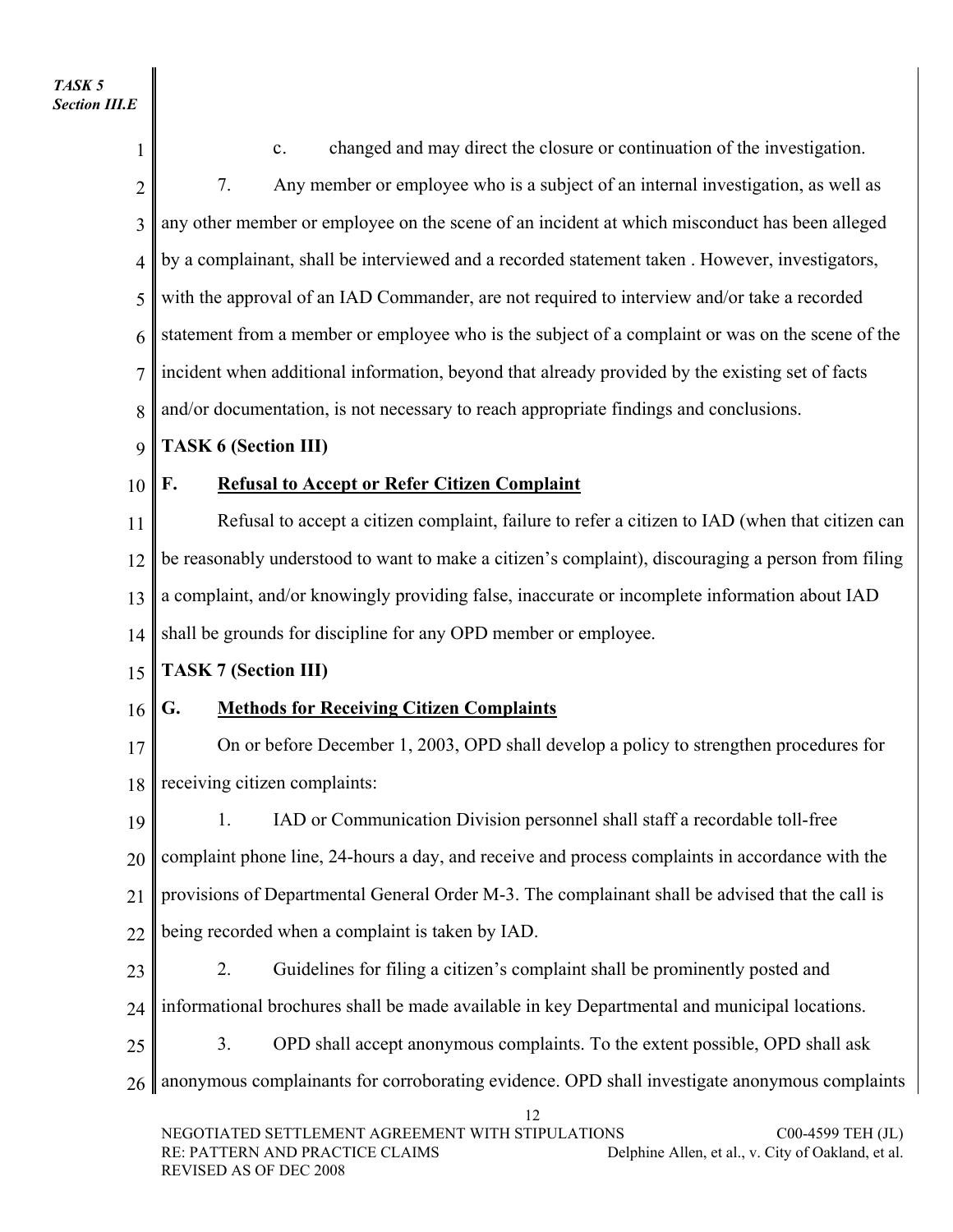<span id="page-18-0"></span>

| 1              |                             |                             | to the extent reasonably possible to determine whether the allegation can be resolved.       |
|----------------|-----------------------------|-----------------------------|----------------------------------------------------------------------------------------------|
| $\overline{2}$ | 4.                          |                             | OPD personnel shall have available complaint forms and informational brochures on            |
| 3              |                             |                             | the complaint process in their vehicles at all times while on duty. Members/employees shall  |
| $\overline{4}$ |                             |                             | distribute these complaint forms and informational brochures when a citizen wishes to make a |
| 5              |                             | complaint, or upon request. |                                                                                              |
| 6              | 5.                          |                             | IAD shall be located in a dedicated facility removed from the Police Administration          |
| 7              | Building.                   |                             |                                                                                              |
| 8              | 6.                          |                             | Complaint forms and informational brochures shall be translated consistent with              |
| 9              | City policy.                |                             |                                                                                              |
| 10             | 7.                          |                             | Complaint forms shall be processed in accordance with controlling state law.                 |
| 11             | <b>TASK 8 (Section III)</b> |                             |                                                                                              |
| 12             | Н.                          |                             | <b>Classifications of Citizen Complaints</b>                                                 |
| 13             |                             |                             | On or before December 1, 2003, OPD shall develop a policy so that misconduct complaints      |
| 14             |                             |                             | shall be categorized according to "Class I" or "Class II" offenses.                          |
| 15             | 1.                          |                             | Class I offenses are the most serious allegations of misconduct, which, if proven,           |
| 16             |                             |                             | might serve as the basis for a criminal prosecution and/or for dismissal from OPD.           |
| 17             |                             | a.                          | The Class I offenses are:                                                                    |
| 18             |                             | 1)                          | Use of excessive force;                                                                      |
| 19             |                             | 2)                          | Fabrication of evidence, including the planting of inculpatory                               |
| 20             |                             |                             | evidence;                                                                                    |
| 21             |                             | 3)                          | Untruthfulness;                                                                              |
| 22             |                             | 4)                          | Knowingly and intentionally filing a false police report;                                    |
| 23             |                             | 5)                          | Insubordination;                                                                             |
| 24             |                             | 6)                          | Commission of a felony or serious misdemeanor;                                               |
| 25             |                             | 7)                          | Exhibition of bias or harassment, actions of a retaliatory nature, or                        |
| 26             |                             |                             | failure to take reasonable steps to prevent retaliation;                                     |
|                |                             |                             |                                                                                              |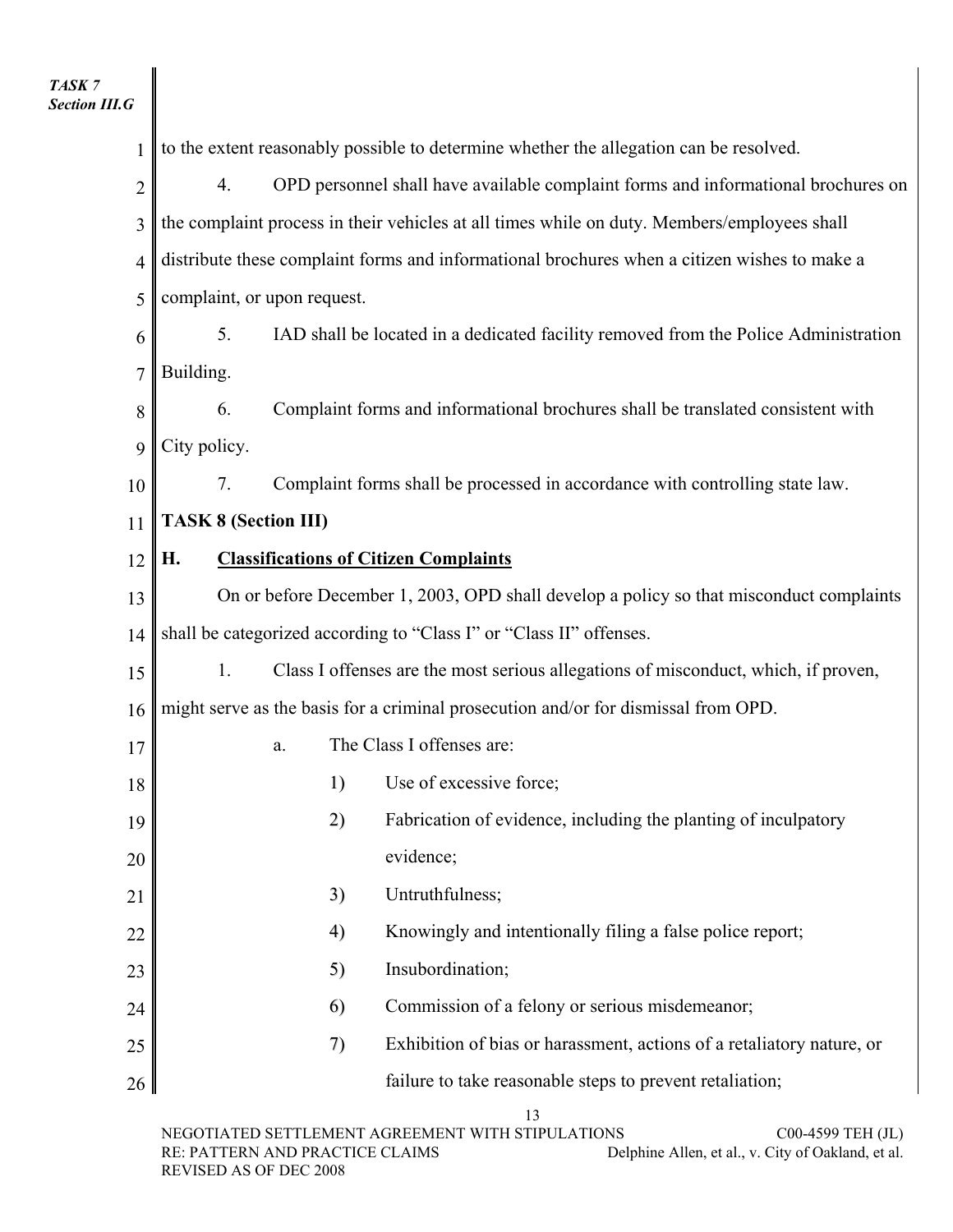### <span id="page-19-0"></span>*TASK 8 Section III.H.1.a.8*

| 1               | 8)<br>Solicitation or acceptance of gifts or gratuities as specified in the                              |
|-----------------|----------------------------------------------------------------------------------------------------------|
| $\overline{2}$  | Manual of Rules;                                                                                         |
| 3               | 9)<br>Willful false arrest, made knowingly without probable cause;                                       |
| 4               | Failing to report others who commit any Class I offense.<br>10)                                          |
| 5               | Unless otherwise directed by the Chief of Police or acceptable designee (i.e.,<br>$\mathbf b$ .          |
| 6               | Acting Chief, Assistant Chief, or Deputy Chief), Class I offenses shall be investigated by IAD           |
| $\overline{7}$  | investigators. Statements and interviews in Class I investigations shall be tape recorded, but not       |
| 8               | transcribed except at the request of the subject member/employee, complainant, command staff,            |
| 9               | Monitor, or the OIG.                                                                                     |
| 10              | Class II offenses shall include minor misconduct situations. Complaints received<br>2.                   |
| 11              | from private persons, alleging a Class II violation, shall be processed as a complaint and referred      |
| 12              | for investigation or resolved through the Informal Complaint Resolution process. A Class II              |
| 13              | violation discovered by a supervisor, commander, or manager in the normal course of supervision,         |
| 14              | that does not indicate a pattern of misconduct, may be addressed through non-disciplinary                |
| 15              | corrective action. Statements and interviews from OPD personnel in Class II investigations shall be      |
| 16              | recorded, but not transcribed except at the request of the subject member/employee, complainant,         |
| 17              | command staff, Monitor, or the OIG. When a unit commander or the assigned investigator                   |
| 18              | encounters a Class I violation during a Class II, division-level investigation, he/she shall contact the |
|                 | 19    IAD Commander. The IAD Commander shall consult with the Chief of Police to determine whether       |
| 20              | the investigation shall be forwarded to IAD or remain in the unit in which the Class II violation was    |
| 21              | originally assigned.                                                                                     |
| 22              | <b>TASK 9 (Section III)</b>                                                                              |
| 23              | <b>Contact of Citizen Complainant</b><br>I.                                                              |
| 24              | On or before December 1, 2003, OPD shall develop a policy to ensure that citizen                         |
| 25              | complainants shall be contacted, as soon as possible, by IAD or the investigator assigned to the         |
| 26 <sup>1</sup> | investigation, to determine the nature, scope and severity of the complaint, as well as to identify      |
|                 | 14                                                                                                       |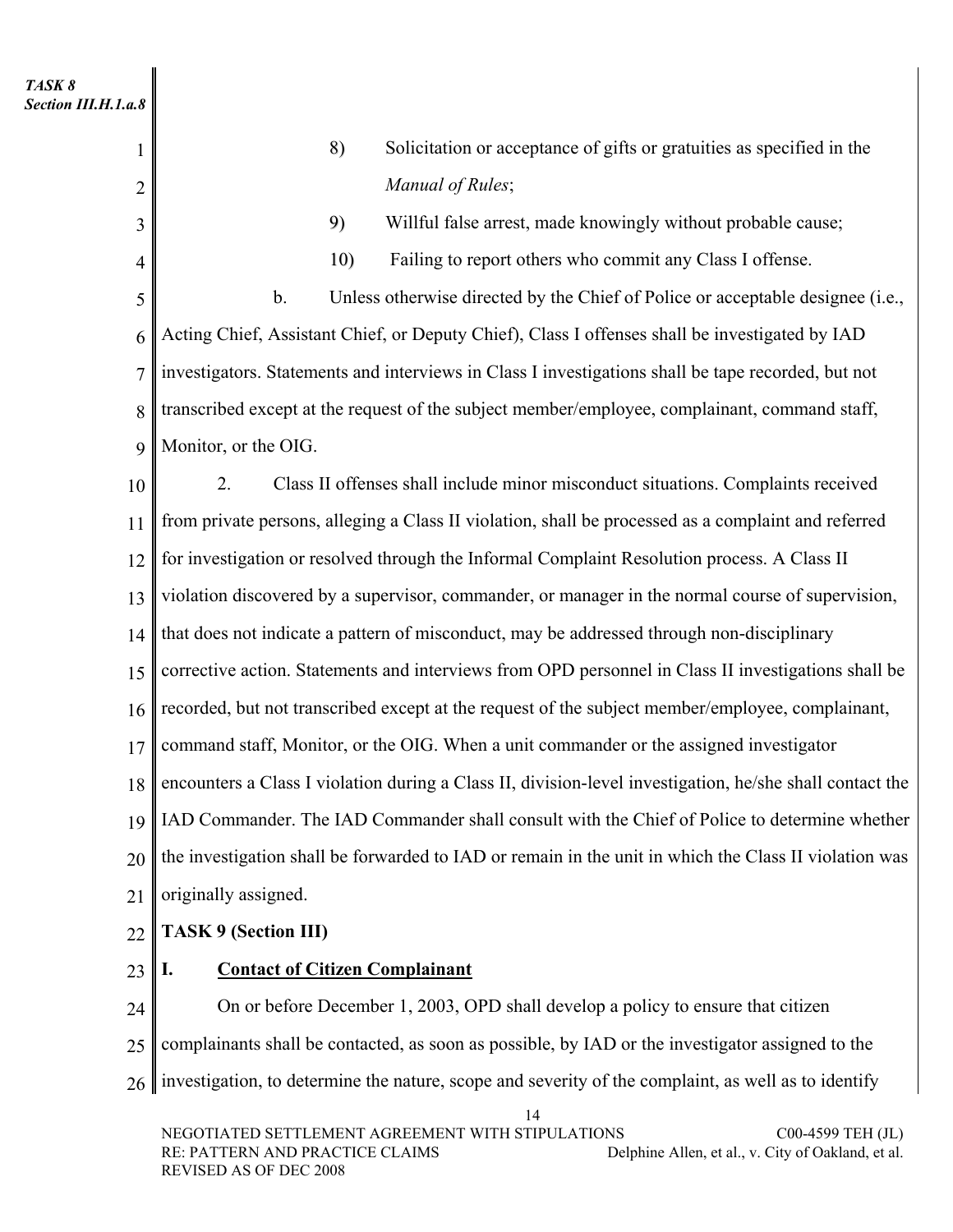<span id="page-20-0"></span>1 potential witnesses and/or evidence as quickly as possible.

2 **TASK 10 (Section III)** 

3 *See Section III, Introduction* 

4 **TASK 11 (Section III)** 

#### 5 **J. Summary of Citizen Complaints Provided to OPD Personnel**

6 7 8  $\overline{Q}$ 10 1. On or before December 1, 2003, OPD shall develop a policy to ensure that the investigator shall provide the member/employee with a brief synopsis of any complaint alleged against them, but shall not allow the member/employee to read the complaint itself or to review citizen or other witness statements prior to the member/employee's interview. Such synopses shall be preserved within the IAD file.

11 12 2. When notifying a member/employee that a complaint has been filed against him or her, IAD shall also notify the subject's immediate supervisor and commander.

13 14 15 3. Upon completion of the IAD investigation and issuance of a final report by IAD, the subject member/employee shall have access to the underlying data on which the report is based, including all tape-recorded interviews, transcripts and investigator's notes.

#### 16 **TASK 12 (Section III)**

17 **K. Disclosure of Possible Investigator Bias**

18 19 20 21 22 23 24 25 26 l 15 On or before December 1, 2003, OPD shall establish a policy requiring that investigators (this covers IAD and field investigators) disclose relationships which might lead to a perception of bias regarding the subject(s) of any investigation, including such as family relationships, outside business relationships, romantic relationships, close work or personal friendships. In cases where it is clear that the nature of the relationship could be perceived to compromise the investigative process, the involved investigator(s) shall recuse him/herself from the investigation. In more ambiguous situations, the investigator(s) involved shall make full disclosure, in writing, to his/her supervisor. In the case of a Class I investigation, that supervisor shall then make a recommendation to the IAD or, in the case of a division-level investigation, the unit commander. The IAD, unit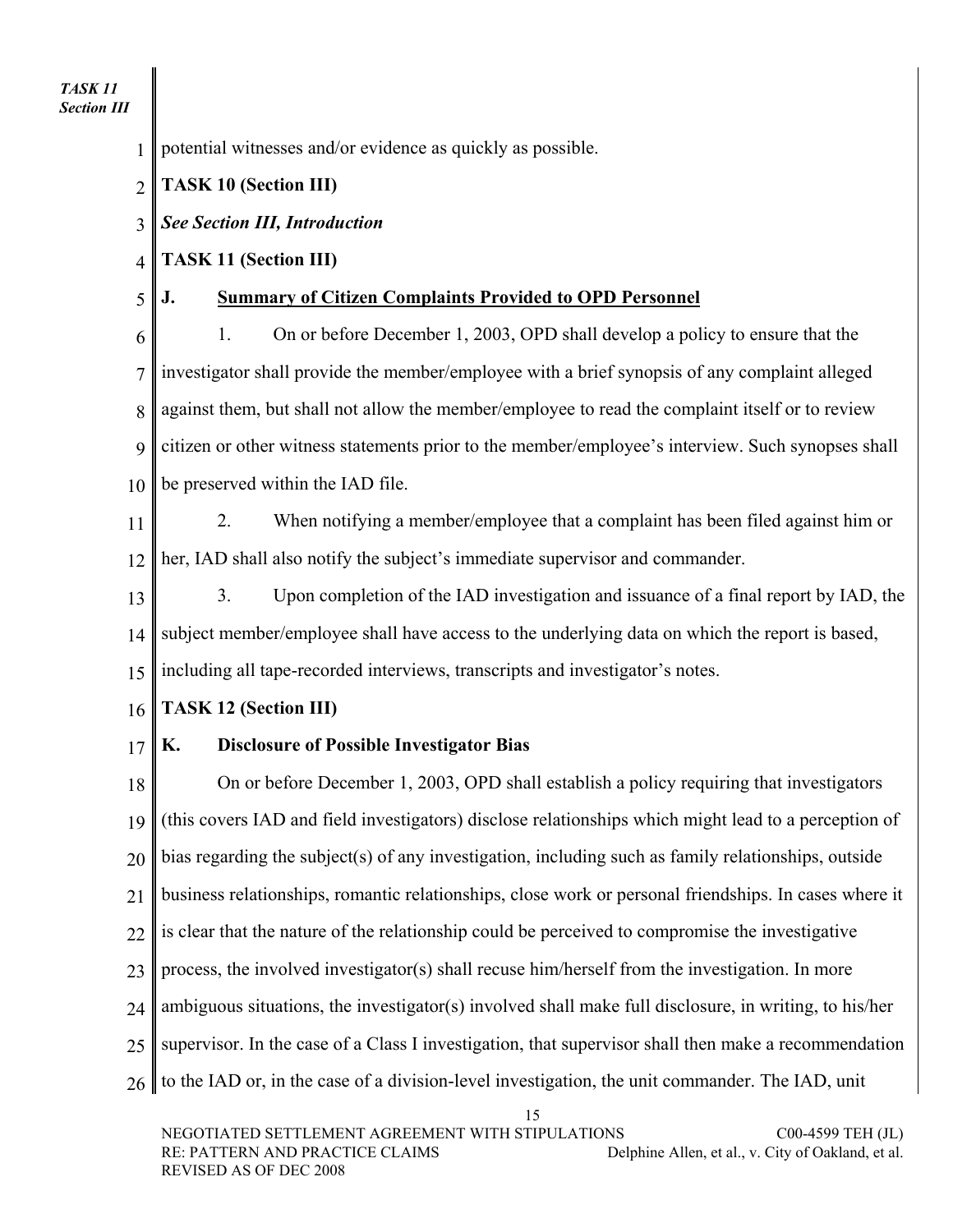<span id="page-21-0"></span>1 commander or, as appropriate, his/her superior, shall replace the investigator in question with

2 another investigator.

#### 3 **TASK 13 (Section III)**

4 **L. Documentation of Pitchess Responses**

5 6 OPD shall implement an additional check on responses to Pitchess discovery motion responses.

#### 7 **TASK 14 (Section III)**

### 8  $\overline{Q}$ **M. Investigation of Allegations of** *Manual of Rules* **Violations Resulting from Lawsuits and Legal Claims**

10 11 12 1. Internal investigations shall be handled separately and not delayed, halted, or modified because the underlying matter is in civil litigation, unless such delay is specifically authorized in writing by the Chief of Police.

- 13 14 15 16 17 2. If the Chief of Police determines that concurrent civil litigation is likely to yield additional information relevant to an internal investigation, he/she may hold the findings of the internal investigation in abeyance. Such delay shall last no longer than necessary to obtain the relevant information. The reason(s) for any delay shall be documented in the CAL. The Chief of Police shall ensure the investigation continues on all areas of the internal investigation.
- 18 **TASK 15 (Section III)**

#### 19 **N. Reviewing Findings and Disciplinary Recommendations**

20 21 On or before June 15, 2005, OPD shall develop a policy to ensure that, except upon written authorization from the Chief of Police, the investigator's first-level commander/manager and the

- 22 IAD Commander or designee shall be responsible for reviewing recommended findings. The
- 23 Discipline Officer shall be responsible for making disciplinary recommendations in sustained
- 24 internal investigations.
- $25<sub>1</sub>$ **TASK 16 (Section III)**
- 26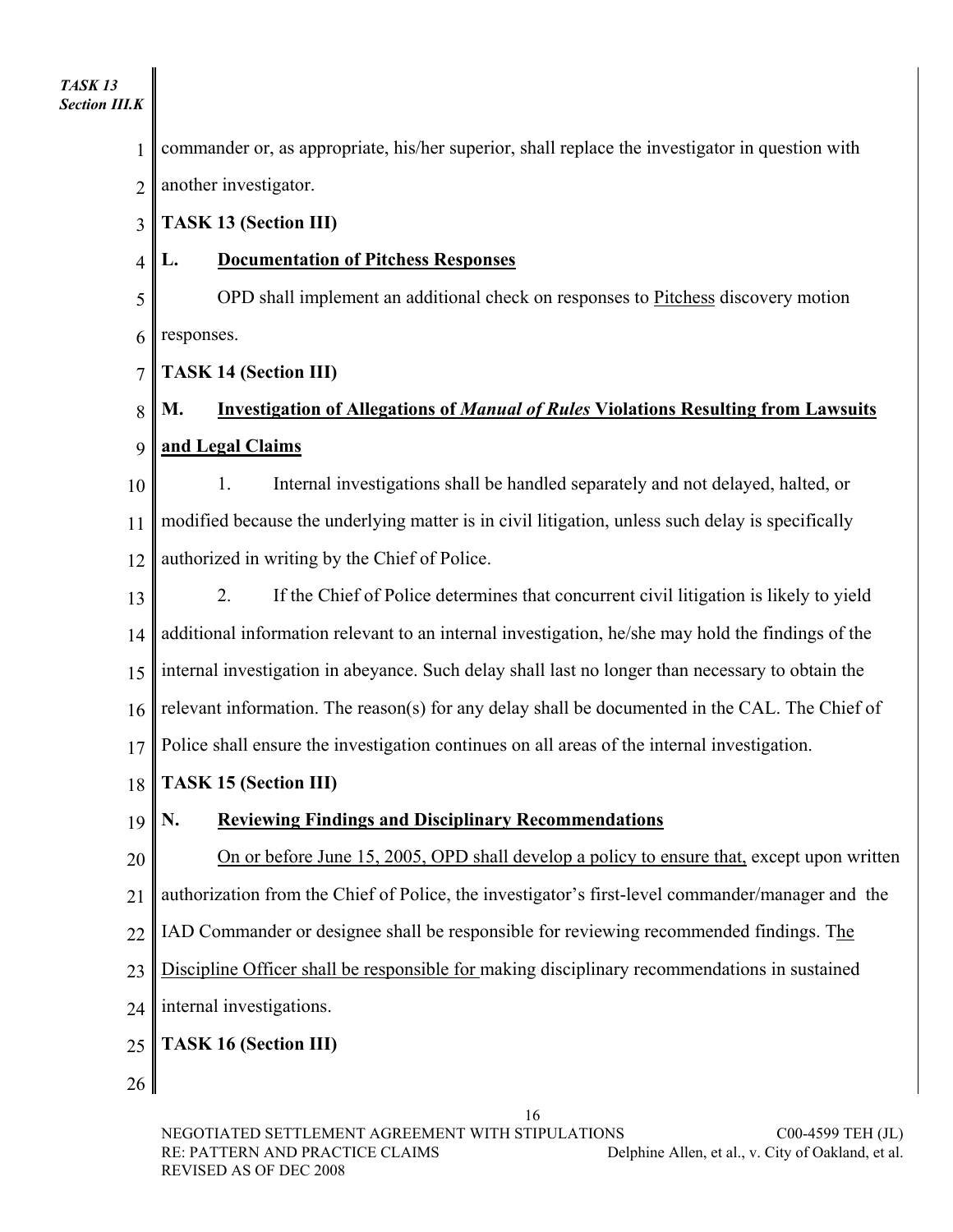<span id="page-22-0"></span>1 2 3 4 5 6 7 8  $\overline{Q}$ 10 11 12 13 14 15 16 17 18 19 20  $21$ 22 23 24 25 26 17 **O. Supporting IAD Process – Supervisor/Managerial Accountability** On or before December 1, 2003, OPD shall develop a policy to ensure that supervisors and commanders, as well as other managers in the chain of command, shall be held accountable for supporting the IAD process. If an IAD investigation finds that a supervisor or manager should have reasonably determined that a member/employee committed or violated a Class I offense, then that supervisor or manager shall be held accountable, through the Department's administrative discipline process, for failure to supervise, failure to review, and/or failure to intervene.  **TASK 17 (Section III) P. Audit, Review and Evaluation of IAD Functions** OPD and the Monitor shall conduct audits, reviews and evaluations as specified in Section XIII, paragraph H, and Section XIV, paragraph B. **TASK 18 (Section IV) IV. SUPERVISORY SPAN OF CONTROL AND UNITY OF COMMAND**  Within 260 days from the effective date of this Agreement, the Chief of Police shall, based on contemporary police standards and best practices, develop and implement policies to address the following standards and provisions: **A. Approval of Field-Arrest by Supervisor** 1. OPD shall develop standards for field supervisors that encourage or mandate close and frequent supervisory contacts with subordinates on calls for service. The policies developed in this Section shall require supervisors to respond to the scene of (at least) the following categories of arrest, unless community unrest or other conditions at the scene make this impractical: a. All Felonies; b. All drug offenses (including narcotics, controlled substances and marijuana arrests if the subject is taken to jail). c. Where there is an investigated use of force; d. Penal Code §§69, 148 and 243(b)(c).

NEGOTIATED SETTLEMENT AGREEMENT WITH STIPULATIONS C00-4599 TEH (JL)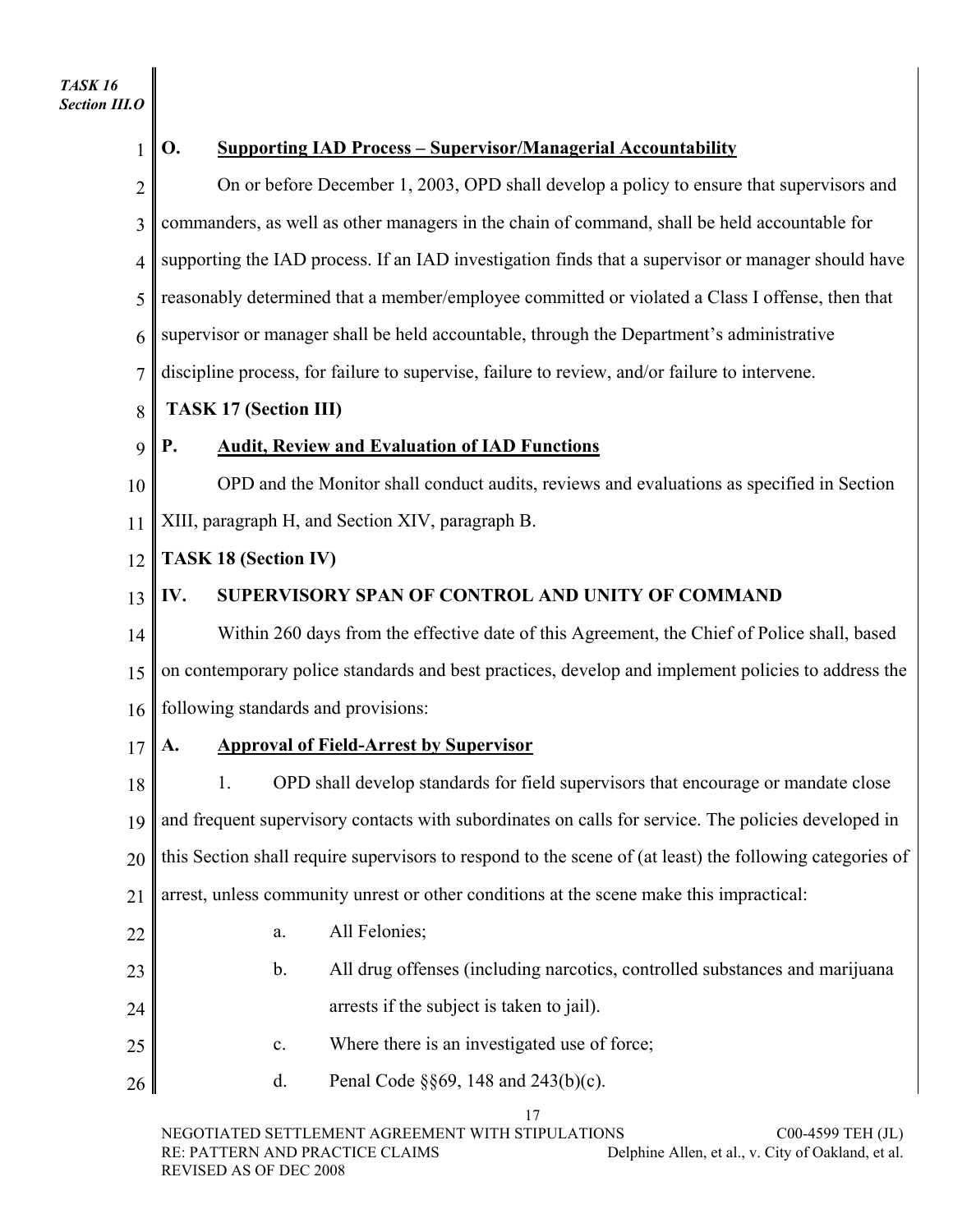<span id="page-23-0"></span>1 2 3 4 5 6 7 8 9 10 11 12 13 14 15 16 17 18 19 20  $21$ 22 23 24 25 26 NEGOTIATED SETTLEMENT AGREEMENT WITH STIPULATIONS C00-4599 TEH (JL) 18 2. The responding supervisor shall review the arrest documentation to determine whether probable cause for the arrest, or reasonable suspicion for the stop, is articulated, to ensure that available witnesses are identified, to approve or disapprove the arrest in the field, and to log the time of the contact. **TASK 19 (Section IV) B. Unity of Command** 1. With rare exceptions (justified on a case-by-case basis), each member or employee of the Department shall have a single, clearly identified supervisor or manager. 2. In general, sergeants should work the same schedule and have the same days off as the individuals they supervise. **TASK 20 (Section IV) C. Span of Control for Supervisors**  On or before August 14, 2003, OPD shall develop and implement a policy to ensure appropriate supervision of its Area Command Field Teams. The policy shall provide that: 1. Under normal conditions, OPD shall assign one primary sergeant to each Area Command Field Team, and, in general, (with certain exceptions) that supervisor's span of control shall not exceed eight (8) members. 2. During day-to-day operations, in the absence of the primary supervisor (e.g., due to sickness, vacation, compensatory time off, schools, and other leaves), the appropriate Area Commander shall determine, based on Department policy and operational needs, whether or not to backfill for the absence of the sergeant on leave. 3. If a special operation, (e.g., Beat Feet, Special Traffic Offenders Program (STOP), etc.) requires more than eight (8) members, the appropriate Area Commander shall determine the reasonable span of control for the supervisor. 4. If long-term backfill requires the loan or transfer of a supervisor from another unit, the Chief of Police and/or the Deputy Chief of Police shall make that decision.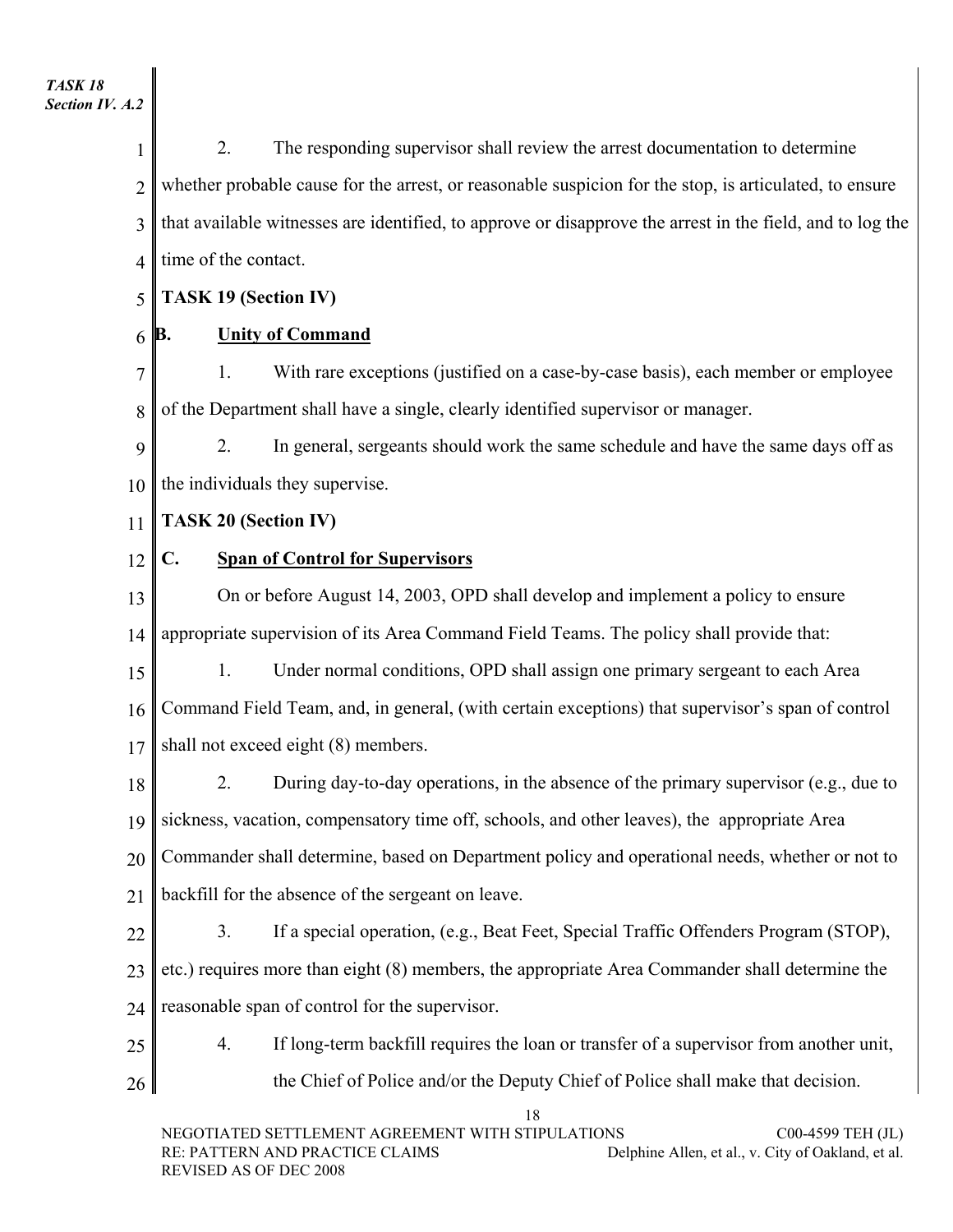#### <span id="page-24-0"></span>1 **TASK 21 (Section IV)**

2 D. Members', Employees' and Supervisors' Performance Review

3 4 5 6 7 8 9 10 1. Every OPD commander/manager shall meet at least twice per year with each of his/her immediate subordinate members, employees and supervisors, to coach them regarding their strengths and weakness es. The provisions of this section do not obviate the commander/manager of his or her responsibility to comply with the provisions outlined in Section VII, Use of Personnel Assessment System (PAS), paragraph B, Use of Personnel Assessment System (PAS). These meetings shall be documented. If a member, employee or supervisor exhibits a performance problem, the commander/manager shall meet with him/her in accordance with the provision of Section VII, paragraph B (7)-(8), of this Agreement.

11 12 13 record of these informal reviews. Affected units include: 2. Supervisors of the following units shall meet individually with members and employees at least twice per month for informal performance reviews. Supervisors shall maintain a

| 14 | a.             | Patrol Division (team);                                                                          |
|----|----------------|--------------------------------------------------------------------------------------------------|
| 15 | b.             | Crime Reduction Teams (CRT);                                                                     |
| 16 | $\mathbf{c}$ . | Internal Affairs Division;                                                                       |
| 17 | d.             | Intelligence Division;                                                                           |
| 18 | e.             | Parole and Corrections (PAC) team;                                                               |
| 19 | f.             | Special Duty Units (SDU);                                                                        |
| 20 | g.             | Traffic Operations Section;                                                                      |
| 21 | h.             | Special Operations Section;                                                                      |
| 22 | i.             | Fugitive Unit;                                                                                   |
| 23 | j.             | Problem Solving Officers (PSO); and                                                              |
| 24 | k.             | Campus Life and School Safety (CLASS).                                                           |
| 25 |                | Members and employees assigned to administrative duties within these units and civilian crossing |

26 guards are exempt from this requirement.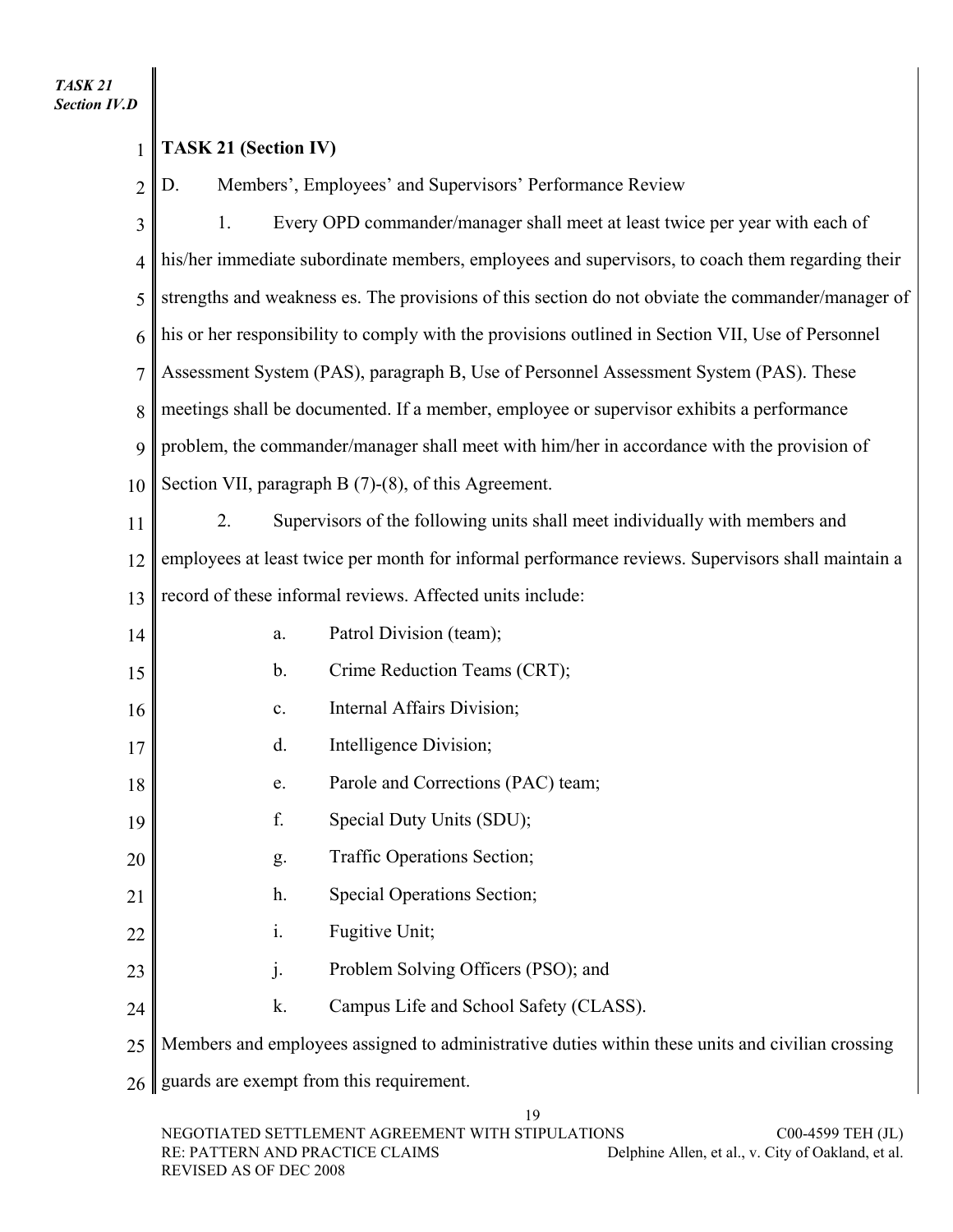|                         | $/ \! / \! /$                                                                                                                                                             |
|-------------------------|---------------------------------------------------------------------------------------------------------------------------------------------------------------------------|
| $\mathbf{1}$            | $/ \! / \! /$                                                                                                                                                             |
| $\overline{c}$          |                                                                                                                                                                           |
| $\overline{\mathbf{3}}$ |                                                                                                                                                                           |
| $\overline{4}$          |                                                                                                                                                                           |
| 5<br>6                  |                                                                                                                                                                           |
| $\overline{7}$          |                                                                                                                                                                           |
| 8                       |                                                                                                                                                                           |
| 9                       |                                                                                                                                                                           |
| $10\,$                  |                                                                                                                                                                           |
| 11                      |                                                                                                                                                                           |
| 12                      |                                                                                                                                                                           |
| 13                      |                                                                                                                                                                           |
| 14                      |                                                                                                                                                                           |
| 15                      |                                                                                                                                                                           |
| $16\,$                  |                                                                                                                                                                           |
| 17                      |                                                                                                                                                                           |
| 18                      |                                                                                                                                                                           |
| 19                      |                                                                                                                                                                           |
| 20                      |                                                                                                                                                                           |
| 21                      |                                                                                                                                                                           |
| $22\,$                  |                                                                                                                                                                           |
| 23                      |                                                                                                                                                                           |
| 24                      |                                                                                                                                                                           |
| $25\,$                  |                                                                                                                                                                           |
| 26                      |                                                                                                                                                                           |
|                         | $20\,$<br>NEGOTIATED SETTLEMENT AGREEMENT WITH STIPULATIONS<br>C00-4599 TEH (JL)<br>RE: PATTERN AND PRACTICE CLAIMS<br>Delphine Allen, et al., v. City of Oakland, et al. |

REVISED AS OF DEC 2008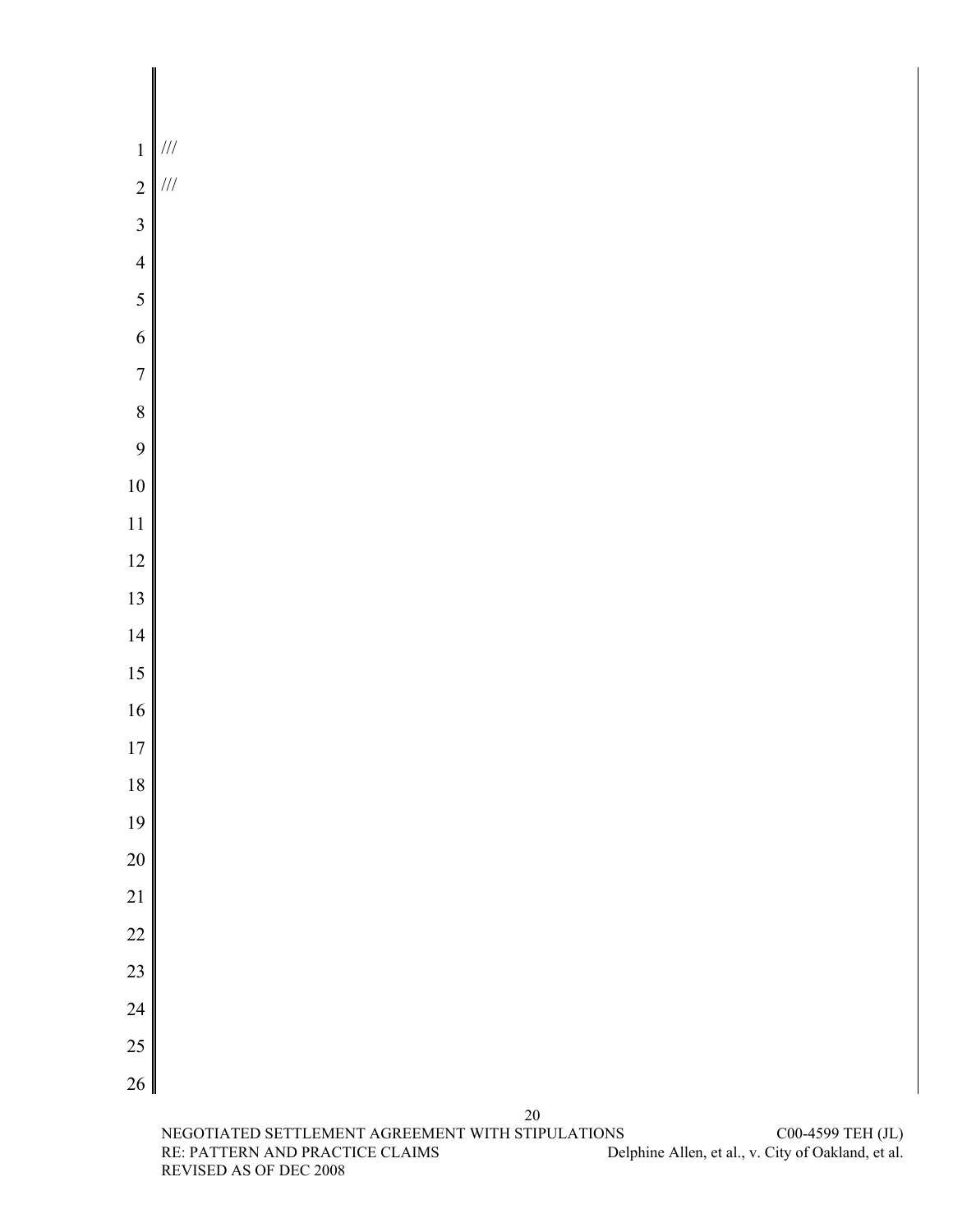#### <span id="page-26-0"></span>1 **TASK 22 (Section IV)**

2

## **E. OPD/DA Liaison Commander**

3 4 5 6 7 8  $\mathbf Q$ Within 60 days from the effective date of this Agreement, OPD shall establish a Management-Level Liaison (MLL) to the courts, the District Attorney's Office, and the Public Defender's Office. This unit or per son shall ensure that cases which are lost or dropped due to bad reports, defective search warrants, granted 'Motion to Suppress,' contradictory evidence or testimony, or any other indication of performance problems or misconduct, are tracked. The OPD MLL shall be required to meet and cooperate with the Monitor. The DA's and PD's Offices may attend meetings, as they deem appropriate.

#### 10 **TASK 23 (Section IV)**

#### 11 **F. Command Staff Rotation**

12 The Chief of Police is committed to the regular rotation of Departmental command staff as

13 consistent with best practices in law enforcement agency management, based upon the

14 Department's immediate needs and best interests, including:

- 15 1. Special skills needed for an assignment;
- 16 2. Career development; and
- 17 3. Increasing Departmental efficiency and effectiveness.
- 18 **TASK 24 (Section V)**
- 19 **V. POLICY AND PROCEDURES FOR USE OF FORCE NOTIFICATION AND**

#### 20 **REPORTING**

- 21 Within 390 days from the effective date of this Agreement, OPD shall develop and
- 22 implement a revised policy, and appropriate forms, regarding use of force reporting and review.
- 23 **A. Use of Force Reporting Policy**
- 24 The policy shall require that:
- 25 1. Members/employees notify their supervisor as soon as practicable following any
- 26 | investigated use of force or allegation of excessive use of force.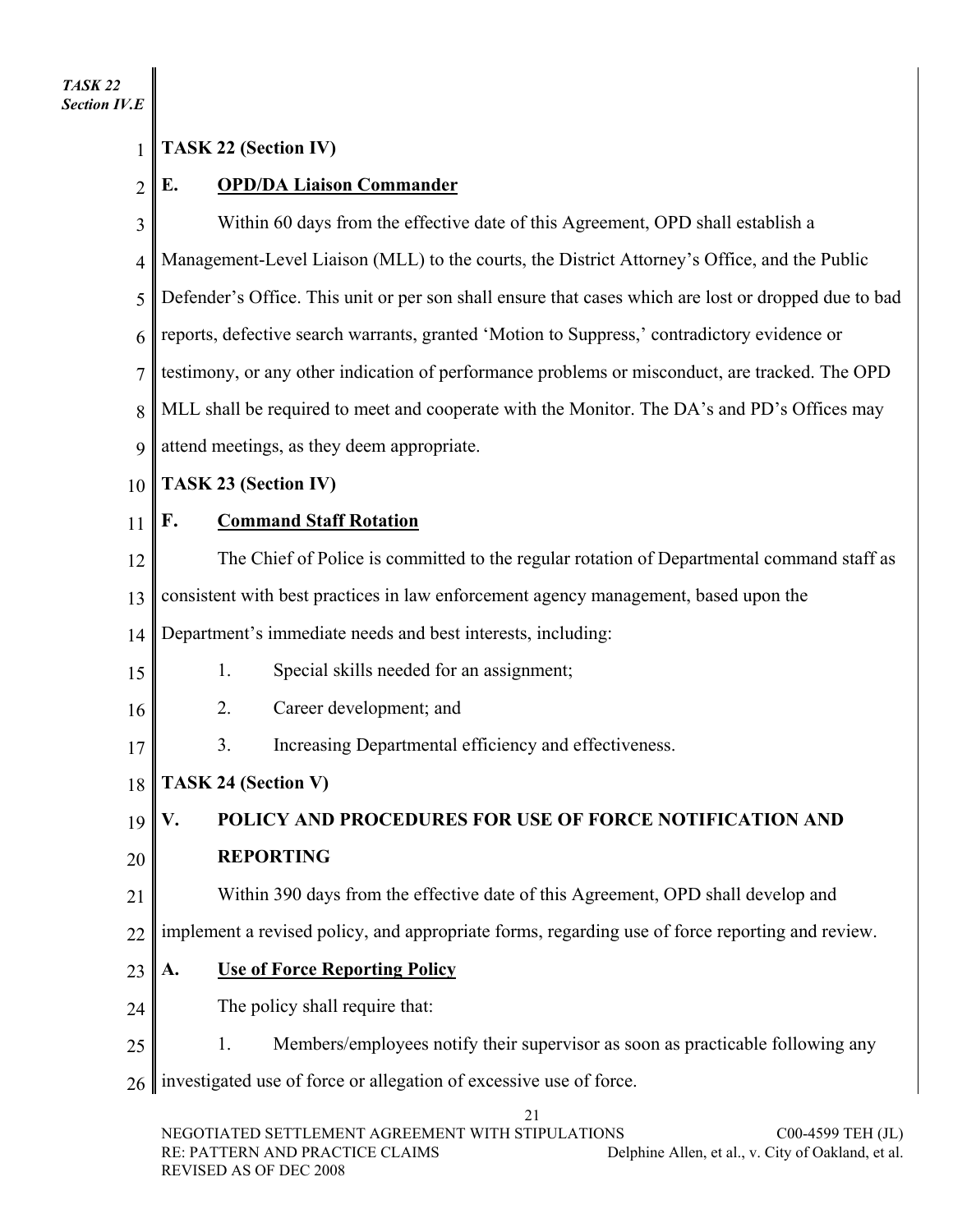<span id="page-27-0"></span>

| TASK 24     |  |
|-------------|--|
| Section V.A |  |

| 1              | 2.                                                                                                  | In every investigated use of force incident, every member/employee using force, and                                                                                   |  |  |  |
|----------------|-----------------------------------------------------------------------------------------------------|-----------------------------------------------------------------------------------------------------------------------------------------------------------------------|--|--|--|
| $\overline{2}$ | every member/employee on the scene of the incident at the time the force was used, shall report all |                                                                                                                                                                       |  |  |  |
| 3              |                                                                                                     | uses of force on the appropriate form, unless otherwise directed by the investigating supervisor.                                                                     |  |  |  |
| $\overline{4}$ | 3.                                                                                                  | OPD personnel document, on the appropriate form, any use of force and/or the                                                                                          |  |  |  |
| 5              |                                                                                                     | drawing and intentional pointing of a firearm at another person.                                                                                                      |  |  |  |
| 6              | 4.                                                                                                  | A supervisor respond to the scene upon notification of an investigated use of force                                                                                   |  |  |  |
| 7              |                                                                                                     | or an allegation of excessive use of force, unless community unrest or other conditions makes this                                                                    |  |  |  |
| 8              | impracticable.                                                                                      |                                                                                                                                                                       |  |  |  |
| 9              | 5.                                                                                                  | OPD notify:                                                                                                                                                           |  |  |  |
| 10             |                                                                                                     | The Alameda County District Attorney's Office immediately or as soon as<br>$a$ .                                                                                      |  |  |  |
| 11             |                                                                                                     | circumstances permit, following a use of lethal force resulting in death or                                                                                           |  |  |  |
| 12             |                                                                                                     | injury likely to result in death.                                                                                                                                     |  |  |  |
| 13             |                                                                                                     | The City Attorney's Office as soon as circumstances permit following the<br>$\mathbf b$ .                                                                             |  |  |  |
| 14             |                                                                                                     | use of lethal force resulting in death or serious injury. At the discretion of the                                                                                    |  |  |  |
| 15             |                                                                                                     | City Attorney's Office, a Deputy City Attorney shall respond to the scene.                                                                                            |  |  |  |
| 16             |                                                                                                     | The Deputy City Attorney shall serve only in an advisory capacity and shall                                                                                           |  |  |  |
| 17             |                                                                                                     | communicate only with the incident commander or his/her designee.                                                                                                     |  |  |  |
| 18             |                                                                                                     | Departmental investigators regarding officer-involved shootings, in<br>$\mathbf{c}$ .                                                                                 |  |  |  |
| 19             |                                                                                                     | accordance with the provisions of Section V, paragraph H, of this                                                                                                     |  |  |  |
| 20             |                                                                                                     | Agreement.                                                                                                                                                            |  |  |  |
| 21             | 6.                                                                                                  | OPD enter data regarding use of force into OPD's Personnel Assessment System                                                                                          |  |  |  |
| 22             | $(PAS)$ .                                                                                           |                                                                                                                                                                       |  |  |  |
| 23             | TASK 25 (Section V)                                                                                 |                                                                                                                                                                       |  |  |  |
| 24             | <b>B.</b>                                                                                           | <b>Use of Force Investigation and Report Responsibilities</b>                                                                                                         |  |  |  |
| 25             | An on-scene supervisor is responsible for completing an investigated Use of Force Report in         |                                                                                                                                                                       |  |  |  |
| 26             |                                                                                                     | accordance with the provisions of Departmental General Order K-4, "Reporting and Investigating                                                                        |  |  |  |
|                |                                                                                                     | 22<br>NEGOTIATED SETTLEMENT AGREEMENT WITH STIPULATIONS<br>C00-4599 TEH (JL)<br>RE: PATTERN AND PRACTICE CLAIMS<br>Delphine Allen, et al., v. City of Oakland, et al. |  |  |  |

REVISED AS OF DEC 2008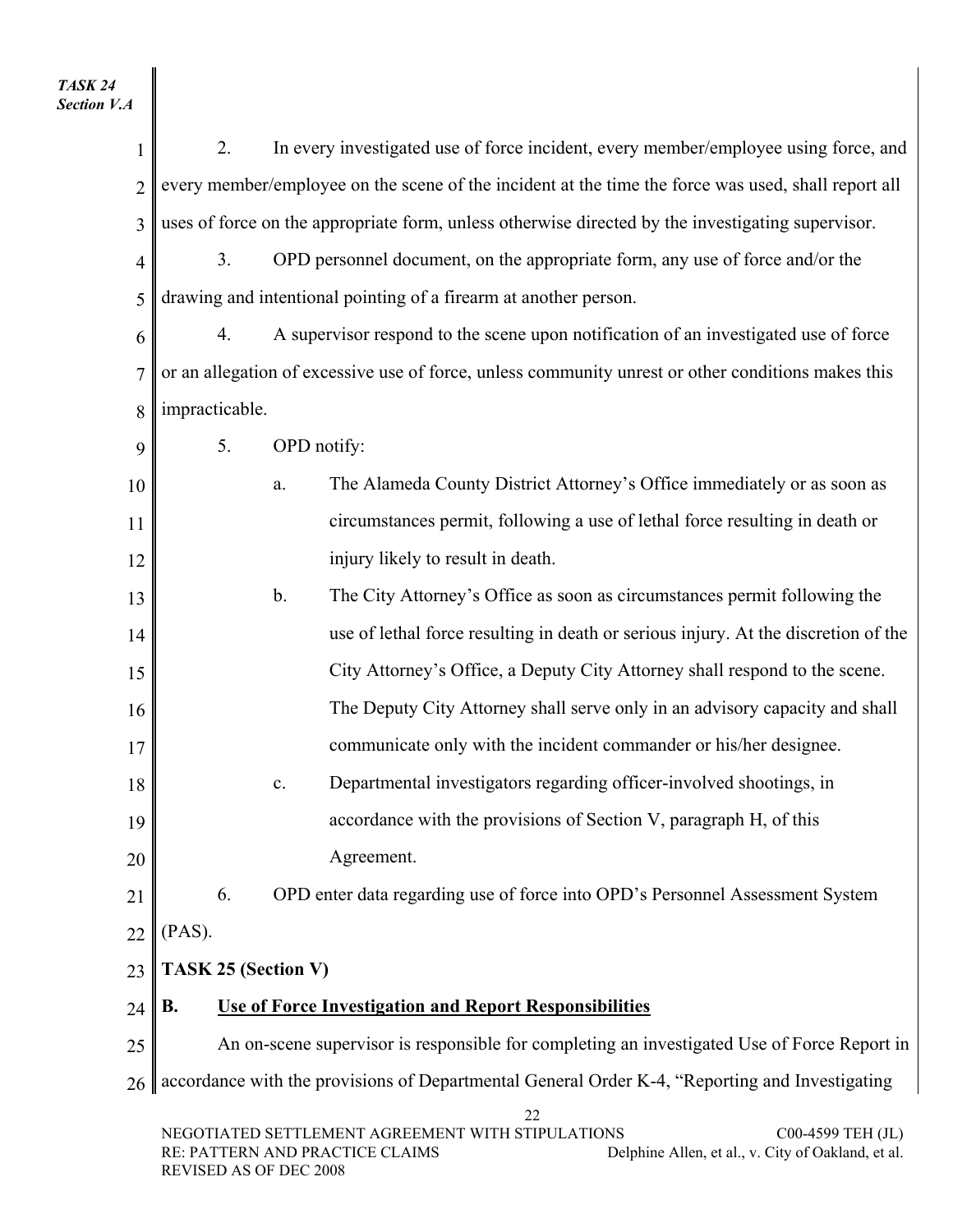### *TASK 25 Section V.B*

1 | the Use of Force."

| $\overline{2}$ | 1.                                                       |                | OPD shall develop and implement a policy for conducting and documenting use of                                                                                        |
|----------------|----------------------------------------------------------|----------------|-----------------------------------------------------------------------------------------------------------------------------------------------------------------------|
| $\overline{3}$ |                                                          |                | force investigations that include, at a minimum:                                                                                                                      |
| 4              |                                                          | a.             | Documentation of the incident in either an Offense or Supplemental Report                                                                                             |
| 5              |                                                          |                | from the member(s)/employee(s) using force; and/or, when necessary, a                                                                                                 |
| 6              |                                                          |                | statement taken from the member(s)/employee(s) using force;                                                                                                           |
| $\overline{7}$ |                                                          | b.             | Separating and separately interviewing all officers who were at the scene at                                                                                          |
| 8              |                                                          |                | the time of the incident;                                                                                                                                             |
| 9              |                                                          | $\mathbf{c}.$  | A Supplemental Report from other members/employees on the scene or a                                                                                                  |
| 10             |                                                          |                | statement taken, if deemed necessary by the investigating supervisor;                                                                                                 |
| 11             |                                                          | d.             | Identification and interviews of non-Departmental witnesses;                                                                                                          |
| 12             |                                                          | e.             | Consideration of discrepancies in information obtained from members,                                                                                                  |
| 13             |                                                          |                | employees and witnesses, and statements in the reports filed;                                                                                                         |
| 14             |                                                          | f.             | Whether arrest reports or use of force reports contain "boilerplate" or "pat                                                                                          |
| 15             |                                                          |                | language" (e.g., "fighting stance", "minimal force necessary to control the                                                                                           |
| 16             |                                                          |                | situation");                                                                                                                                                          |
| 17             |                                                          | g.             | Documentation of physical evidence and/or photographs and a summary and                                                                                               |
| 18             |                                                          |                | analysis of all relevant evidence gathered during the investigation; and                                                                                              |
| 19             |                                                          | h.             | Consideration of training/tactical issues involving the availability and                                                                                              |
| 20             |                                                          |                | practicality of other force options.                                                                                                                                  |
| 21             |                                                          | $\mathbf{i}$ . | Supervisor's justification as to why any element of the policy was not                                                                                                |
| 22             |                                                          |                | documented; and                                                                                                                                                       |
| 23             | 2.                                                       |                | All supervisors shall be trained in conducting use of force investigations and such                                                                                   |
| 24             | training shall be part of a supervisory training course. |                |                                                                                                                                                                       |
| 25             | 3.                                                       |                | Use of force investigations shall include a recommendation whether the use of force                                                                                   |
| 26             |                                                          |                | was objectively reasonable and within Department policy and training. The recommendation shall                                                                        |
|                | REVISED AS OF DEC 2008                                   |                | 23<br>NEGOTIATED SETTLEMENT AGREEMENT WITH STIPULATIONS<br>C00-4599 TEH (JL)<br>Delphine Allen, et al., v. City of Oakland, et al.<br>RE: PATTERN AND PRACTICE CLAIMS |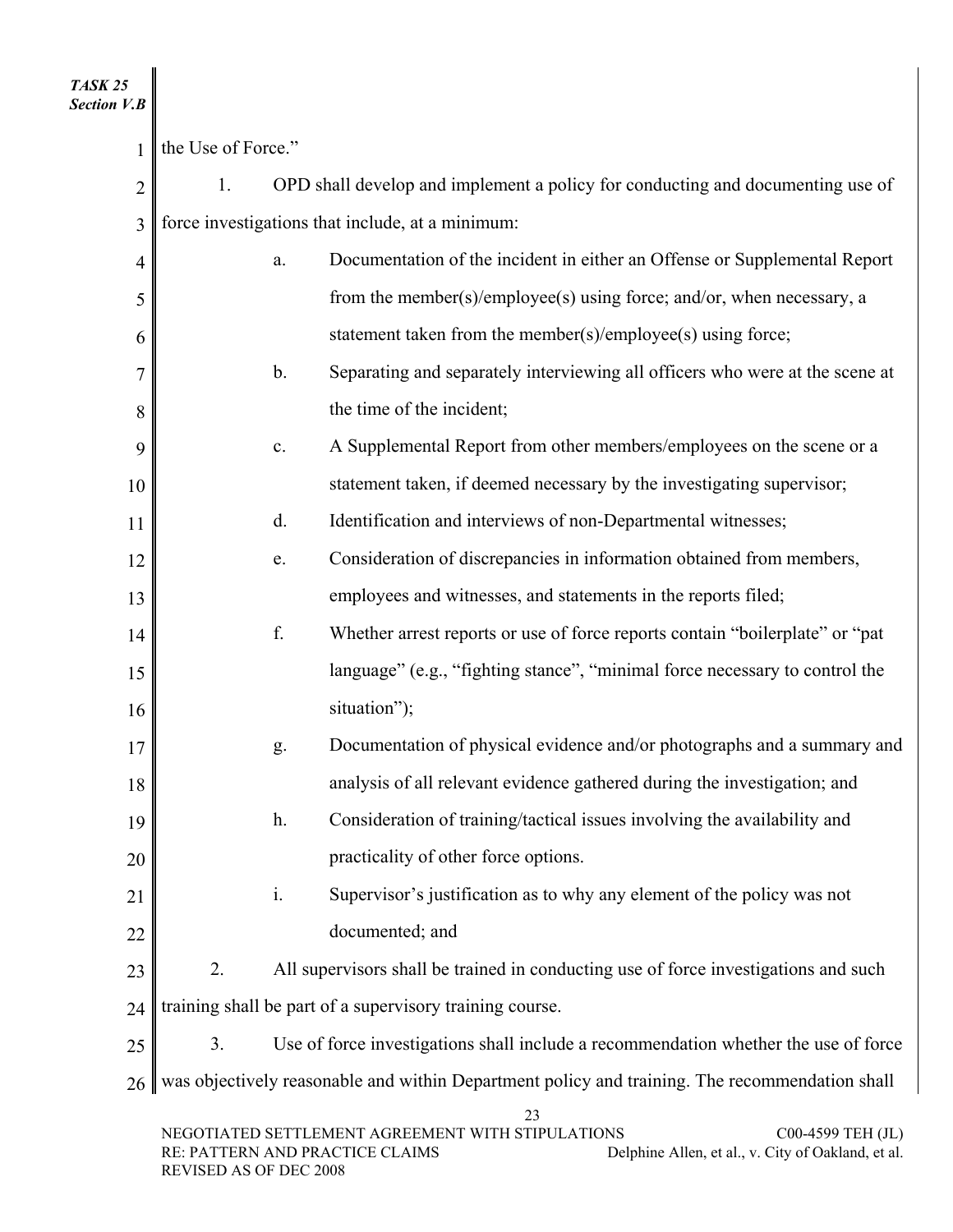| $\mathbf{1}$   | be based on the totality of the circumstances and shall consider, but is not limited to, the following |                                                                               |  |  |
|----------------|--------------------------------------------------------------------------------------------------------|-------------------------------------------------------------------------------|--|--|
| $\overline{2}$ | factors:                                                                                               |                                                                               |  |  |
| 3              | a.                                                                                                     | Whether the force used was pursuant to a legitimate law-enforcement           |  |  |
| 4              |                                                                                                        | objective;                                                                    |  |  |
| 5              | $\mathbf b$ .                                                                                          | Whether the type and amount of force used was proportional to the resistance  |  |  |
| 6              |                                                                                                        | encountered and reasonably related to the objective the members/employees     |  |  |
| 7              |                                                                                                        | were attempting to achieve;                                                   |  |  |
| 8              | $\mathbf{c}$ .                                                                                         | Whether the member/employee used reasonable verbal means to attempt to        |  |  |
| 9              |                                                                                                        | resolve the situation without force, if time and circumstances permitted such |  |  |
| 10             |                                                                                                        | attempts;                                                                     |  |  |
| 11             | d.                                                                                                     | Whether the force used was de-escalated or stopped reasonably when            |  |  |
| 12             |                                                                                                        | resistance decreased or stopped;                                              |  |  |
| 13             | 4.                                                                                                     | Use of Force Reports shall be reviewed by the appropriate chain-of-review as  |  |  |
| 14             | defined by policy.                                                                                     |                                                                               |  |  |
| 15             | The type of force used, the identity of the involved members, and the report preparer shall            |                                                                               |  |  |
| 16             | be the determining criteria for utilizing the appropriate chain-of-review. Reviewers may include,      |                                                                               |  |  |
| 17             | when appropriate, the chain-of-command of the involved personnel, the appropriate Area                 |                                                                               |  |  |
| 18             | Commander on duty at the time the incident occurred, other designated Bureau of Field Operations       |                                                                               |  |  |
| 19             | commanders, and as necessary, the chain-of-command of the involved personnel up to the Division        |                                                                               |  |  |
| 20             | Commander or Deputy Chief/Director, and the Internal Affairs Division.                                 |                                                                               |  |  |
| 21             |                                                                                                        | Reviewers for Level 1-3 use of force investigations shall:                    |  |  |
| 22             | a.                                                                                                     | Make a recommendation as to whether the use of force was in or out of         |  |  |
| 23             |                                                                                                        | policy,                                                                       |  |  |
| 24             | $\mathbf b$ .                                                                                          | Order additional investigation and investigative resources when necessary,    |  |  |
| 25             |                                                                                                        | and                                                                           |  |  |
| 26             | $\mathbf{c}.$                                                                                          | Comment on any training issue(s) when appropriate.                            |  |  |
|                | 24<br>NEGOTIATED SETTLEMENT AGREEMENT WITH STIPULATIONS<br>C00-4599 TEH (JL)                           |                                                                               |  |  |

REVISED AS OF DEC 2008

RE: PATTERN AND PRACTICE CLAIMS Delphine Allen, et al., v. City of Oakland, et al.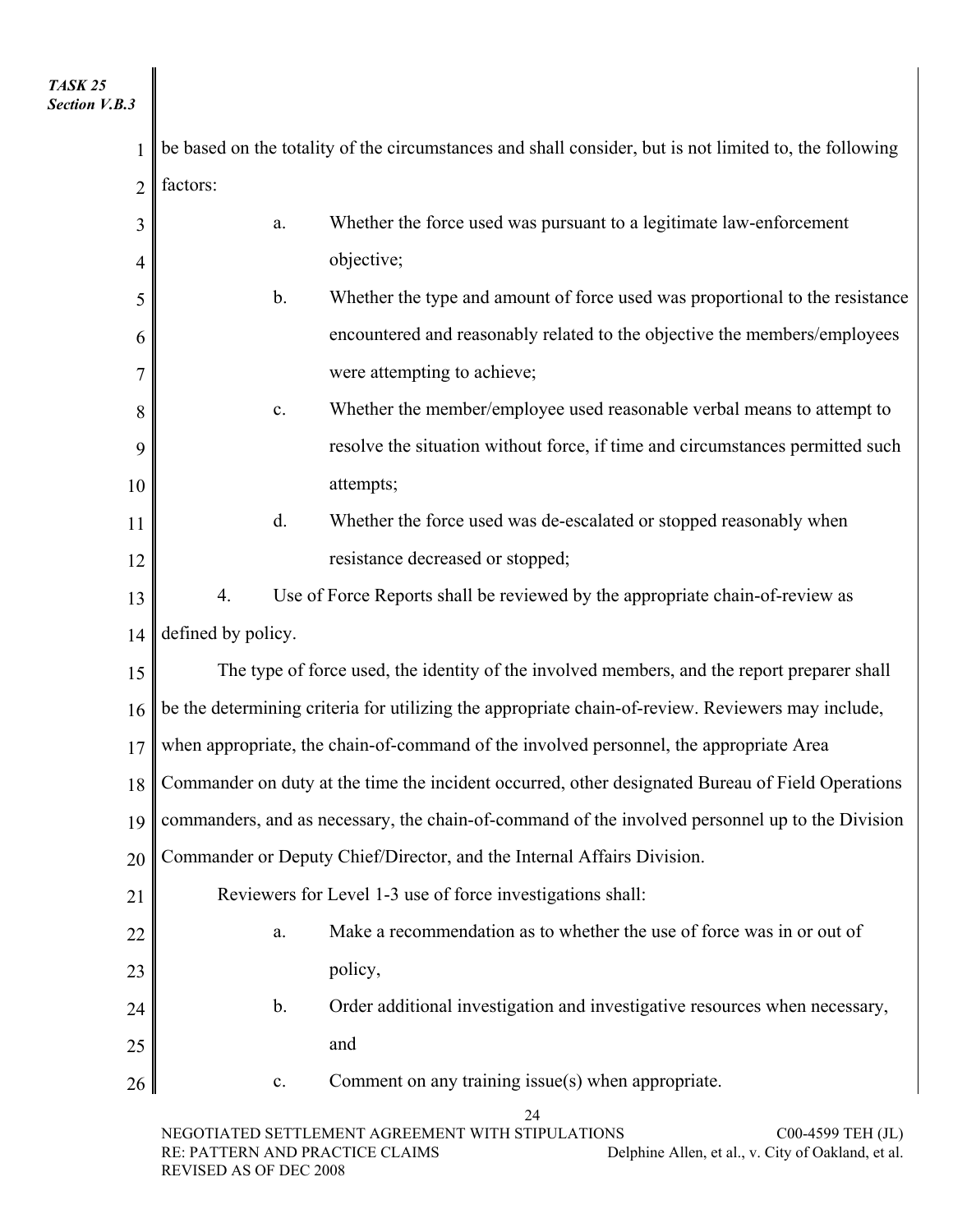<span id="page-30-0"></span>

| TASK 25       |  |
|---------------|--|
| Section V.B.5 |  |

| $\mathbf{1}$   | 5.                                                                                                       | Any recommendation that the use of force did not comply with Department policy                       |  |  |  |  |
|----------------|----------------------------------------------------------------------------------------------------------|------------------------------------------------------------------------------------------------------|--|--|--|--|
| $\overline{2}$ | shall result in the incident being referred to the Internal Affairs Division to conduct additional       |                                                                                                      |  |  |  |  |
| 3              | investigation/analysis, if necessary.                                                                    |                                                                                                      |  |  |  |  |
| 4              | 6.                                                                                                       | Members/employees involved in a use of force incident resulting in serious injury or                 |  |  |  |  |
| 5              |                                                                                                          | death and/or an officer-involved shooting, shall be separated from each other as soon as practicable |  |  |  |  |
| 6              |                                                                                                          | at the incident scene, and kept apart until they have completed their reports and been interviewed.  |  |  |  |  |
| 7              | <b>TASK 26 (Section V)</b>                                                                               |                                                                                                      |  |  |  |  |
| 8              | C.                                                                                                       | <b>Force Review Board (FRB)</b>                                                                      |  |  |  |  |
| 9              |                                                                                                          | OPD shall develop and implement a policy concerning its FRB proceedings. The policy                  |  |  |  |  |
| 10             | shall:                                                                                                   |                                                                                                      |  |  |  |  |
| 11             | 1.                                                                                                       | Set out procedures, membership and a timetable for FRB review of use of force                        |  |  |  |  |
| 12             |                                                                                                          | investigations involving Level 2 incidents, as defined in Department General Order K-4,              |  |  |  |  |
| 13             |                                                                                                          | REPORTING AND INVESTIGATING THE USE OF FORCE;                                                        |  |  |  |  |
| 14             | 2.                                                                                                       | Require the FRB to review all use of force investigations;                                           |  |  |  |  |
| 15             | 3.                                                                                                       | Require the FRB to make a recommendation as to whether the use of force was in                       |  |  |  |  |
| 16             | policy or out of policy;                                                                                 |                                                                                                      |  |  |  |  |
| 17             | 4.                                                                                                       | Require the FRB to forward sustained policy violations to the Discipline Officer.                    |  |  |  |  |
| 18             | 5.                                                                                                       | Require the FRB not to review any use of force allegation until the internal                         |  |  |  |  |
|                | 19    investigations has been completed;                                                                 |                                                                                                      |  |  |  |  |
| 20             | Authorize the FRB to recommend to the Chief of Police additional use of force<br>6.                      |                                                                                                      |  |  |  |  |
| 21             | training or changes in policies or tactics, or additional standards, investigatory policies, or training |                                                                                                      |  |  |  |  |
| 22             | for use of force investigations;                                                                         |                                                                                                      |  |  |  |  |
| 23             | 7.                                                                                                       | Require the FRB to conduct an annual review of use of force cases examined, so as                    |  |  |  |  |
| 24             | to identify any patterns of use of force practices that may have policy or training implications, and    |                                                                                                      |  |  |  |  |
| 25             | thereafter, issue a report to the Chief of Police;                                                       |                                                                                                      |  |  |  |  |
| 26             | 8.                                                                                                       | Require that the FRB membership include, at a minimum, one member from the                           |  |  |  |  |
|                |                                                                                                          | 25<br>C00-4599 TEH (II)<br>NEGOTIATED SETTI EMENT AGREEMENT WIT<br>'IPHI ATIONS                      |  |  |  |  |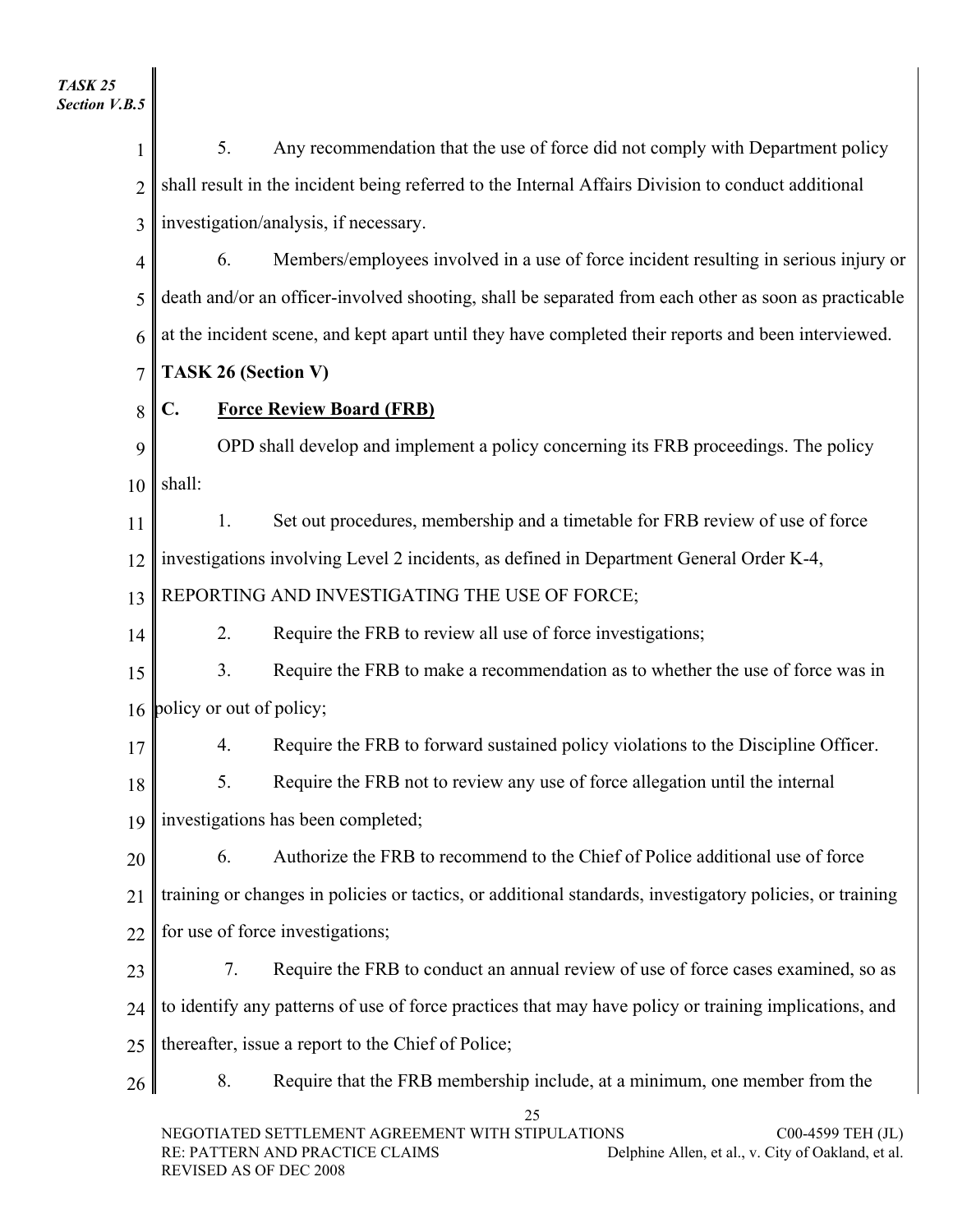<span id="page-31-0"></span>1 2 3 4 5 6 7 8 9 10 11 12 13 14 15 16 17 18 19 20  $21$ 22 23 24 25 26 Training Division, one member from the Field Training Officer program, and either the Bureau of Field Operations Deputy Chief or his/her designee; 9. Minimally, that one member of the FRB shall be replaced at least annually. **TASK 27 (Section V) D. Oleoresin Capsicum Log and Checkout Procedures** OPD shall continue to keep a log of Oleoresin Capsicum (OC) spray canisters checked out and used by any member or authorized employee. The log shall be computerized and electronically accessible within one year of entry of this Agreement and regular reports shall be prepared and distributed. **TASK 28 (Section V) E. Use of Force — Investigation of Criminal Misconduct** OPD shall develop a policy to report, as soon as possible, evidence of criminal misconduct by a member/employee to the Alameda County District Attorney's Office for their review and collaboration. Said report to the District Attorney shall be made when there is reasonable suspicion to believe the member/employee has been involved in a felony or serious misdemeanor. **TASK 29 (Section V) F. IAD Investigation Priority** OPD shall coordinate its administrative investigation of a member/employee with the Alameda County District Attorney's Office if a criminal proceeding is potentially viable. When OPD initiates an interview or interrogation of OPD personnel and it appears that the subject may be charged with a crime, or the subject asserts his or her Fifth Amendment rights on grounds that the answers to questions posed may be incriminating, such interrogation must be preceded by a Lybarger warning. **TASK 30 (Section V) G. Executive Force Review Board (EFRB)** 1. An EFRB shall be convened to review the factual circumstances surrounding any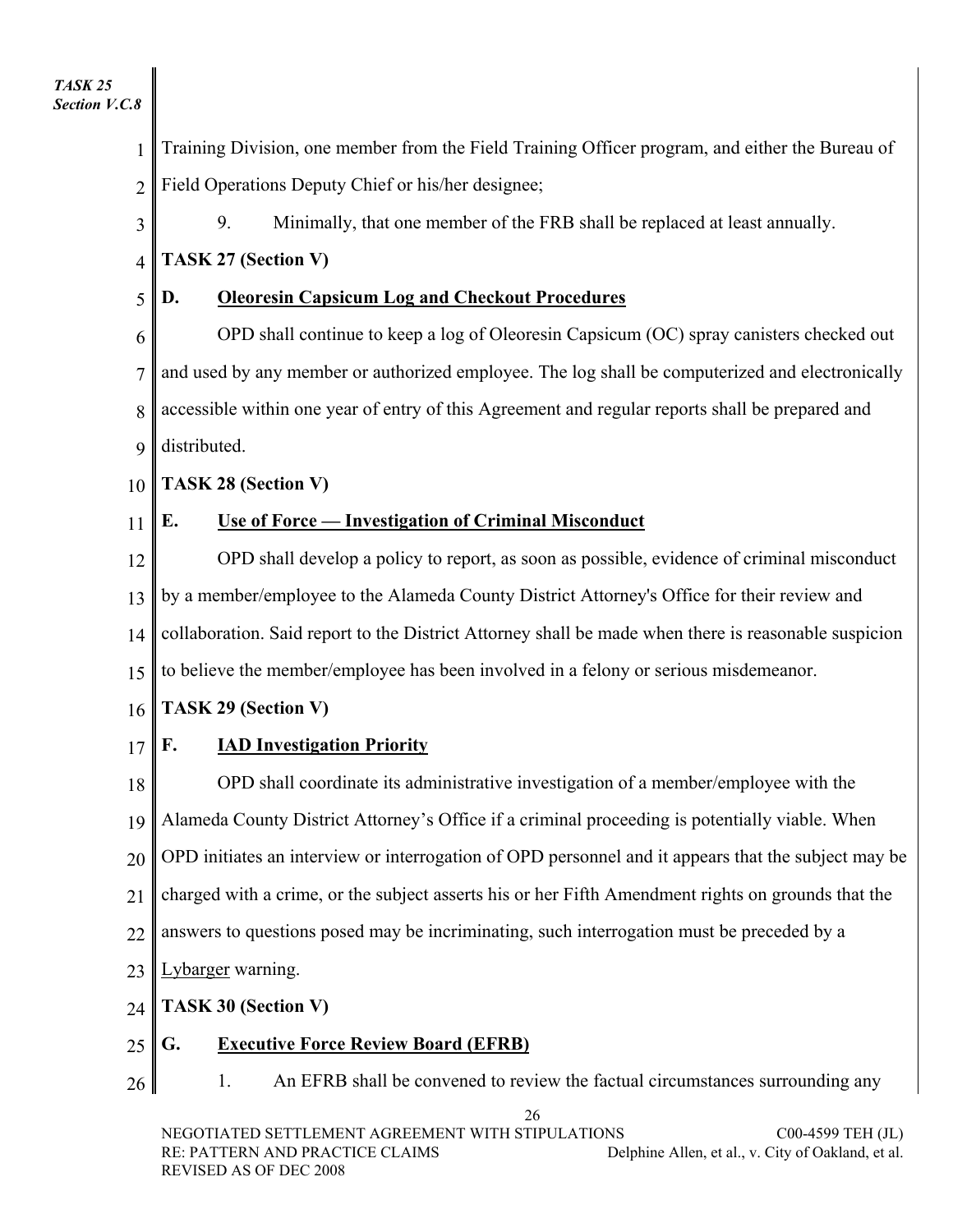<span id="page-32-0"></span>1 2 3 4 Level 1 force, in-custody death, or vehicle pursuit-related death incidents. A firearm discharge at an animal shall be reviewed by the EFRB only at the direction of the Chief of Police. The Board shall have access to recordings and/or transcripts of interviews of all personnel on the scene, including witnesses, and shall be empowered to call any OPD personnel to provide testimony at the hearing.

5 6 2. OPD shall continue the policies and practices for the conduct of EFRB, in accordance with the provisions of DGO K-4.1, FORCE REVIEW BOARDS.

#### 7 **TASK 31 (Section V)**

8 9 10 11 12 13 14 15 16 17 **H.** OPD shall develop a policy to ensure that, in every officer-involved shooting in which a person is struck, Homicide and Internal Affairs investigators respond to the scene. The Homicide Section's investigation shall be conducted in partnership with, and when deemed appropriate by, the Alameda County District Attorney's Office. Interviews of the subject officer(s) shall be conducted jointly with the appropriate staff from Homicide and the Office of the District Attorney. The District Attorney and City Attorney shall be notified in accordance with the provisions of Section V, paragraph A (5), of this Agreement. Homicide shall duplicate and provide all completed reports and documents to the District Attorney's Office, the Office of the City Attorney, and the Internal Affairs Division. IAD shall provide information and/or documents as required by law. **TASK 32 (Section V)** 

#### 18 **I. Use of Camcorders**

19 OPD shall explore the use and cost-effectiveness of camcorders in Patrol vehicles.

#### 20 **TASK 33 (Section VI)**

#### $21$ **VI. REPORTING PROCEDURES**

22 23 Within 154 days from the effective date of this Agreement, OPD shall establish policy and procedures for the following:

- 24 **A. Misconduct**
- 25 OPD personnel shall report misconduct by any other member or employee of the
- 26 l Department to their supervisor and/or IAD. The policy shall state that corrective action and or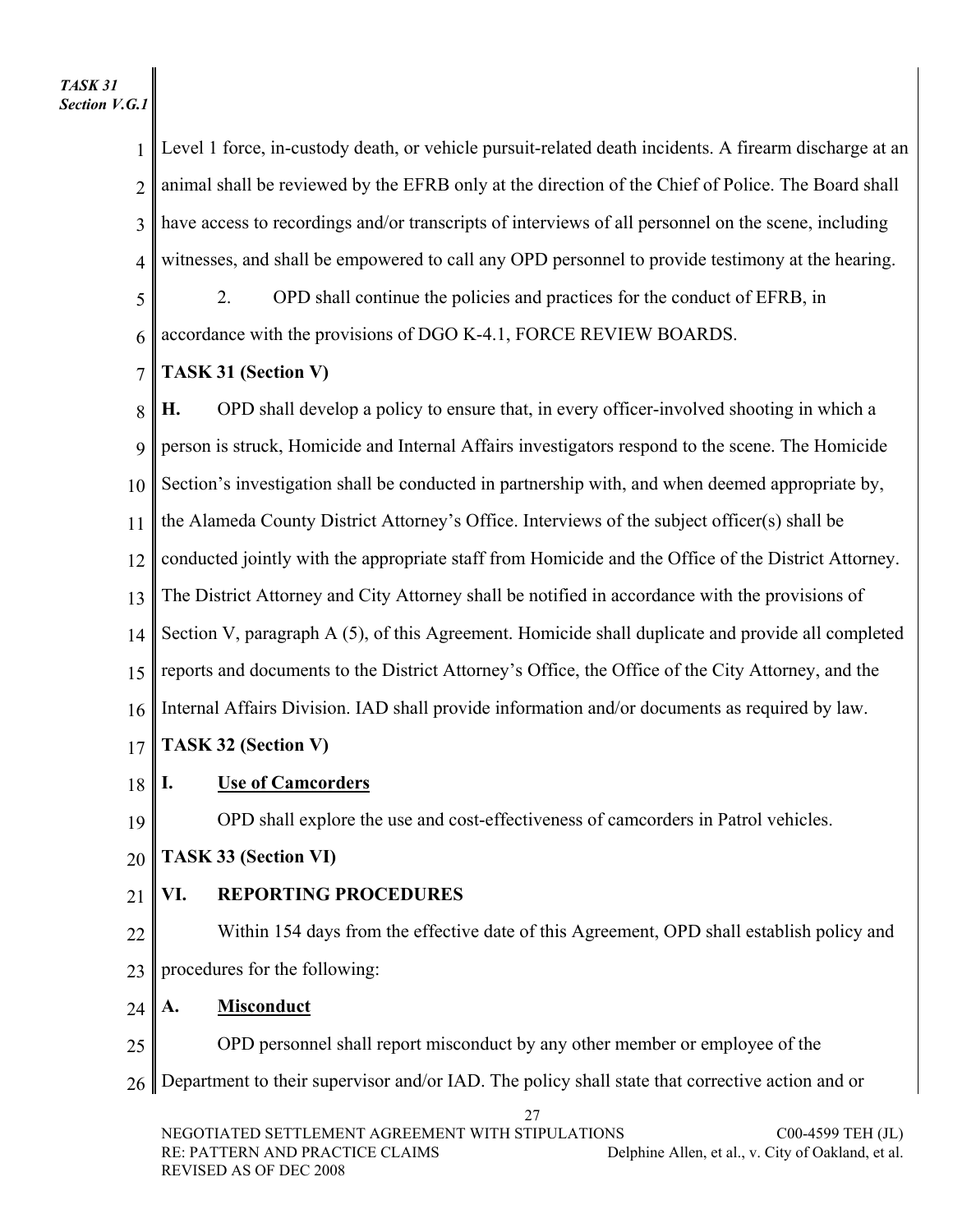<span id="page-33-0"></span>

| TASK 33      |  |
|--------------|--|
| Section VI.A |  |

|    | discipline shall be assessed for failure to report misconduct. OPD shall require every member and    |  |  |  |  |
|----|------------------------------------------------------------------------------------------------------|--|--|--|--|
| 2  | employee encountering a use of force that appears inappropriate, or an arrest that appears improper, |  |  |  |  |
| 3  | to report the incident to his/her supervisor and/or IAD. OPD shall establish and maintain a          |  |  |  |  |
| 4  | procedure for a member/employee to report police misconduct on a confidential basis.                 |  |  |  |  |
| 5  | Any member/employee of OPD may report a suspected case of police misconduct<br>1.                    |  |  |  |  |
| 6  | confidentially to the commander of IAD.                                                              |  |  |  |  |
| 7  | 2.<br>The member/employee reporting this conduct shall indicate clearly to the                       |  |  |  |  |
| 8  | commander of IAD that the report is being made under these confidential provisions.                  |  |  |  |  |
| 9  | 3 <sub>1</sub><br>The report may be made in person, by telephone, or in writing. The IAD             |  |  |  |  |
| 10 | Commander shall document the report in a confidential file that shall remain accessible only to the  |  |  |  |  |
| 11 | IAD Commander.                                                                                       |  |  |  |  |
| 12 | 4.<br>The case shall be investigated without disclosure of the complainant's name, unless            |  |  |  |  |
| 13 | and until such disclosure is required by law.                                                        |  |  |  |  |
| 14 | 5.<br>This confidential reporting procedure shall be made known to every member/                     |  |  |  |  |
| 15 | employee of OPD and to all new members/employees of OPD within two (2) weeks of hiring.              |  |  |  |  |
| 16 | <b>TASK 34 (Section VI)</b>                                                                          |  |  |  |  |
| 17 | <b>Vehicle Stops, Field Investigation and Detentions</b><br>В.                                       |  |  |  |  |
| 18 | 1.<br>OPD shall require members to complete a basic report on every vehicle stop, field              |  |  |  |  |
|    | 19    investigation and every detention. This report shall include, at a minimum:                    |  |  |  |  |
| 20 | Time, date and location;<br>a.                                                                       |  |  |  |  |
| 21 | Identification of the initiating member or employee commencing after the<br>$\mathbf b$ .            |  |  |  |  |
| 22 | first year of data collection;                                                                       |  |  |  |  |
| 23 | Reason for stop;<br>$\mathbf{c}.$                                                                    |  |  |  |  |
| 24 | Apparent race or ethnicity, and gender of individual(s) stopped;<br>d.                               |  |  |  |  |
| 25 | Outcome of stop (arrest, no arrest);<br>e.                                                           |  |  |  |  |
| 26 | f.<br>Whether a search was conducted, and outcome of search;                                         |  |  |  |  |
|    | 28                                                                                                   |  |  |  |  |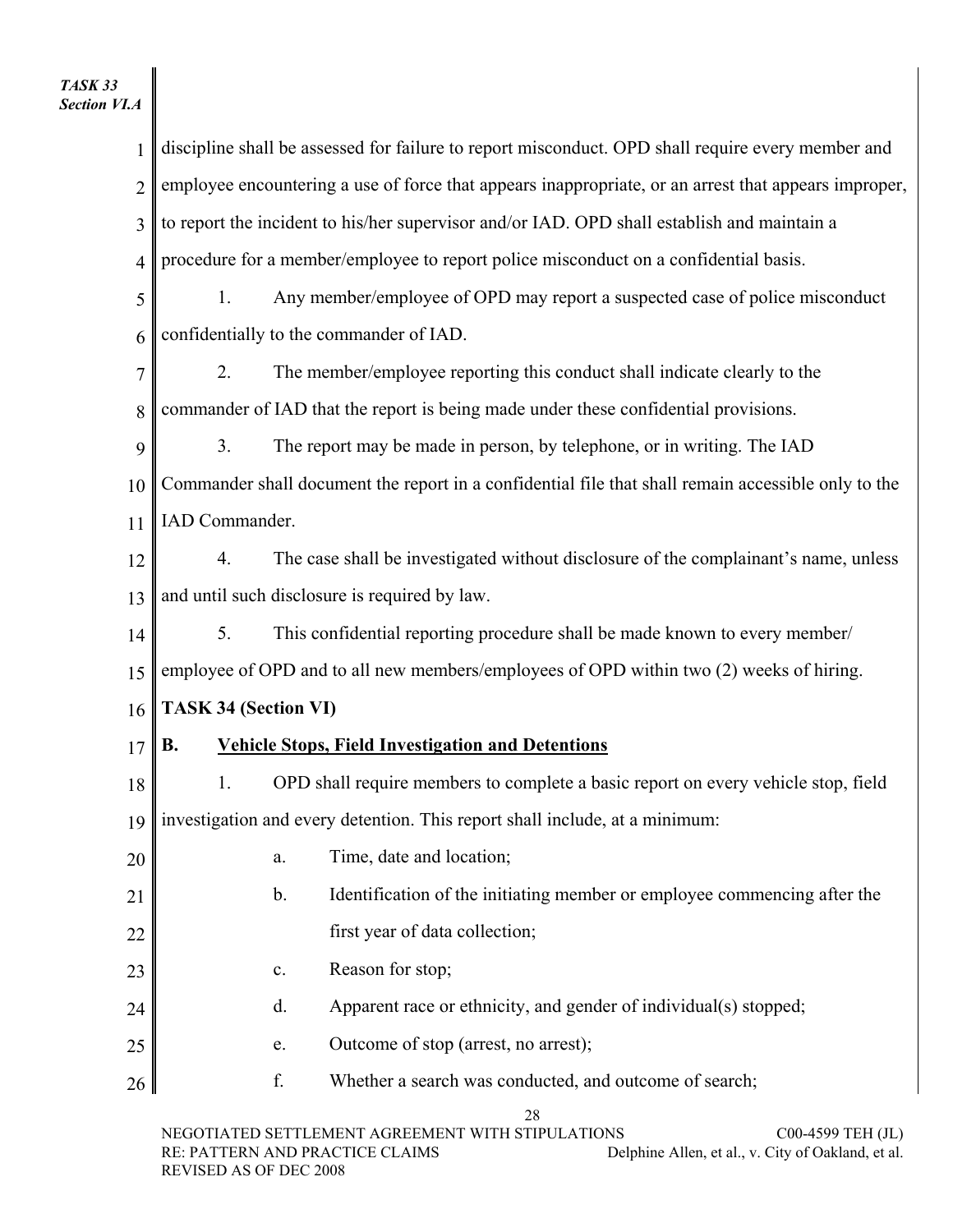g. Offense categories (felony, misdemeanor or infraction).

2 3 2. This data shall be entered into a database that can be summarized, searched, queried and reported by personnel authorized by OPD.

4 5 6 3. The development of this policy shall not pre-empt any other pending or future policies and or policy development, including but not limited to "Promoting Cooperative Strategies to Prevent Racial Profiling."

7 **TASK 35 (Section VI)** 

8

<span id="page-34-0"></span>1

## **C. Use of Force Reports – Witness Identification**

 $\overline{Q}$ 10 11 1. OPD shall require, by policy, that every Use of Force Report, whether felonies were involved or not, include the names, telephone numbers, and addresses of witnesses to the incident, when such information is reasonably available to the members/employees on the scene.

12 13 14 15 16 17 2. In situations in which there are no known witnesses, the report shall specifically state this fact. Policy shall further require that in situations in which witnesses were present but circumstances prevented the author of the report from determining the identification or phone number or address of those witnesses, the report shall state the reasons why the member/employee was unable to obtain that information. Reports shall also include the names of all other members/employees of OPD witnessing the use of force incident.

18 **TASK 36 (Section VI)** 

19

# **D. Procedures for Transporting Detainees and Citizens**

20 21 22 1. OPD shall continue to require every member and employee to log in and log out on the radio when transporting a detainee or any other civilian. The radio report shall include time, mileage, location, purpose of transport, gender of individual being transported, and identification of

23 the member or employee involved in the transport.

24 If the purpose of the transport can be determined from the location of the

25 transport, the purpose does not need to be recorded. These locations can include the

26 Police Administration Building, the Substation (Eastmont Station), Youth and Family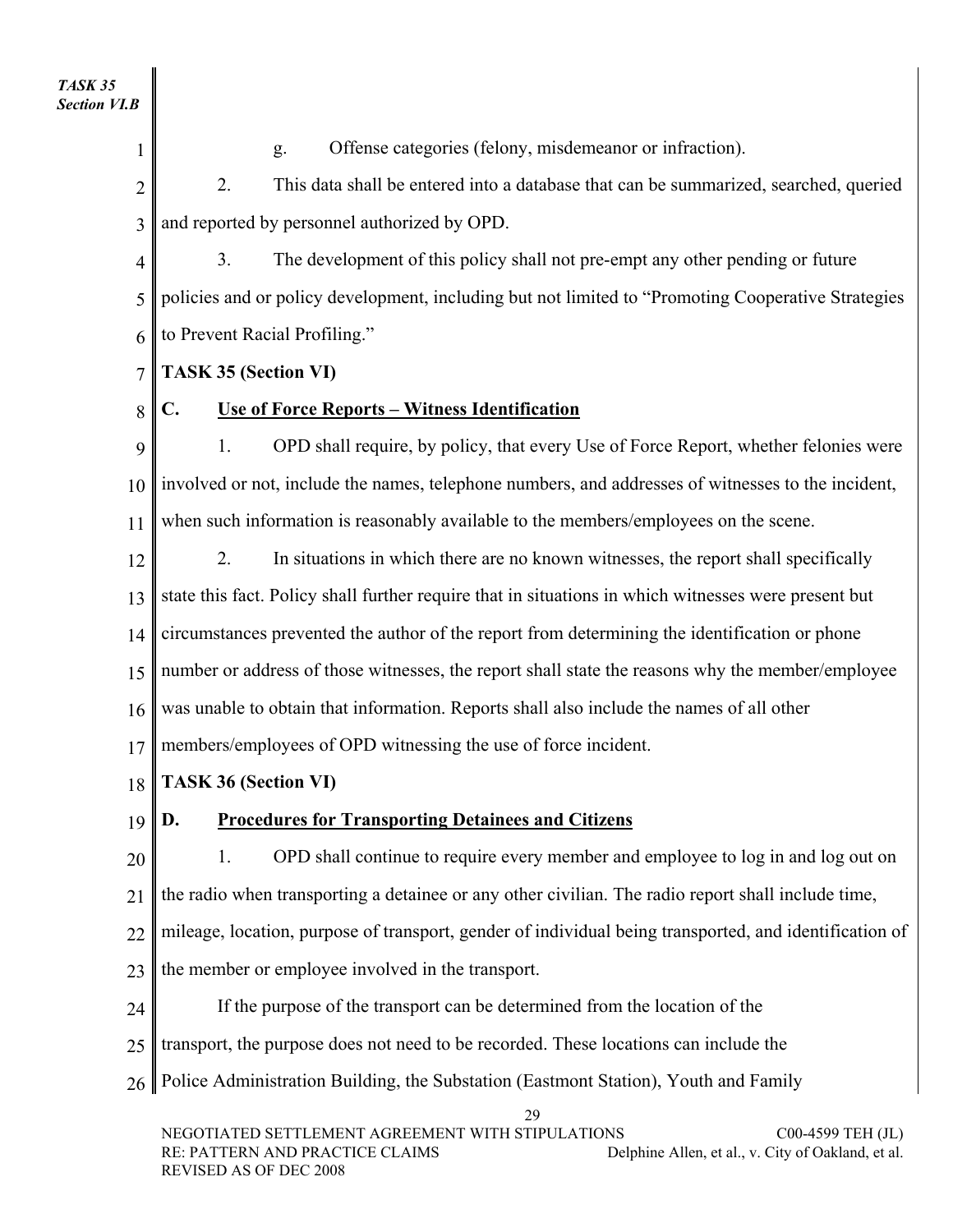<span id="page-35-0"></span>

| 1              | Violence Center, the Jail (Santa Rita or North County), John George Psychiatric Hospital             |  |  |  |  |
|----------------|------------------------------------------------------------------------------------------------------|--|--|--|--|
| $\overline{2}$ | or any other medical facility.                                                                       |  |  |  |  |
| 3              | The transportation of a civilian ride-a-long shall be exempt from this requirement.                  |  |  |  |  |
| $\overline{4}$ | 2.<br>This requirement does not apply to "wagons" engaged exclusively in the transport of            |  |  |  |  |
| 5              | prisoners. These "wagons" shall continue to comply with the provisions of Departmental General       |  |  |  |  |
| 6              | Order (DGO) O-2, "Transportation of Prisoners and Persons in Custody."                               |  |  |  |  |
| 7              | <b>TASK 37 (Section VI)</b>                                                                          |  |  |  |  |
| 8              | E.<br><b>Internal Investigations - Retaliation Against Witnesses</b>                                 |  |  |  |  |
| 9              | OPD shall prohibit retaliation against any member or employee of the Department who:                 |  |  |  |  |
| 10             | Reports misconduct by any other member or employee, or<br>1.                                         |  |  |  |  |
| 11             | Serves as a witness in any proceeding against a member or employee.<br>2.                            |  |  |  |  |
| 12             | The policy prohibiting retaliation shall acknowledge that retaliation may be informal and            |  |  |  |  |
| 13             | subtle, as well as blatant, and shall define retaliation as a violation for which dismissal is the   |  |  |  |  |
| 14             | presumptive disciplinary penalty. Supervisors, commanders and managers shall be held                 |  |  |  |  |
| 15             | accountable for the conduct of their subordinates in this regard. If supervisors, commanders or      |  |  |  |  |
| 16             | managers of persons engaging in retaliation knew or reasonably should have known that the            |  |  |  |  |
| 17             | behavior was occurring, they shall be subject to the investigative, and if appropriate, the          |  |  |  |  |
| 18             | disciplinary process.                                                                                |  |  |  |  |
|                | 19 TASK 38 (Section VI)                                                                              |  |  |  |  |
| 20             | <b>Citizens Signing Police Forms</b><br>F.                                                           |  |  |  |  |
| 21             | OPD personnel shall be required to ensure that citizens who sign written statements on a             |  |  |  |  |
| 22             | Statement form draw a diagonal stripe from the end of the written narrative to the bottom of the     |  |  |  |  |
| 23             | page, and sign along that stripe. Statements taken on offense reports shall be signed by the citizen |  |  |  |  |
| 24             | immediately following the statement.                                                                 |  |  |  |  |
| 25             | <b>TASK 39 (Section VI)</b>                                                                          |  |  |  |  |
| 26             |                                                                                                      |  |  |  |  |
|                |                                                                                                      |  |  |  |  |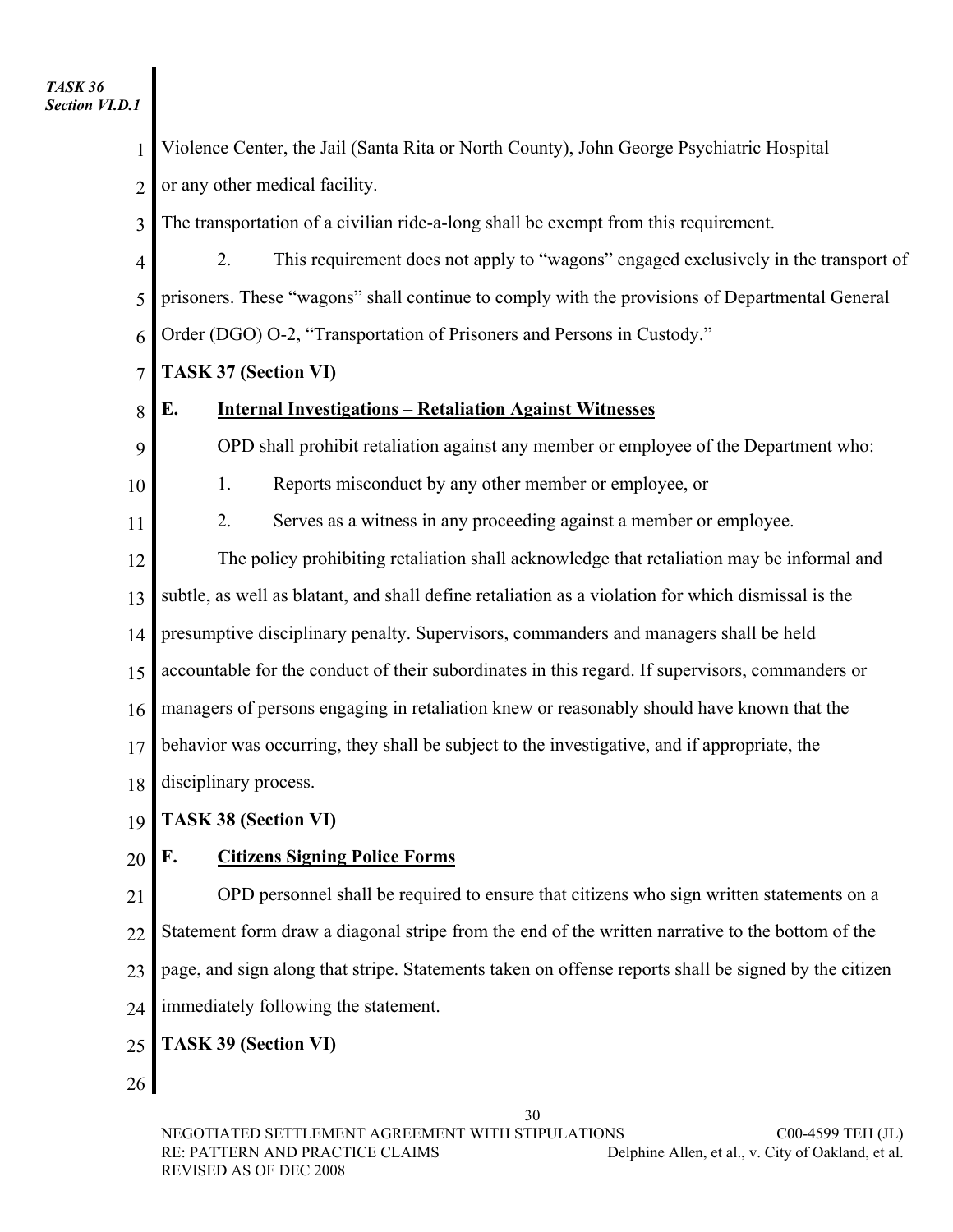| 1              | G.                                                                                                   |    | Personnel Arrested, Sued and/or Served with Civil or Administrative Process          |  |
|----------------|------------------------------------------------------------------------------------------------------|----|--------------------------------------------------------------------------------------|--|
| $\overline{2}$ | OPD shall continue its policy requiring OPD personnel to report, to IAD directly<br>1.               |    |                                                                                      |  |
| 3              | and through his/her chain of command, within 72 hours, any occurrence in which that member or        |    |                                                                                      |  |
| $\overline{4}$ | employee has been:                                                                                   |    |                                                                                      |  |
| 5              |                                                                                                      | a. | Arrested; or                                                                         |  |
| 6              |                                                                                                      | b. | Sued and/or served with civil or administrative process related to his/her           |  |
| 7              |                                                                                                      |    | employment or containing allegations which rise to the level of a Manual of          |  |
| 8              |                                                                                                      |    | Rules violation.                                                                     |  |
| 9              | 2.                                                                                                   |    | OPD shall develop a policy requiring OPD personnel to report to the Chief of Police, |  |
| 10             | through his/her chain of command, within 72 hours, that they have been served with civil or          |    |                                                                                      |  |
| 11             | administrative process, including tort claims, financial claims, whenever applying for a transfer to |    |                                                                                      |  |
| 12             | or serving in:                                                                                       |    |                                                                                      |  |
| 13             |                                                                                                      | a. | The Gang Unit, Vice/Narcotics Section, Intelligence Division or Internal             |  |
| 14             |                                                                                                      |    | Affairs Division;                                                                    |  |
| 15             |                                                                                                      | b. | An assignment that may tend to indicate a conflict of interest with respect to       |  |
| 16             |                                                                                                      |    | the performance of his/her official duties; or                                       |  |
| 17             |                                                                                                      | c. | A specialized unit in which there is a strong possibility that bribes or other       |  |
| 18             |                                                                                                      |    | improper inducements may be offered.                                                 |  |
| 19             | 3.                                                                                                   |    | For the purposes of this Agreement, allegations involving "financial claims" mean    |  |
| 20             | civil or administrative process claims relating to judgments for collection related to property      |    |                                                                                      |  |
| 21             | seizures, taxes, judgments for money owed, debt as a debtor or creditor, filing bankruptcy,          |    |                                                                                      |  |
| 22             | garnishments, liens, attachments on bank or savings accounts, spousal support, child support and/or  |    |                                                                                      |  |
| 23             | foreclosure.                                                                                         |    |                                                                                      |  |
| 24             | <b>TASK 40 (Section VII)</b>                                                                         |    |                                                                                      |  |
| 25             |                                                                                                      |    |                                                                                      |  |
| 26             |                                                                                                      |    |                                                                                      |  |
|                |                                                                                                      |    | 31<br>C00-4599 TEH (II)<br>NEGOTIATED SETTI EMENT AGREEMENT WITH STIPULATIONS        |  |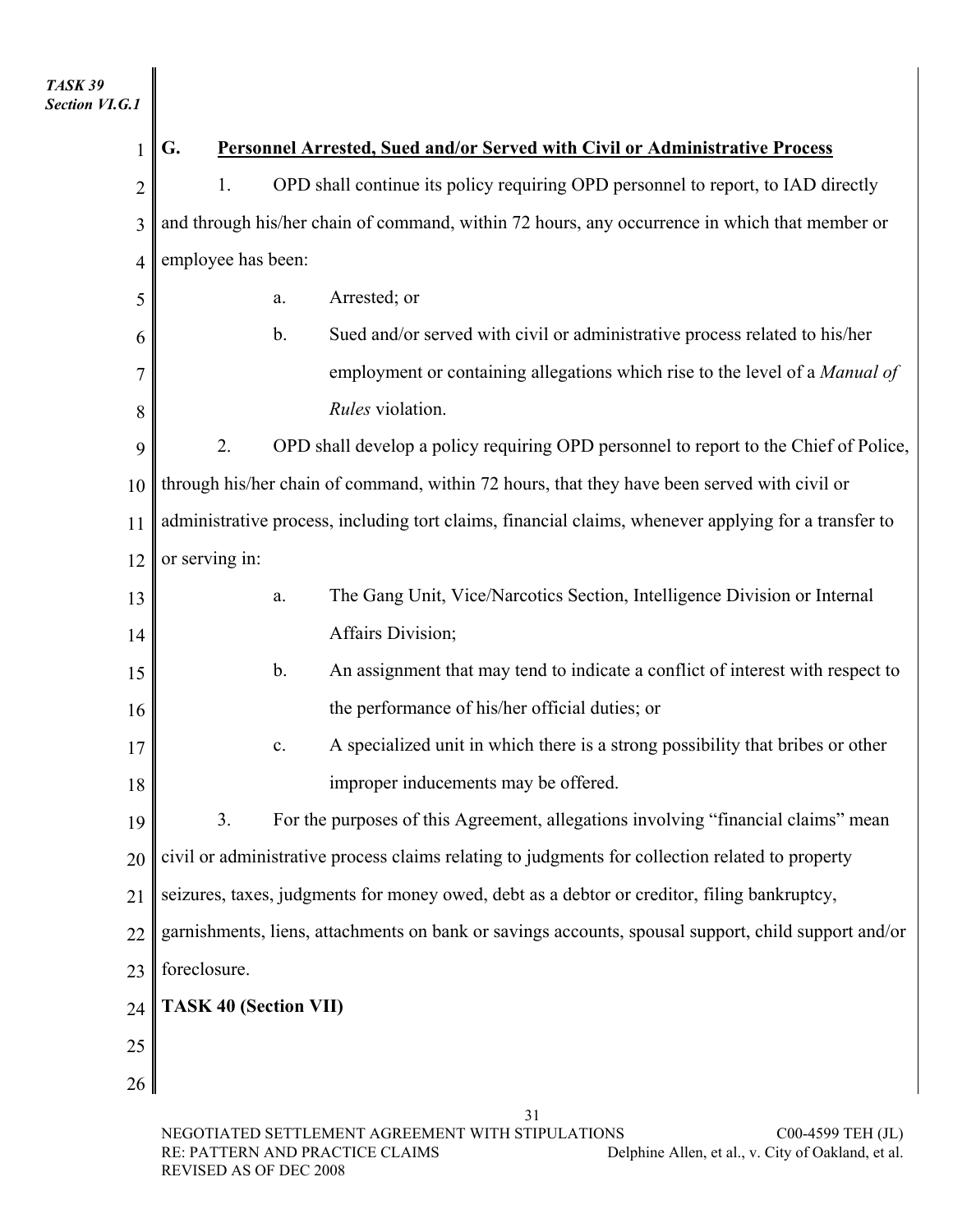*TASK 40 Section VII.A*

1

2

## **VII. PERSONNEL ASSESSMENT SYSTEM (PAS)**

## **A. Purpose**

3 4 5 6 7 8  $\overline{Q}$ Within 635 days from the effective date of this Agreement, OPD shall enhance its existing complaint-tracking and select indicator systems so that it has a fully implemented, computerized relational database for maintaining, integrating and retrieving data necessary for supervision and management of OPD and its personnel. This data shall be used by OPD: to promote professional police practices; to manage the risk of police misconduct; and to evaluate and audit the performance of OPD members of all ranks, employees, and OPD units, subunits and shifts. PAS shall contain information on the following:

10

1. All uses of force required to be reported by OPD;

11

2. OC spray canister check-out log (see Section V, paragraph D)

12 13 14 15 3. All police-canine deployments; where the canine is deployed in a search for or to apprehend a suspect(s). It does not include, deployments for the purpose of locating bombs, narcotics, missing persons, etc., where the canine is not involved in an investigated use of force (i.e., deliberately or inadvertently bites or injures a person) If such force occurs, a Use of Force report is required.

16 17 18 19 20  $21$ 4. All officer-involved shootings and firearms discharges, both on duty and off duty, excluding an intentional discharge while at a range facility; a discharge while engaged in a lawful recreational activity, such as hunting or target practice; a discharge by Criminalistics Division personnel for the purpose of scientific examination; and a discharge at an object (e.g., street light, alarm box, door lock or vehicle tire) to accomplish a tactical police purpose that does not result in injury;

22

5. All on-duty vehicle pursuits and on-duty vehicle collisions;

23 6. All complaints, whether made to OPD or CPRB;

24 25 7. All civil suits and/or tort claims related to members' and employees' employment at OPD, or which contain allegations which rise to the level of a *Manual of Rules* violation;

26 8. Reports of a financial claim as described in Section VI, paragraph G (3).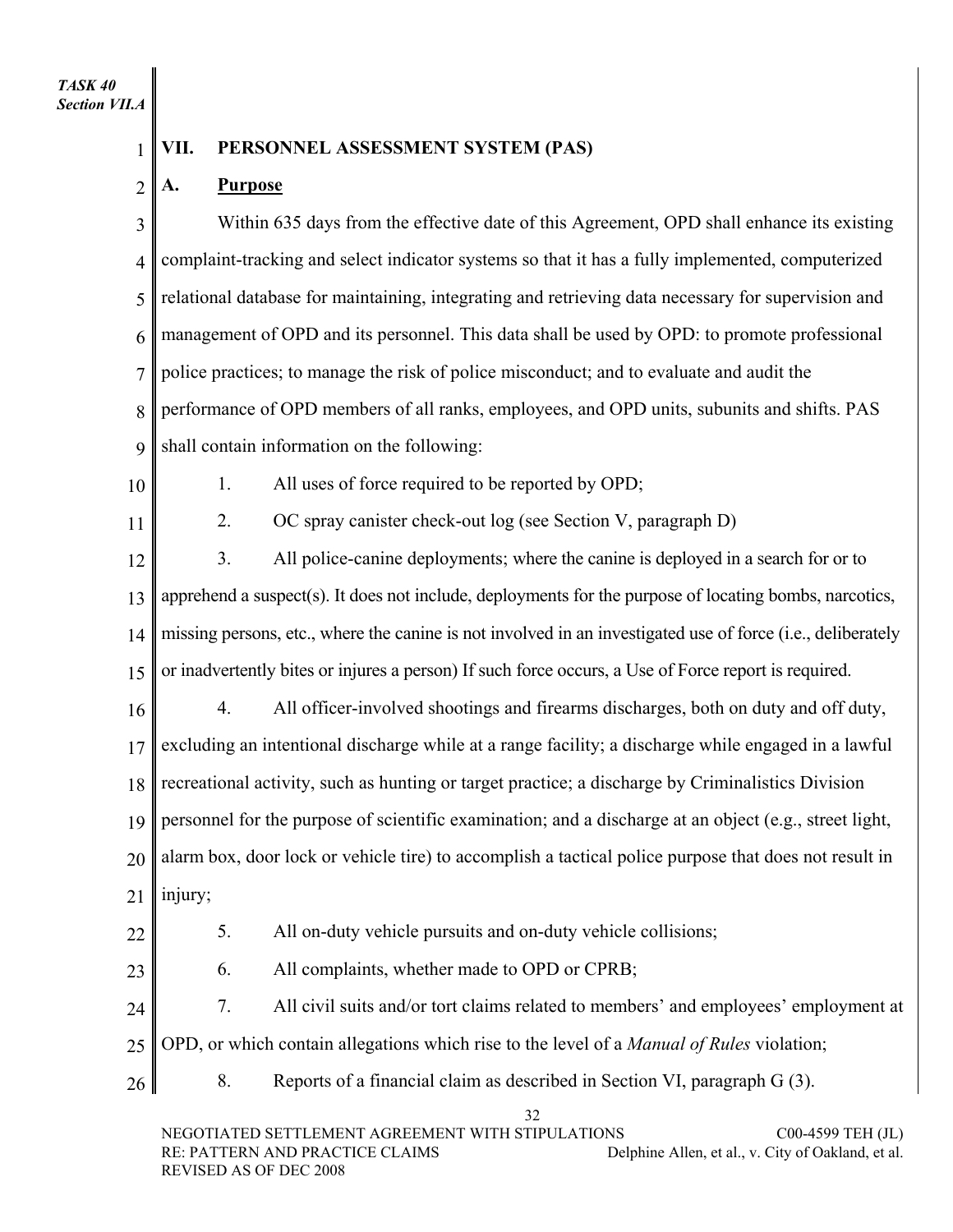| TASK 40       |  |
|---------------|--|
| Section VII.A |  |

| 1  | 9.<br>All in-custody deaths and injuries;                                                         |                                                                                                                                                                       |  |  |  |  |
|----|---------------------------------------------------------------------------------------------------|-----------------------------------------------------------------------------------------------------------------------------------------------------------------------|--|--|--|--|
| 2  | The results of adjudications of all investigations related to items $(1)$ through $(9)$ ,<br>10.  |                                                                                                                                                                       |  |  |  |  |
| 3  |                                                                                                   | above, and a record of investigative findings, including actual discipline imposed or non-                                                                            |  |  |  |  |
| 4  |                                                                                                   | disciplinary action administered;                                                                                                                                     |  |  |  |  |
| 5  | 11.                                                                                               | Commendations and awards;                                                                                                                                             |  |  |  |  |
| 6  | 12.                                                                                               | All criminal arrests of and charges against OPD members and employees;                                                                                                |  |  |  |  |
| 7  | All charges of resisting or obstructing a police officer (Penal Code §§69 and 148),<br>13.        |                                                                                                                                                                       |  |  |  |  |
| 8  |                                                                                                   | assault on a police officer (Penal Code $\S243(b)(c)$ , or assault-with-a-deadly-weapon on a police                                                                   |  |  |  |  |
| 9  |                                                                                                   | officer [Penal Code $\S245(c)(d)$ ];                                                                                                                                  |  |  |  |  |
| 10 | 14.                                                                                               | Assignment history and rank history for each member/employee;                                                                                                         |  |  |  |  |
| 11 | 15.                                                                                               | Training history for each member/employee;                                                                                                                            |  |  |  |  |
| 12 | 16.                                                                                               | Line-of-duty injuries;                                                                                                                                                |  |  |  |  |
| 13 | 17.                                                                                               | Sick leave usage, particularly one-day sick leaves;                                                                                                                   |  |  |  |  |
| 14 | 18.                                                                                               | Report Review Notices or Case Evaluation Reports for the reporting                                                                                                    |  |  |  |  |
| 15 |                                                                                                   | member/employee and the issuing investigator;                                                                                                                         |  |  |  |  |
| 16 | 19.                                                                                               | Criminal cases dropped due to concerns with member veracity, improper searches,                                                                                       |  |  |  |  |
| 17 | false arrests, etc.; and                                                                          |                                                                                                                                                                       |  |  |  |  |
| 18 | 20.<br>Other supervisory observations or concerns.                                                |                                                                                                                                                                       |  |  |  |  |
| 19 | <b>TASK 41 (Section VII)</b>                                                                      |                                                                                                                                                                       |  |  |  |  |
| 20 | <b>Use of Personnel Assessment System (PAS)</b><br><b>B.</b>                                      |                                                                                                                                                                       |  |  |  |  |
| 21 |                                                                                                   | Within 375 days from the effective date of this Agreement, OPD shall develop a policy for                                                                             |  |  |  |  |
| 22 | use of the system, including supervision and audit of the performance of specific members,        |                                                                                                                                                                       |  |  |  |  |
| 23 | employees, supervisors, managers, and OPD units, as well as OPD as a whole. The policy shall      |                                                                                                                                                                       |  |  |  |  |
| 24 | include the following elements:                                                                   |                                                                                                                                                                       |  |  |  |  |
| 25 | The Chief of Police shall designate a PAS Administration Unit. The PAS<br>1.                      |                                                                                                                                                                       |  |  |  |  |
| 26 | Administration Unit shall be responsible for administering the PAS policy and, no less frequently |                                                                                                                                                                       |  |  |  |  |
|    |                                                                                                   | 33<br>NEGOTIATED SETTLEMENT AGREEMENT WITH STIPULATIONS<br>C00-4599 TEH (JL)<br>RE: PATTERN AND PRACTICE CLAIMS<br>Delphine Allen, et al., v. City of Oakland, et al. |  |  |  |  |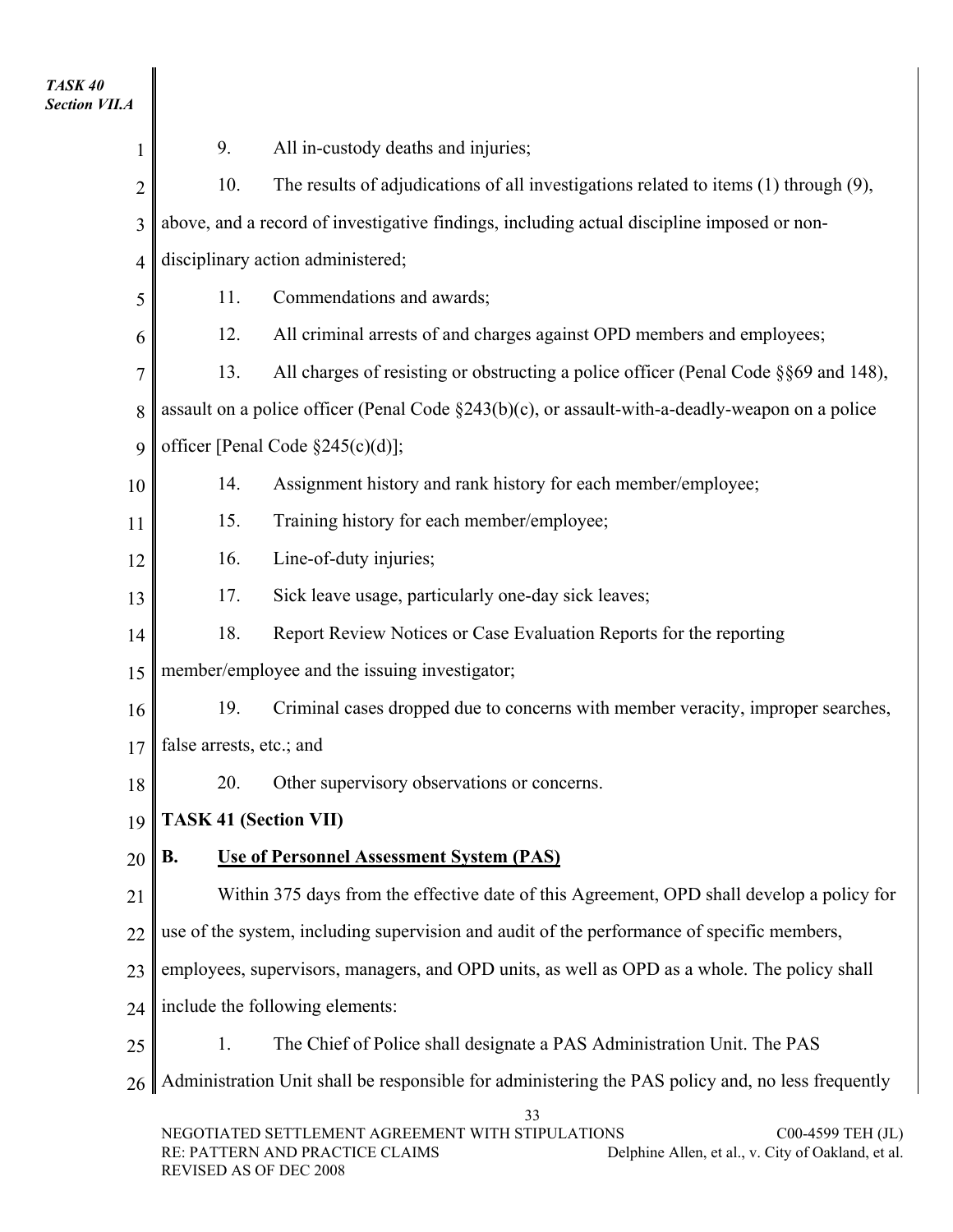1 2 3 than quarterly, shall notify, in writing, the appropriate Deputy Chief/Director and the responsible commander/manager of an identified member/employee who meets the PAS criteria. PAS is to be electronically maintained by the City Information Technology Department.

4

2. The Department shall retain all PAS data for at least five (5) years.

5 6 7 3. The Monitor, Inspector General and Compliance Coordinator shall have full access to PAS to the extent necessary for the performance of their duties under this Agreement and consistent with Section XIII, paragraph K, and Section XIV of this Agreement.

8

4. PAS, the PAS data, and reports are confidential and not public information.

9 10 11 12 13 14 5. On a quarterly basis, commanders/managers shall review and analyze all relevant PAS information concerning personnel under their command, to detect any pattern or series of incidents which may indicate that a member/employee, supervisor, or group of members/employees under his/her supervision may be engaging in at-risk behavior. The policy shall define specific criteria for determining when a member/employee or group of members/employees may be engaging in at-risk behavior.

15 16 17 18 19 20 21 22 23 6. Notwithstanding any other provisions of the PAS policy to be developed, the Department shall develop policy defining peer group comparison and methodology in consultation with Plaintiffs' Counsel and the IMT. The policy shall include, at a minimum, a requirement that any member/employee who is identified using a peer group comparison methodology for complaints received during a 30-month period, or any member who is identified using a peer group comparison methodology for Penal Code  $\S669$ , 148 and  $243(b)(c)$  arrests within a 30-month period, shall be identified as a subject for PAS intervention review. For the purposes of these two criteria, a single incident shall be counted as "one" even if there are multiple complaints arising from the incident or combined with an arrest for Penal Code §§69, 148 or 243(b)(c).

24 25 26 7. When review and analysis of the PAS threshold report data indicate that a member/employee may be engaging in at-risk behavior, the member/employee's immediate supervisor shall conduct a more intensive review of the member/employee's performance and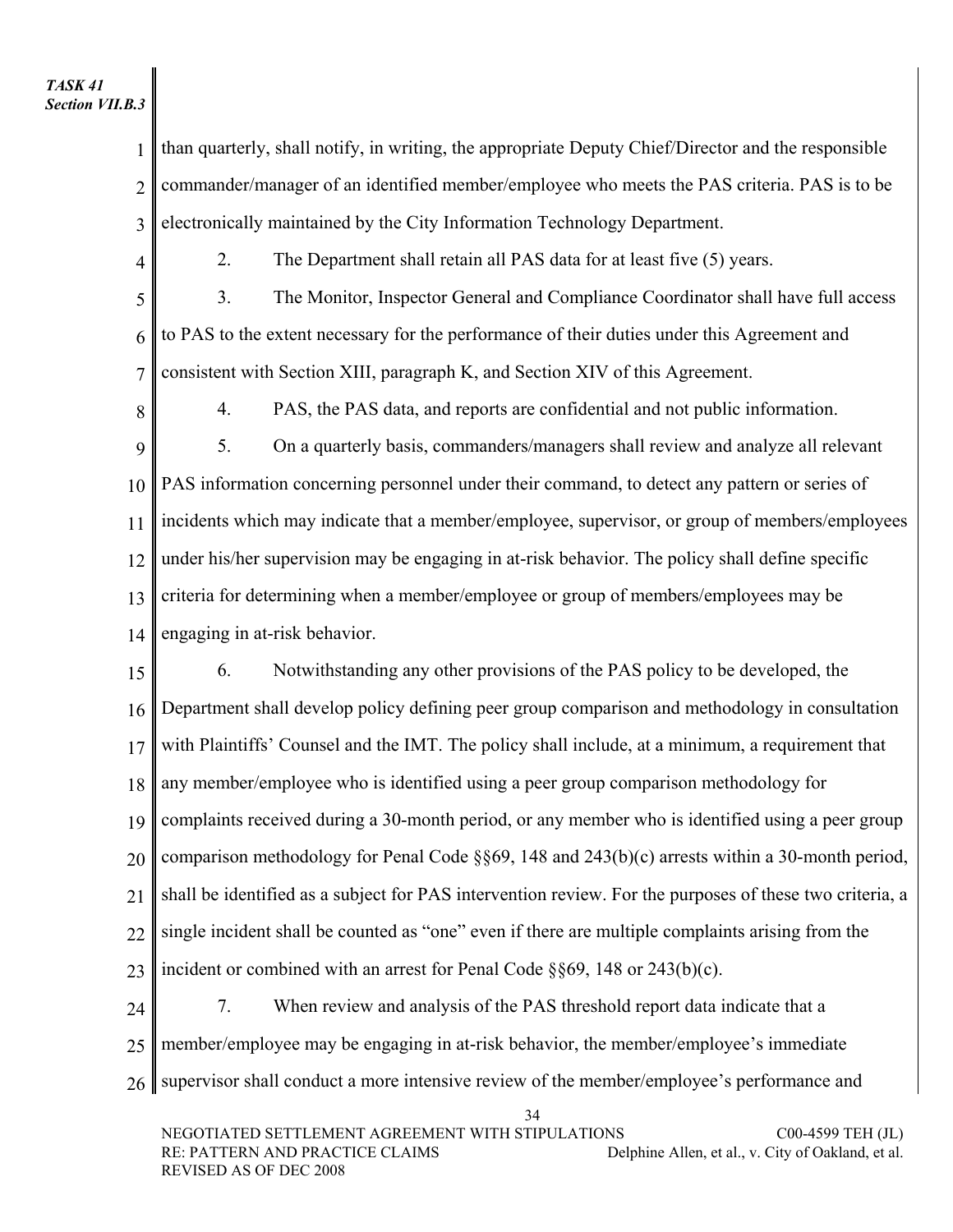1 2 3 4 5 6 7 8 9 10 11 12 13 14 15 16 17 18 19 20 21 22 23 24 25 26 l 35 personnel history and prepare a PAS Activity Review and Report. Members/employees recommended for intervention shall be required to attend a documented, non-disciplinary PAS intervention meeting with their designated commander/manager and supervisor. The purpose of this meeting shall be to review the member/employee's performance and discuss the issues and recommended intervention strategies. The member/employee shall be dismissed from the meeting, and the designated commander/manager and the member/employee's immediate supervisor shall remain and discuss the situation and the member/employee's response. The primary responsibility for any intervention strategies shall be placed upon the supervisor. Intervention strategies may include additional training, reassignment, additional supervision, coaching or personal counseling. The performance of members/ employees subject to PAS review shall be monitored by their designated commander/manager for the specified period of time following the initial meeting, unless released early or extended (as outlined in Section VII, paragraph B (8)). 8. Members/employees who meet the PAS threshold specified in Section VII, paragraph B (6) shall be subject to one of the following options: no action, supervisory monitoring, or PAS intervention. Each of these options shall be approved by the chain-of-command, up to the Deputy Chief/Director and/or the PAS Activity Review Panel. Members/employees recommended for supervisory monitoring shall be monitored for a minimum of three (3) months and include two (2) documented, mandatory follow-up meetings with the member/employee's immediate supervisor. The first at the end of one (1) month and the second at the end of three (3) months. Members/employees recommended for PAS intervention shall be monitored for a minimum of 12 months and include two (2) documented, mandatory follow-up meetings with the member/employee's immediate supervisor and designated commander/manager: The first at three (3) months and the second at one (1) year. Member/employees subject to PAS intervention for minor, easily correctable performance deficiencies may be dismissed from the jurisdiction of PAS upon the written approval of the member/employee's responsible Deputy Chief, following a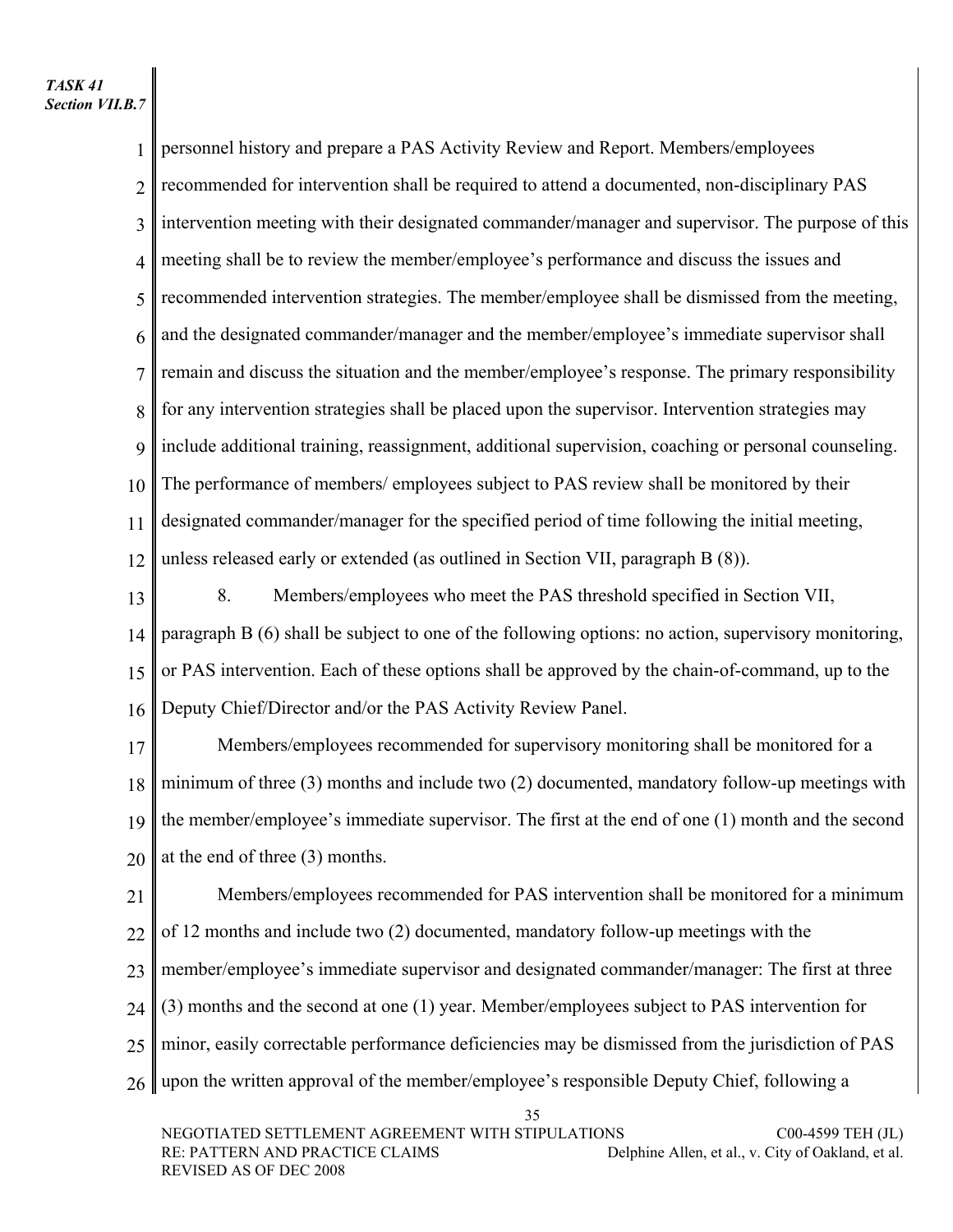1 2 3 4 5 6 7 8  $\overline{Q}$ recommendation in writing from the member/employee's immediate supervisor. This may occur at the three (3)-month follow-up meeting or at any time thereafter, as justified by reviews of the member/employee's performance. When a member/employee is not discharged from PAS jurisdiction at the one (1)-year follow-up meeting, PAS jurisdiction shall be extended, in writing, for a specific period in three (3)-month increments at the discretion of the member/employee's responsible Deputy Chief When PAS jurisdiction is extended beyond the minimum one (1)-year review period, additional review meetings involving the member/employee, the member/ employee's designated commander/manager and immediate supervisor, shall take place no less frequently than every three (3) months.

10 11 12 13 14 15 16 17 18 19 20 21 22 23 9. On a quarterly basis, Division/appropriate Area Commanders and managers shall review and analyze relevant data in PAS about subordinate commanders and/or managers and supervisors regarding their ability to adhere to policy and address at-risk behavior. All Division/appropriate Area Commanders and managers shall conduct quarterly meetings with their supervisory staff for the purpose of assessing and sharing information about the state of the unit and identifying potential or actual performance problems within the unit. These meetings shall be scheduled to follow-up on supervisors' assessments of their subordinates' for PAS intervention. These meetings shall consider all relevant PAS data, potential patterns of at-risk behavior, and recommended intervention strategies since the last meeting. Also considered shall be patterns involving use of force, sick leave, line-of-duty injuries, narcotics-related possessory offenses, and vehicle collisions that are out of the norm among either personnel in the unit or among the unit's subunits. Division/appropriate Area Commanders and managers shall ensure that minutes of the meetings are taken and retained for a period of five (5) years. Commanders/managers shall take appropriate action on identified patterns of at-risk behavior and/or misconduct.

24 25 26 10. Division/appropriate Area Commanders and managers shall meet at least annually with his/her Deputy Chief/Director and the IAD Commander to discuss the state of their commands and any exceptional performance, potential or actual performance problems or other potential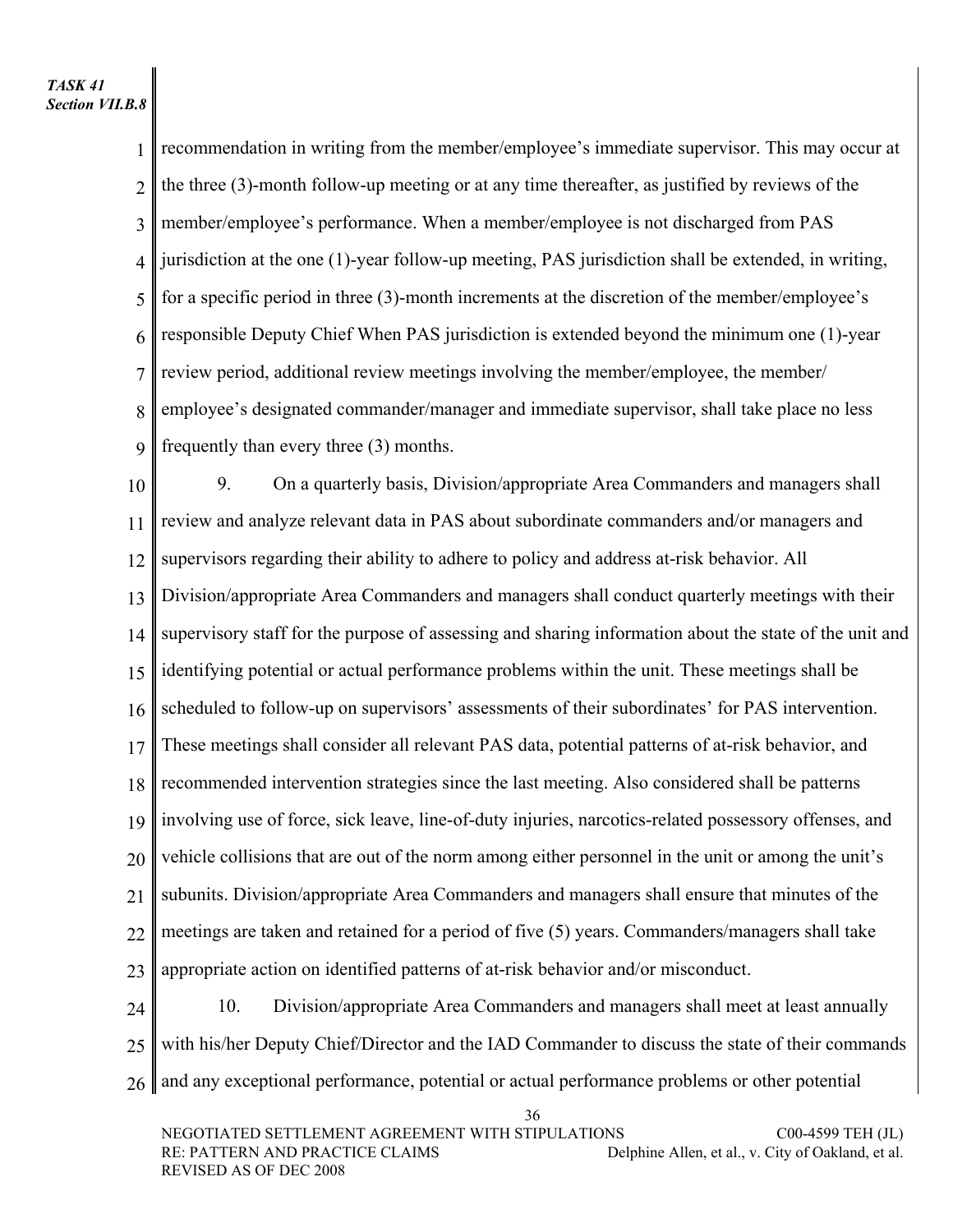1 2 3 4 patterns of at-risk behavior within the unit. Division/appropriate Area Commanders and managers shall be responsible for developing and documenting plans to ensure the managerial and supervisory accountability of their units, and for addressing any real or potential problems that may be apparent.

5 6 7 8  $\overline{Q}$ 11. PAS information shall be taken into account for a commendation or award recommendation; promotion, transfer, and special assignment, and in connection with annual performance appraisals. For this specific purpose, the only disciplinary information from PAS that shall be considered are sustained and not sustained complaints completed within the time limits imposed by Government Code Section 3304.

10 11 12. Intervention strategies implemented as a result of a PAS Activity Review and Report shall be documented in a timely manner.

12 13 14 15 16 13. Relevant and appropriate PAS information shall be taken into account in connection with determinations of appropriate discipline for sustained misconduct allegations. For this specific purpose, the only disciplinary information from PAS that shall be considered are sustained and not sustained complaints completed within the time limits imposed by Government Code Section 3304.

17 18 19 20 14. The member/employee's designated commander/manager shall schedule a PAS Activity Review meeting to be held no later than 20 days following notification to the Deputy Chief/Director that the member/employee has met a PAS threshold and when intervention is recommended.

21 22 23 24 25 26 15. The PAS policy to be developed shall include a provision that a member/employee making unsatisfactory progress during PAS intervention may be transferred and/or loaned to another supervisor, another assignment or another Division, at the discretion of the Bureau Chief/Director if the transfer is within his/her Bureau. Inter-Bureau transfers shall be approved by the Chief of Police. If a member/employee is transferred because of unsatisfactory progress, that transfer shall be to a position with little or no public contact when there is a nexus between the at-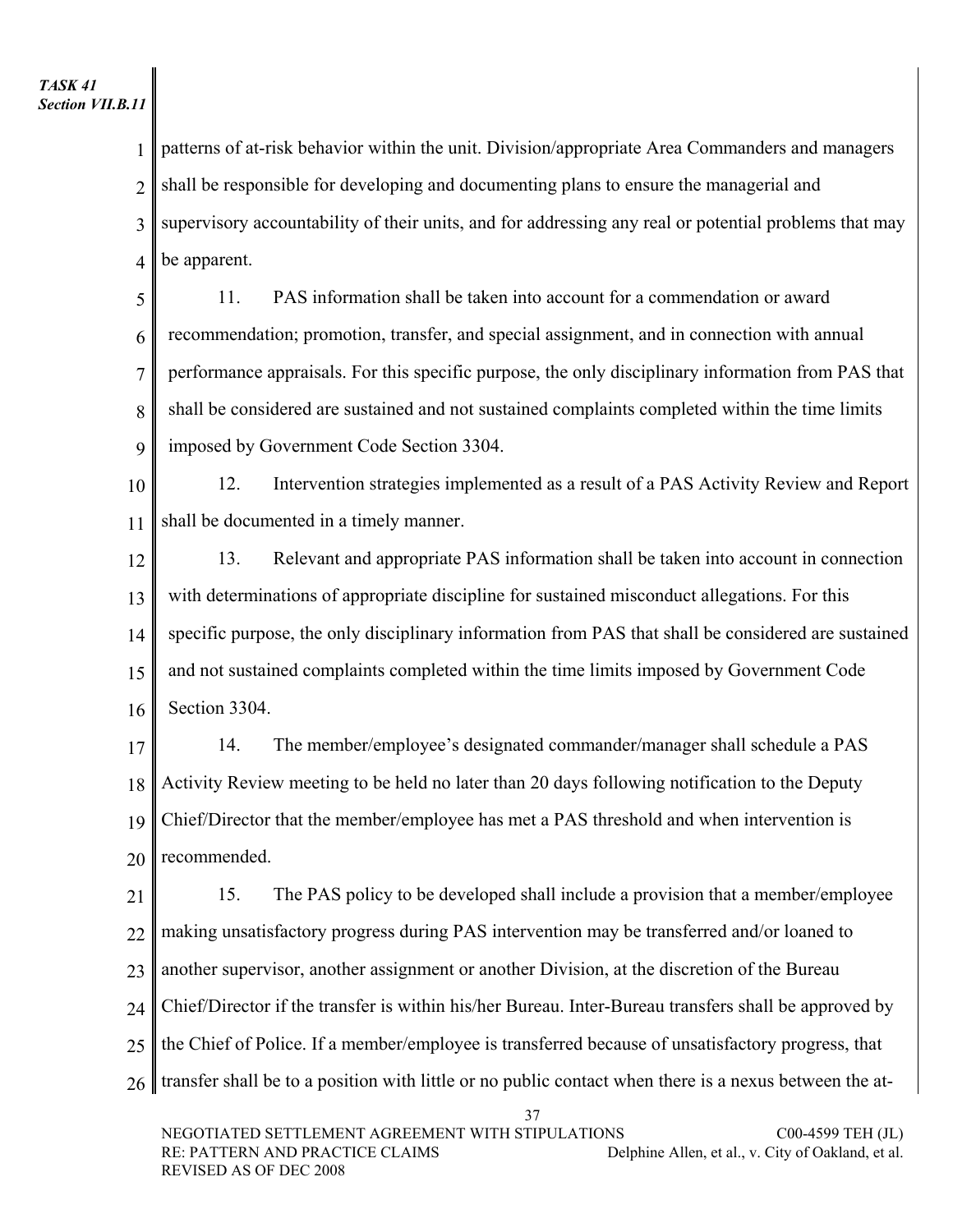1 2 3 4 5 risk behavior and the "no public contact" restriction. Sustained complaints from incidents subsequent to a member/employee's referral to PAS shall continue to result in corrective measures; however, such corrective measures shall not necessarily result in a member/employee's exclusion from, or continued inclusion in, PAS. The member/employee's exclusion or continued inclusion in PAS shall be at the discretion of the Chief of Police or his/her designee and shall be documented.

6 7 16. In parallel with the PAS program described above, the Department may wish to continue the Early Intervention Review Panel.

8 9 10 11 12 13 14 15 16 17 18 17. On a semi-annual basis, beginning within 90 days from the effective date of this Agreement, the Chief of Police, the PAS Activity Review Panel, PAS Oversight Committee, and the IAD Commander shall meet with the Monitor to review the operation and progress of the PAS. At these meetings, OPD administrators shall summarize, for the Monitor, the number of members/employees who have been identified for review, pursuant to the PAS policy, and the number of members/employees who have been identified for PAS intervention. The Department administrators shall also provide data summarizing the various intervention strategies that have been utilized as a result of all PAS Activity Review and Reports. The major objectives of each of these semi-annual meetings shall be consideration of whether the PAS policy is adequate with regard to detecting patterns of misconduct or poor performance issues as expeditiously as possible and if PAS reviews are achieving their goals.

19 20 21 22 23  $|$ consecutively. 18. Nothing in this Agreement, and more specifically, no provision of PAS, shall be construed as waiving, abrogating or in any way modifying the Department's rights with regard to discipline of its members/employees. The Department may choose, at its discretion, to initiate the administrative discipline process, to initiate PAS review or to use both processes concurrently or

24 **TASK 42 (Section VIII)** 

#### 25 **VIII. FIELD TRAINING PROGRAM**

26 Within 323 days of the effective date of this Agreement, OPD shall develop and implement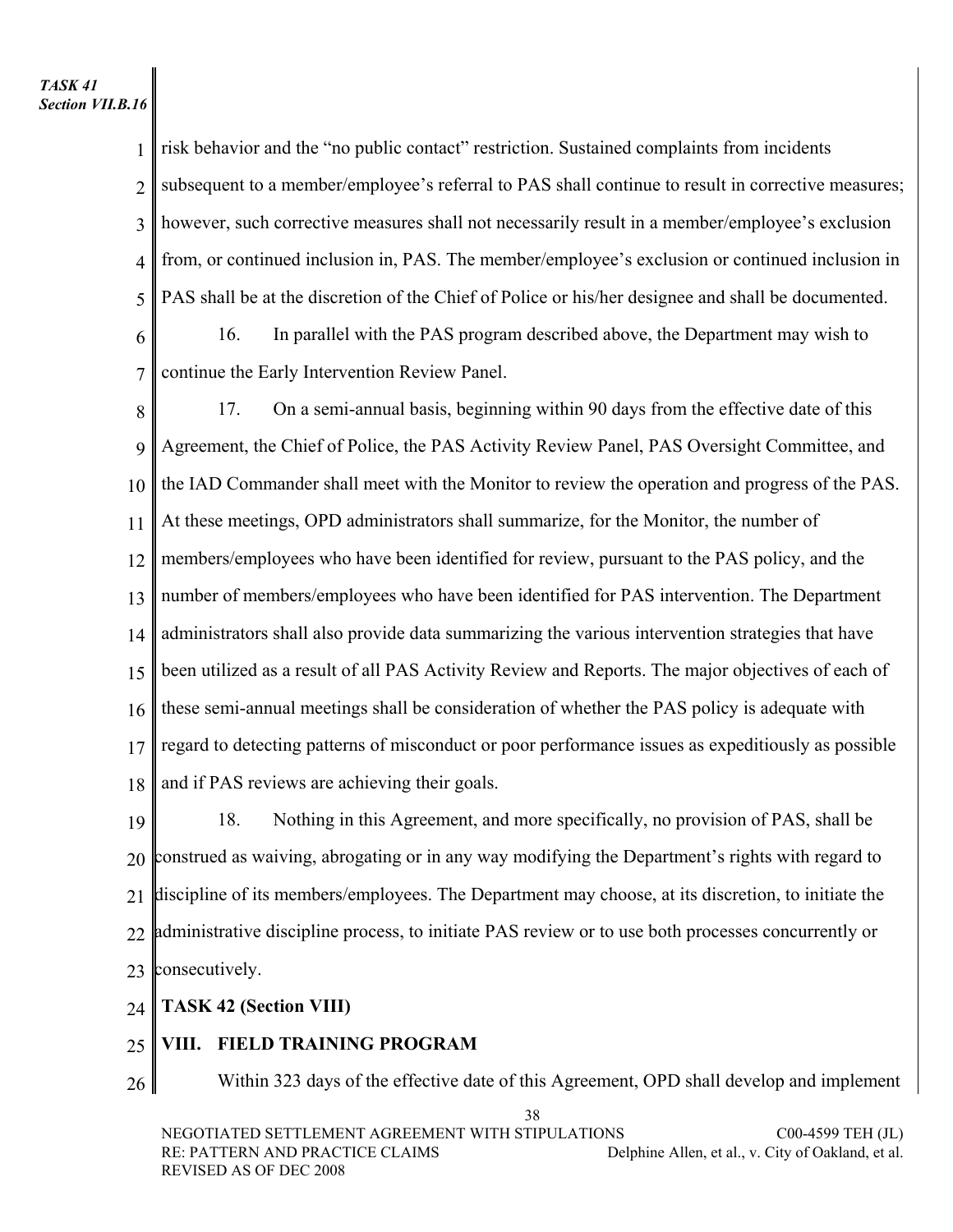1 2 3 4 5 a plan to enhance its Field Training Program. This plan shall address the criteria and method for selecting FTOs, the training provided to FTOs to perform their duty, supervision and evaluation of FTOs, the length of time that trainee officers spend in the program, and the methods by which FTOs assess and evaluate trainee officers in field training. The plan must ensure proper reporting, review and approval of probationary officers' reports.

6

# **A. Field Training Program Coordinator**

7 8  $\overline{Q}$ 10 11 The Chief of Police shall assign a full-time sergeant for the first year who shall develop and implement the new policies and procedures described in this section. The Chief of Police shall determine, upon successful completion of the development and implementation of these policies, if it is necessary to continue the position at the rank of sergeant, but in any event, the position shall continue as a full-time position.

12 **B. Trainee Rotation**

13 14 15 16 During their field training, trainee officers shall rotate to a new FTO and a new geographic area of the City at predetermined intervals. Prior to rotation, trainee officers shall be interviewed by the Field Training Program Coordinator or his/her designee and given an opportunity to raise any questions or concerns they may have about the quality of training provided to them.

17 **C. FTO Participation Incentives**

18 19 OPD shall increase the incentives for participation in the FTO program so that the Department will have a larger pool of qualified, experienced candidates from which to choose.

20 **D. FTO Candidate Nomination and Requirements**

21 FTO candidates shall be nominated by field supervisors and commanders, but shall be

22 approved for assignments to this duty, and for retention in it, by the Chief of Police. All FTO

- 23 candidates must have completed three (3) years of Departmental service before selection, unless
- 24 specifically authorized by the Chief of Police. FTO candidates shall be required to demonstrate
- 25 their commitment to community policing, and their problem- solving and leadership abilities.
- 26 Ethics, professionalism, relationships with the community, quality of citizen contacts and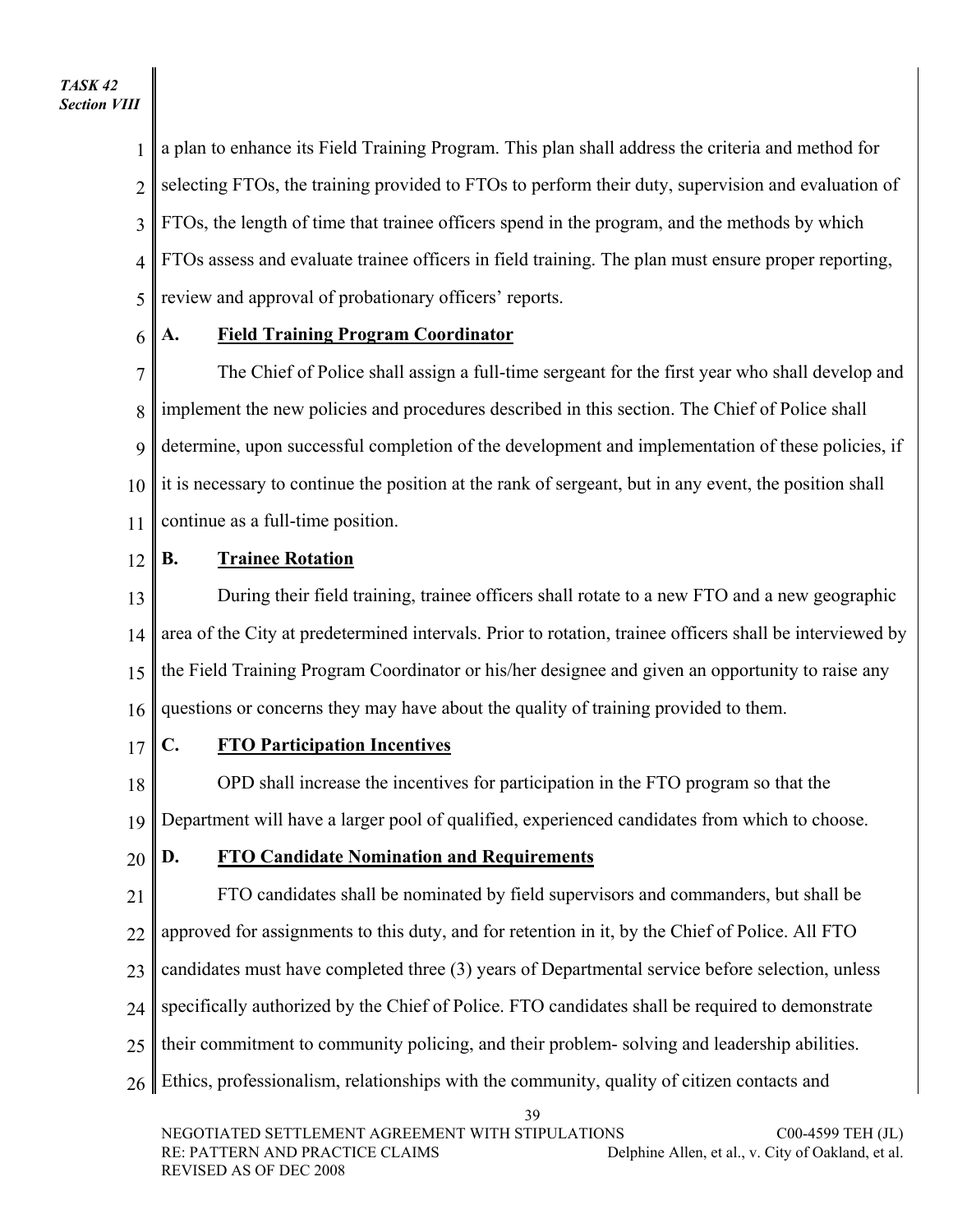1 2 3 4 commitment to OPD philosophy shall be primary criteria in the selection of FTOs. Excessive numbers of sustained and not sustained complaints completed within the time limits imposed by Government Code Section 3304, or excessive numbers of use of force incidents shall bar a candidate from selection as an FTO for no less than two (2) years.

5 ///

#### 6 **E. Decertification**

7 8  $\overline{Q}$ 10 11 12 13 The presumptive result of sustained disciplinary action, completed within the time limits imposed by Government Code Section 3304, against an FTO or the FTO Program Coordinator for excessive force, unlawful arrest, false testimony, racial, ethnic, sexual-orientation or gender-based discrimination or slurs, or other serious examples of police misconduct, shall be removal from the FTO program. The Deputy Chief of the member's chain of command may recommend to the Chief of Police to grant an exception to this presumption after conducting a hearing on the facts of the matter. The Chief of Police shall document the approval/disapproval in writing.

#### 14 **F. FTO Assignment**

15 16 17 Assignment to an FTO position shall be contingent upon successful completion of a training course designed for this position and shall be approved by OPD and the State of California Peace Officers' Standards and Training.

#### 18 **G. FTO Evaluation**

19 20 21 22 23 24 25 26 l 40 At the end of a complete FTO cycle, trainee officers leaving the FTO program shall anonymously evaluate each of their FTOs. OPD shall develop a form for such evaluations which emphasize effectiveness at training and effectiveness at supervision. The evaluation form shall also assess the degree to which the FTO program reflected policies, procedures, values and other information taught in the recruit academy. The FTO evaluation forms shall be reviewed by the Field Training Program Coordinator and the individual FTO's commander and supervisor. The Field Training Program Coordinator shall provide evaluation information to the FTOs as a group, concerning program effectiveness. Each FTO shall also be provided with evaluation information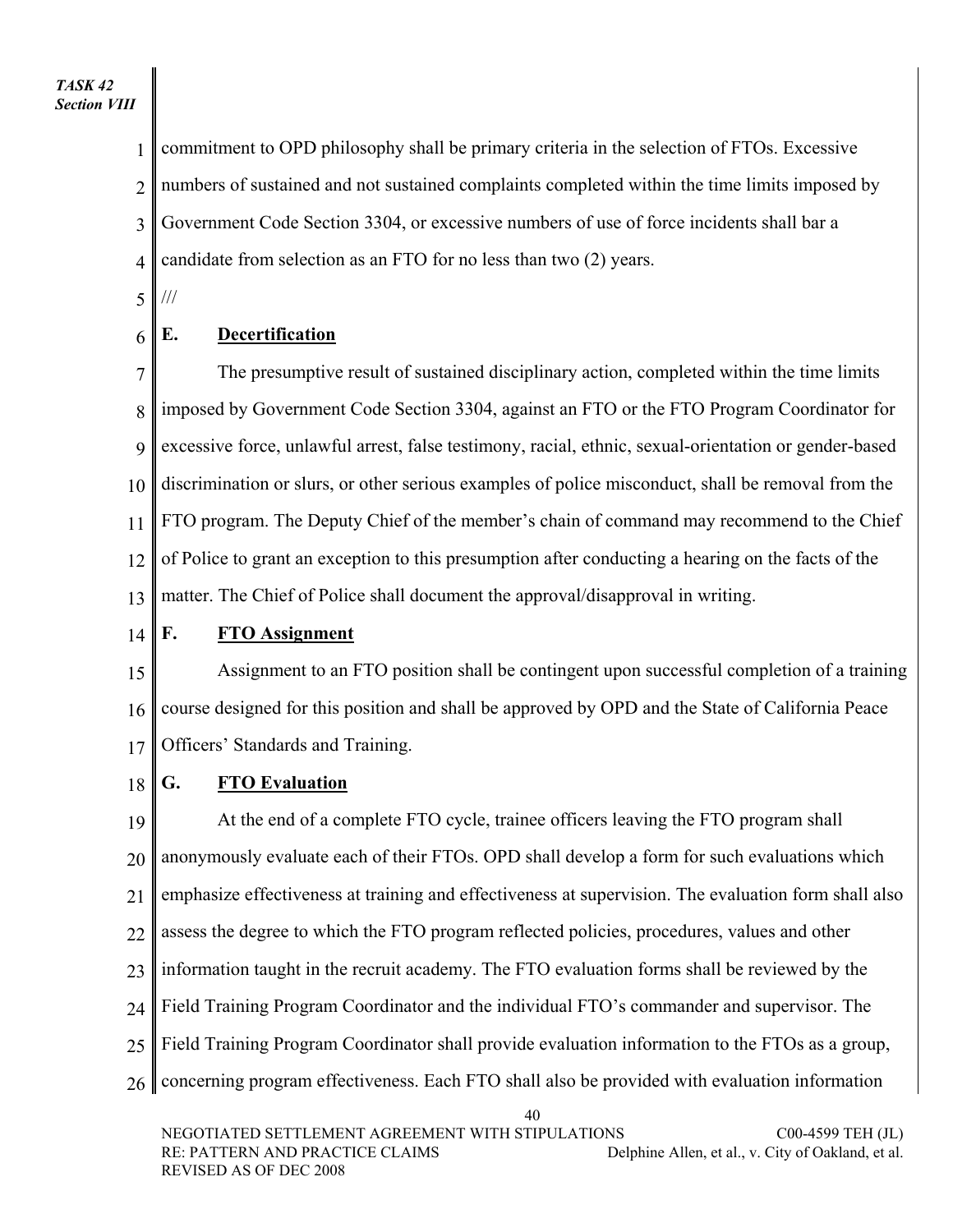1 2 3 regarding their individual performance. The individual evaluation forms shall not be made available to individual FTOs in the interest of maintaining anonymity of trainee officers who have completed the forms.

### 4 **H. Daily Evaluation Audit**

5 6 7 The Field Training Program Coordinator, or his/her designee, shall conduct random audits of the FTO program to ensure that FTOs complete daily evaluations of trainee officers and that the selection standards for FTOs are maintained.

8

# **I. Trainee Officer Assignment**

 $\overline{Q}$ 10 11 When a trainee officer's FTO is absent, the trainee officer shall not be assigned to field duties with an "acting" FTO. They shall be placed with another certified FTO, or shall be assigned to non-field duties, pending the availability of a certified FTO.

12

# **J. Field Commander and FTO Supervisor Training**

13 14 15 16 OPD shall provide field commanders and supervisors with training on the FTO program, including the field-training curriculum, the role of the FTO, supervision of FTOs and probationary employees, the evaluation process and the individual duties and responsibilities within the FTO program.

### 17 **K. Focus Groups**

18 19 20  $21$ The Field Training Program Coordinator and Academy staff shall conduct focus groups with randomly selected trainee officers midway through the field-training cycle, upon completion of field training, and six (6) months after completion of the field training program, to determine the extent to which the Academy instructors and curriculum prepared the new officers for their duties.

22 **L. Consistency of Training**

23 24 25 26 l 41 The results of these focus group sessions shall be reviewed at a meeting to include the Training Division Commander, the FTO Program Coordinator, the BFO Deputy Chief, and the BOS Deputy Chief. If it is determined that there is a substantial discrepancy between what is taught in the Academy and what is taught in the FTO program, there shall be a determination as to which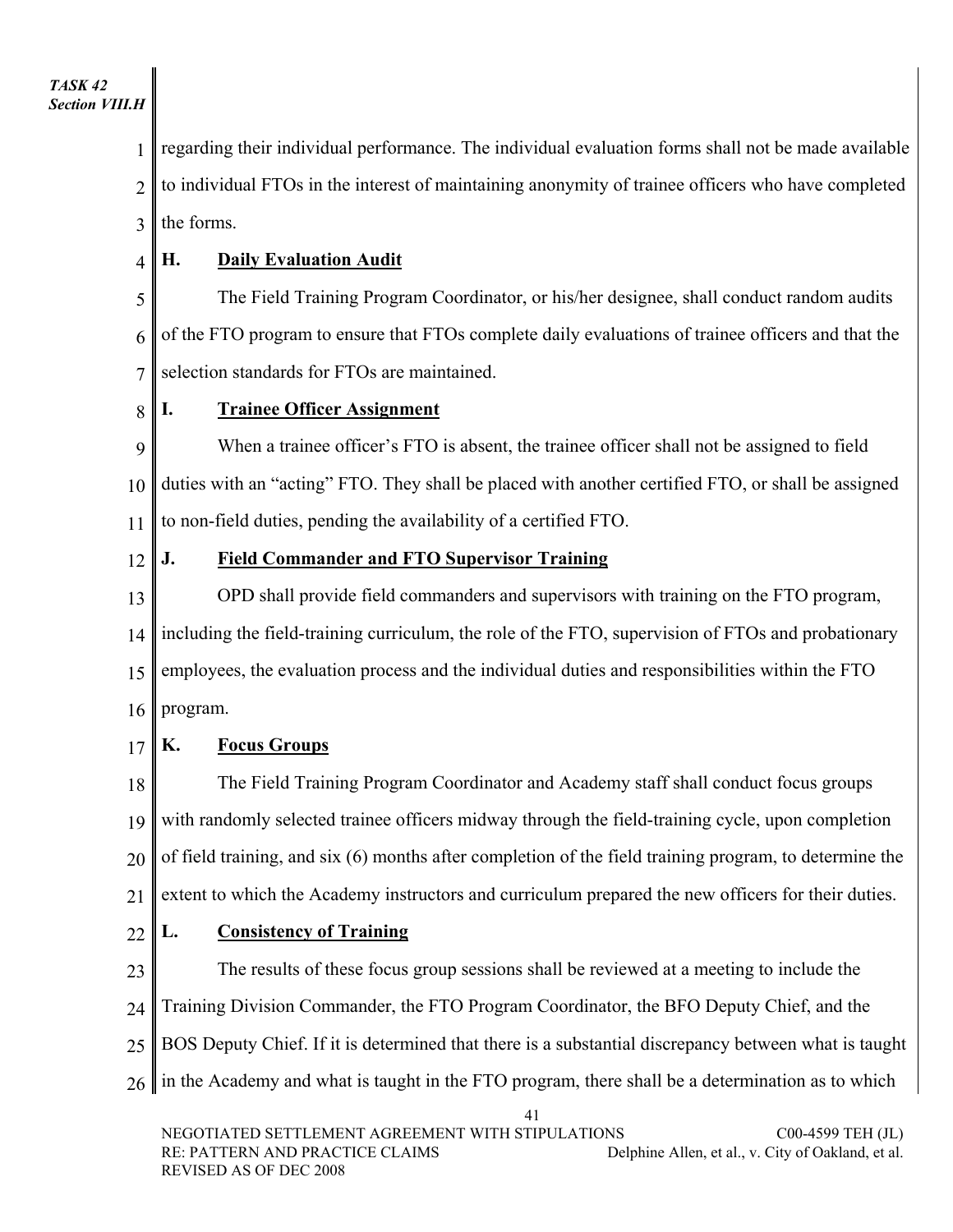1 2 3 4 5 6 is correct, and either the training Academy or the FTO program shall make the necessary changes so that the desired training information is consistent. In the event that the discrepancies appear to be the result of one or more individual FTOs, rather than the FTO program as a whole, the review group shall determine whether the discrepancies are serious enough to warrant removal of that officer or officers from the FTO program. The results of the meeting of this review group shall be documented and this information shall be provided to the Monitor.

7 **TASK 43 (Section IX)** 

#### 8 **IX. ACADEMY AND IN-SERVICE TRAINING**

#### $\overline{Q}$ **A. Academy Training Plan**

10 11 12 13 14 15 16 17 18 19 20 21 22 23 24 25 Within 540 days of the effective date of this Agreement, OPD shall develop and implement a plan to enhance its Academy and in-service training to ensure that OPD members, dispatchers, and civilian evidence technicians are adequately trained for their positions, and aware of and able to implement the most contemporary developments in police training. This plan shall include a review of OPD's training curriculum, with additional emphasis on ethics and professionalism, critical thinking and problem solving, conflict resolution, and relationships with the community. The plan shall also address the criteria and method for selecting OPD training instructors, the training provided to instructors, procedures for evaluating the content and quality of training provided to OPD personnel and procedures for maintaining training records for OPD personnel. In arriving at the plan regarding staffing, training content and methodology, OPD shall consult with at least four (4) other, large law-enforcement agencies within the United States which have excellent reputations for professionalism. In particular, OPD shall consult with these agencies about qualifications and other criteria to be used in selecting staff for training positions. OPD shall also review the approach of these other law enforcement agencies in training both new staff and experienced staff on ethics and professionalism, critical thinking and problem solving, conflict resolution, and relationships with the community.

26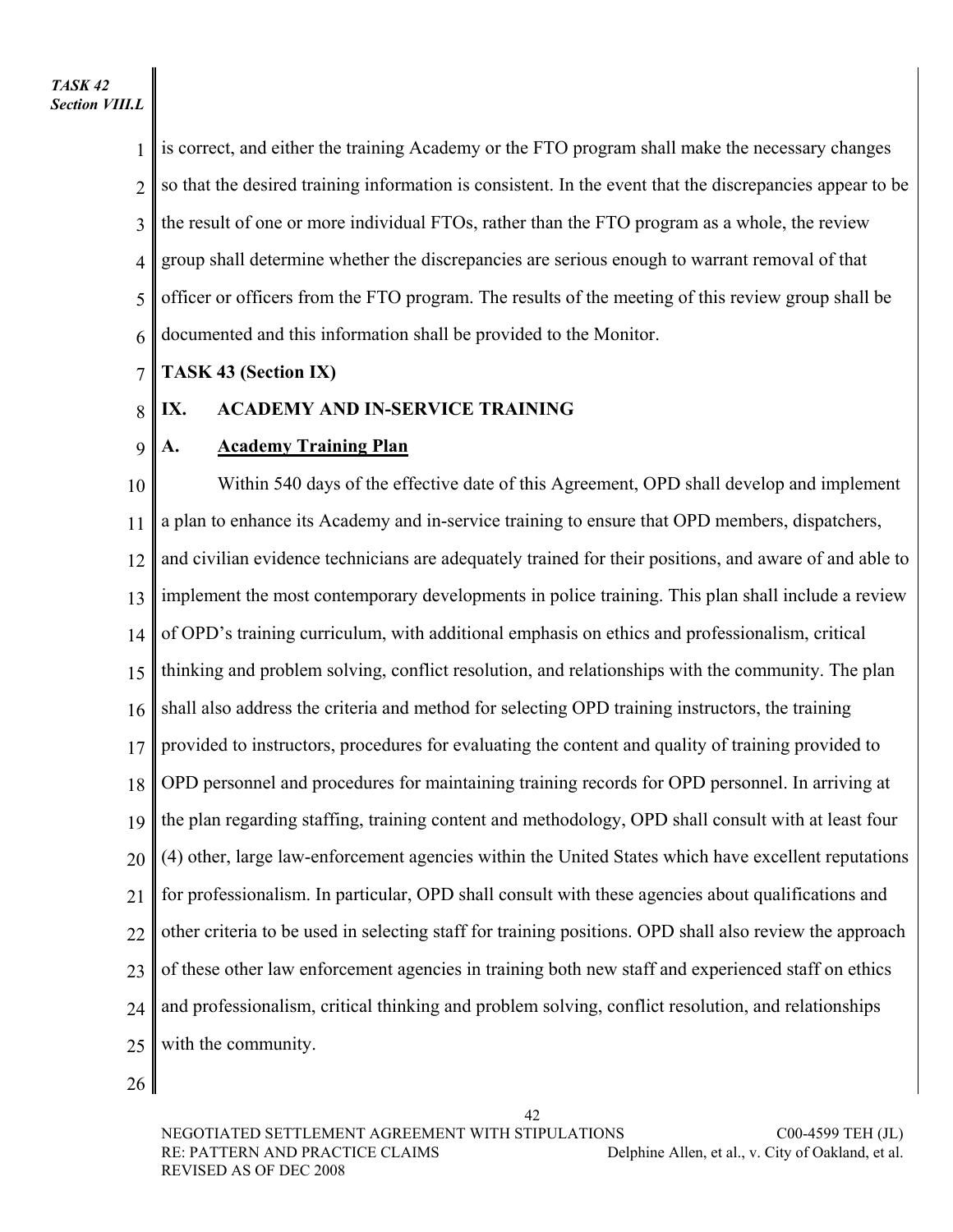1

# **B. Professionalism and Ethics**

2 3 4 OPD shall expand professionalism and ethics as a training topic within the recruit academy, in-service training, and field training. Wherever possible, OPD shall include and address issues of professionalism and ethics using curricula that employ realistic scenario-based training exercises.

5

# **C. Supervisory and Command Training**

6 7 8  $\overline{Q}$ 10 11 OPD shall provide all sergeants and commanders with mandatory 40-hour in-service supervisory and leadership training. Officers shall attend training prior to promotion to the rank of sergeant. Lieutenants shall attend training within six (6) months of promotion. Such training shall include supervisory and command accountability, and ethics and professionalism, with emphasis on supervisory and management functions and situations, and shall include both scenario-based training and case studies.

12 **D. In-Service Training**

13 14 OPD shall provide all members with forty (40) hours of in-service training every eighteen (18) months.

15 16 1. Sergeants shall receive at least 20 hours of training designed for supervisors every 18 months.

17 18 2. Members at the rank of lieutenant and above shall receive at least 20 hours of training designed for commanders every 18 months.

19

# **E. Training Staff Record Review**

20 21 22 23 Appointment to the Academy staff or other staff training position shall also require a review of the record of the individual being considered, to ensure that the individual does not have a record of any Class I offense, as defined in Section III, paragraph H (1), within the prior two (2) years, and that the individual is supportive of the philosophy and values of OPD.

24 **TASK 44 (Section X)** 

## 25 **X. PERSONNEL PRACTICES**

26 Within 120 days from the effective date of this Agreement, (except as provided for in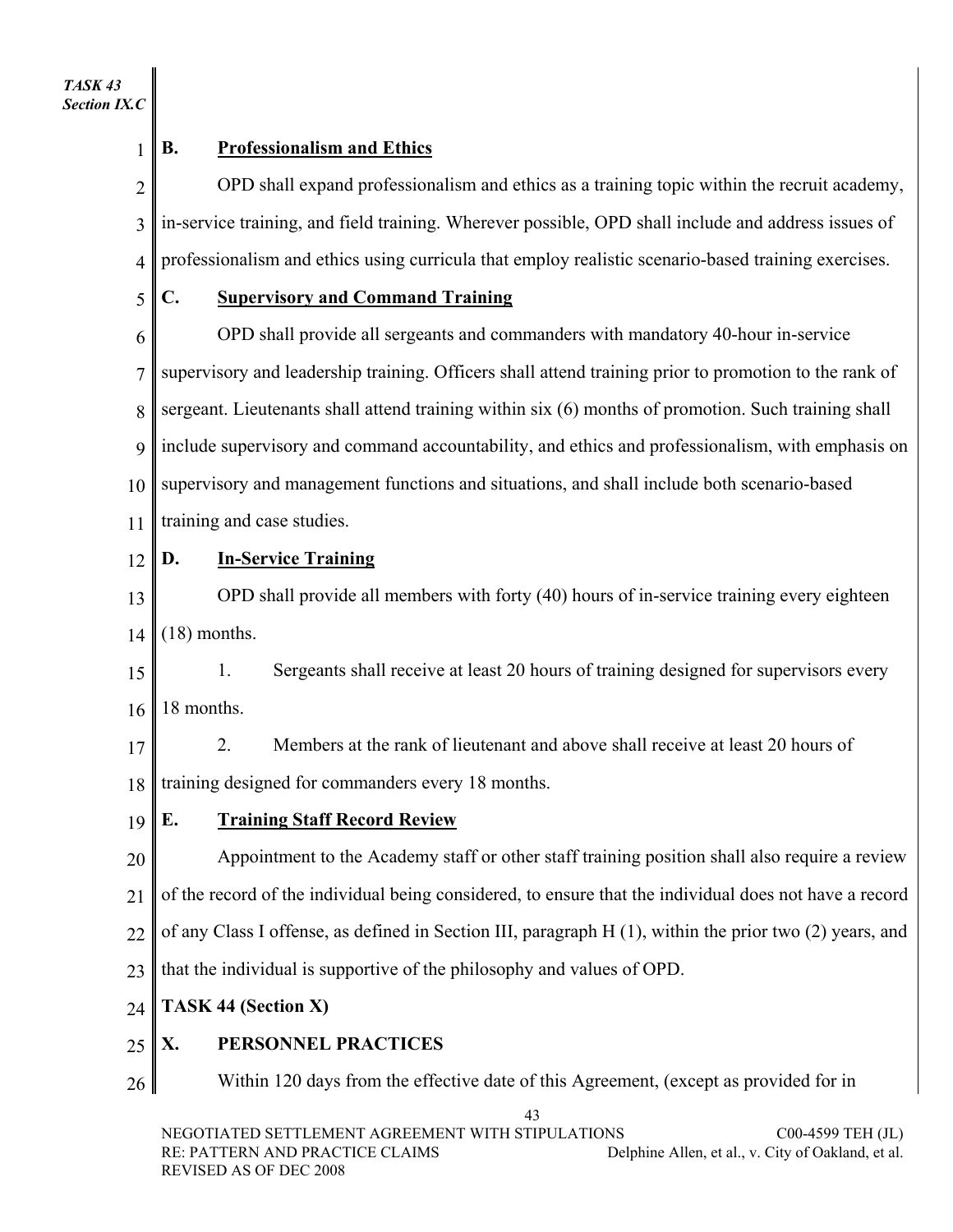3

16

1 2 paragraph B), OPD shall develop and implement enhanced personnel policies and practices as follows:

## **A. Performance Appraisal Policy**

4 5 Performance appraisals shall be written individually for the member/employee being evaluated and shall accurately reflect the quality of each member/employee's performance.

6 7 8 9 1. Supervisors and commanders shall document, in performance appraisals, that they are aware of the nature and progress of complaints and investigations against members/employees, and shall consider all sustained and not sustained complaint findings completed within the time limits imposed by Government Code Section 3304, in their performance appraisal of subordinates.

10 11 12 13 14 15 2. Supervisors and commanders shall document, in performance appraisals, that they have carefully monitored members': uses of force; "sick" and "injured" leaves; arrests for narcotics-related possessory offenses not made as a result of searches conducted pursuant to arrests for other offenses; arrests involving charges of Penal Code §§69, 148 and/or 243(b)(c); and vehicle accidents. When appropriate, supervisors and commanders shall be held accountable for having identified and acted upon patterns, among personnel in the unit, involving use of force, sick leave, line-of-duty injuries, narcotics-related possessory offenses, and on-duty vehicle accidents.

17 18 19 3. OPD shall use the performance appraisal system to hold PSA lieutenants accountable for whether their subordinate supervisors are working to enhance the quality of community contacts by their beat officers.

20  $21$ 4. OPD shall conduct regular audits of the performance appraisal system to ensure compliance with the above requirements.

22 23 24 25 26 l 44 5. The immediate supervisor of every member/employee of the Department shall have primary responsibility for conducting and writing the performance appraisal for that member/employee. For example, the patrol sergeant shall be responsible for conducting and writing the performance appraisal for each member/employee he or she supervises. However, every supervisor/manager in that member/employee's direct chain of command, up to and including the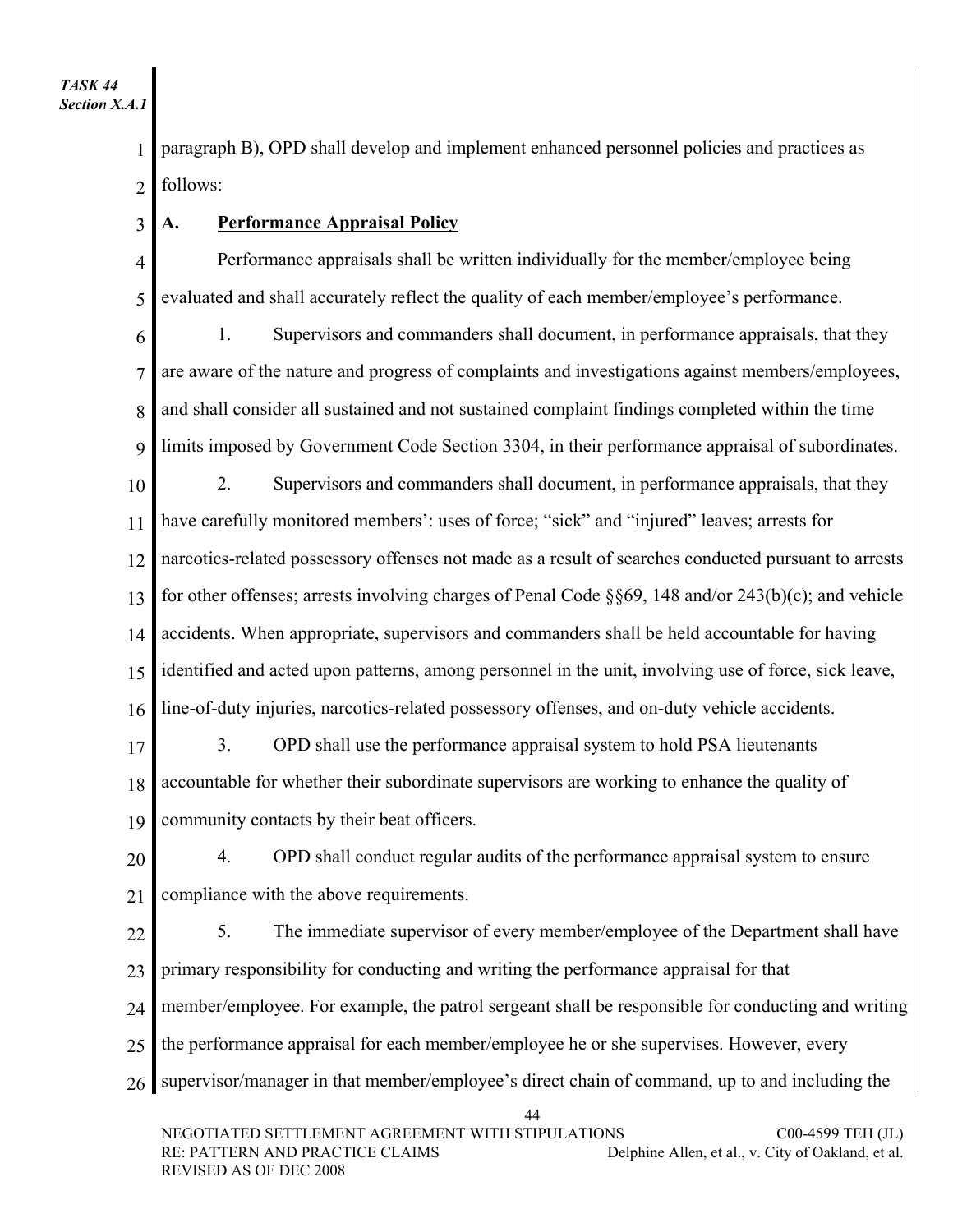1 2 3 Deputy Chief of that Bureau, shall review, sign and date every performance appraisal of every member/employee within his or her command. If the reviewer disagrees, he/she shall write an addendum to the evaluation expressing his/her concerns.

4 5 6 7 8 6. When a member/employee, during the course of the period being appraised, had substantial collateral duties supervised by someone other than his or her regular and direct supervisor, the member/employee's immediate supervisor shall consult with the other supervisor, manager, or person in charge of the collateral duty regarding the subject member/employee's performance and document the results of the consultation in the performance appraisal.

#### $\overline{Q}$ **TASK 45 (Section X)**

#### 10 **B. Consistency-of-Discipline Policy**

11 12 On or before October 6, 2003, OPD shall revise and update its disciplinary policy to ensure that discipline is imposed in a fair and consistent manner.

13 14 1. The policy shall describe the circumstances in which disciplinary action is appropriate and those in which Division-level corrective action is appropriate.

15 16 2. The policy shall establish a centralized system for documenting and tracking all forms of discipline and corrective action, whether imposed centrally or at the Division level.

17 18 19 20 3. All internal investigations which result in a sustained finding shall be submitted to the Discipline Officer for a disciplinary recommendation. The Discipline Officer shall convene a meeting with the Deputy Chief or designee in the affected chain-of-command for a confidential discussion of the misconduct, including the mitigating and aggravating factors and the

 $21$ member/employee's overall performance.

22 23 4. The COP may direct the Discipline Officer to prepare a Discipline Recommendation without convening a Discipline Conference.

- 24 **TASK 46 (Section X)**
- 25 **C. Promotional Consideration**
- 26 1. Sustained misconduct cases completed within the time limits imposed by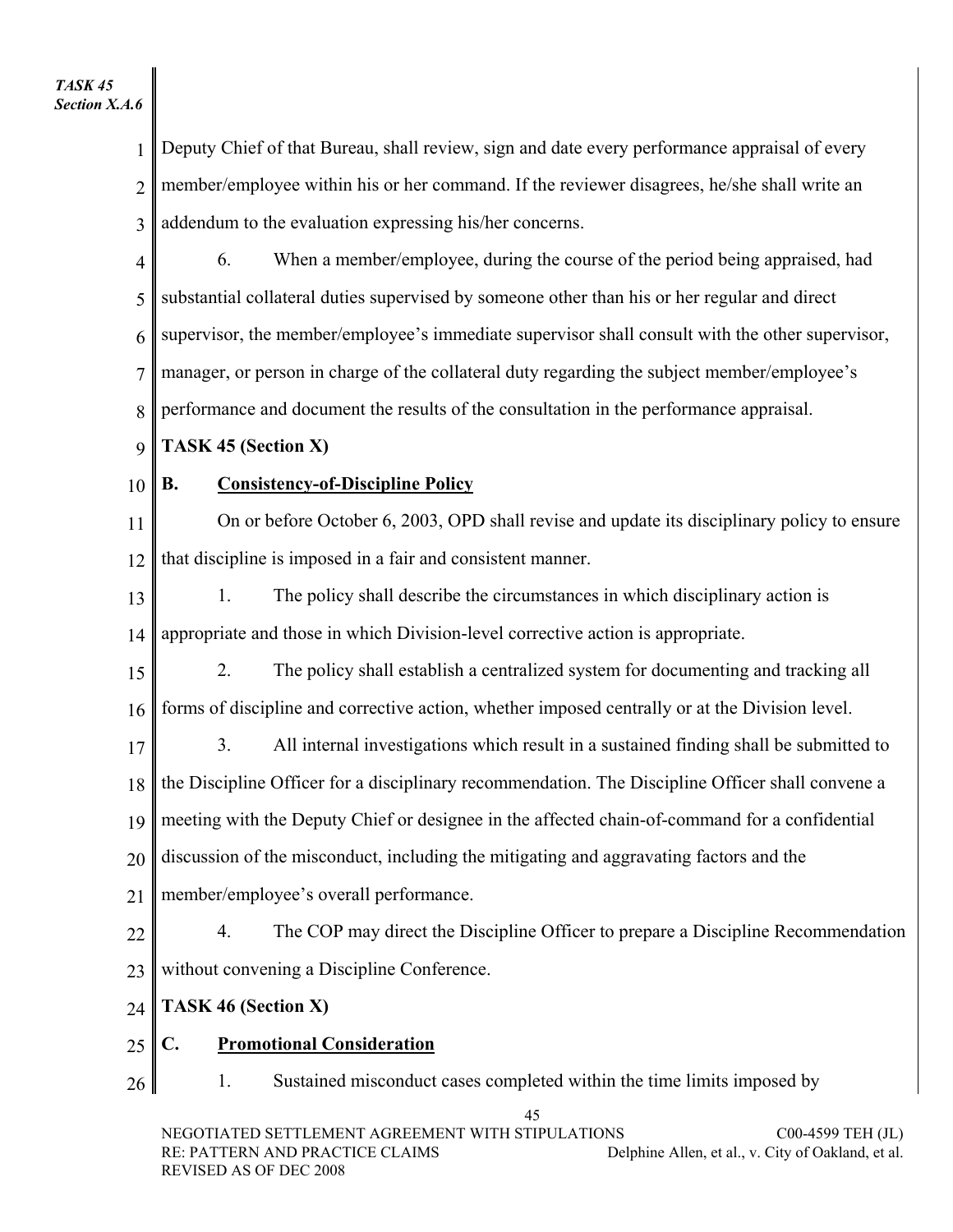| $\mathbf{1}$   | Government Code Section 3304 against a member/employee shall be an important factor in                      |  |  |  |
|----------------|-------------------------------------------------------------------------------------------------------------|--|--|--|
| $\overline{2}$ | determining promotability. There shall be a presumptive ineligibility for promotion for 12 months           |  |  |  |
| 3              | following the sustained finding of a Class I offense as defined in Section III, paragraph H(1). Such        |  |  |  |
| 4              | cases shall be considered important in evaluating promotability for three (3) years following the           |  |  |  |
| 5              | completion of the investigation.                                                                            |  |  |  |
| 6              | In addition to other factors, the Chief of Police shall consider the following criteria<br>2.               |  |  |  |
| 7              | in making promotional determinations:                                                                       |  |  |  |
| 8              | Commitment to community policing;<br>a.                                                                     |  |  |  |
| 9              | Quality of citizen contacts;<br>$\mathbf b$ .                                                               |  |  |  |
| 10             | Number of sustained and not sustained complaints completed within the time<br>c.                            |  |  |  |
| 11             | limits imposed by Government Code Section 3304;                                                             |  |  |  |
| 12             | Instances of unnecessary use of force;<br>d.                                                                |  |  |  |
| 13             | Support for Departmental integrity measures.<br>e.                                                          |  |  |  |
| 14             | <b>TASK 47 (Section XI)</b>                                                                                 |  |  |  |
| 15             | <b>COMMUNITY POLICING PLAN</b><br>XI.                                                                       |  |  |  |
| 16             | Within 138 days from the effective date of this Agreement, OPD shall develop and                            |  |  |  |
| 17             | implement a plan to strengthen its commitment to relationships with local communities including,            |  |  |  |
| 18             | but not limited to, the following:                                                                          |  |  |  |
| $19 \vert A.$  | OPD shall host at least one (1) community meeting per quarter in each Patrol Service Area.                  |  |  |  |
| 20             | Each patrol supervisor, and officer assigned to a regular beat or geographic area of the City,<br><b>B.</b> |  |  |  |
| 21             | shall attend a minimum of one (1) community meeting per quarter in the Area he/she is                       |  |  |  |
| 22             | regularly assigned.                                                                                         |  |  |  |
| 23             | OPD shall develop mechanisms to measure its community policing and problem solving<br>C.                    |  |  |  |
| 24             | activities.                                                                                                 |  |  |  |
| 25             | OPD shall incorporate positive statistics on community policing and problem solving<br>D.                   |  |  |  |
| 26             | activities in "Crime-Stop" meetings, along with information on citizen complaints and use                   |  |  |  |
|                | 46<br>NEGOTIATED SETTLEMENT AGREEMENT WITH STIPULATIONS<br>C00-4599 TEH (JL)                                |  |  |  |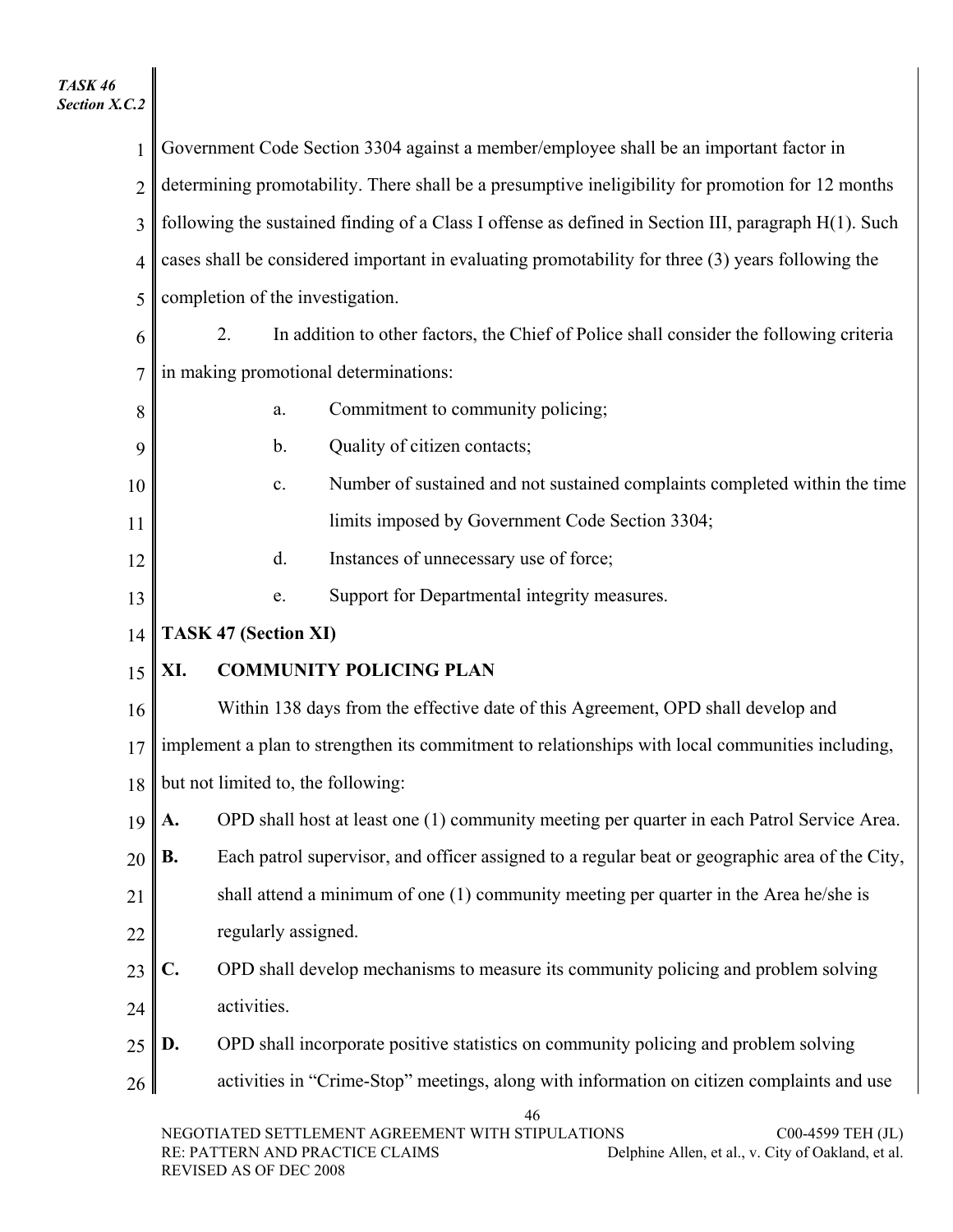REVISED AS OF DEC 2008

| $\mathbf{1}$   | of force incidents.                                                                |                                                                                          |
|----------------|------------------------------------------------------------------------------------|------------------------------------------------------------------------------------------|
| $\overline{2}$ | E.                                                                                 | The appropriate Departmental personnel shall arrange a meeting within 60 days unless not |
| 3              | feasible with representatives of an established organization active within Oakland |                                                                                          |
| $\overline{4}$ |                                                                                    | (PUEBLO, ACLU, NAACP, etc.), community groups or church groups, if an organization       |
| 5              | communicates a concern regarding specific police personnel or practices.           |                                                                                          |
| 6              | ///                                                                                |                                                                                          |
| $\overline{7}$ |                                                                                    |                                                                                          |
| 8              |                                                                                    |                                                                                          |
| 9              |                                                                                    |                                                                                          |
| $10\,$         |                                                                                    |                                                                                          |
| 11             |                                                                                    |                                                                                          |
| 12             |                                                                                    |                                                                                          |
| 13             |                                                                                    |                                                                                          |
| 14             |                                                                                    |                                                                                          |
| 15             |                                                                                    |                                                                                          |
| 16             |                                                                                    |                                                                                          |
| 17             |                                                                                    |                                                                                          |
| 18             |                                                                                    |                                                                                          |
| 19             |                                                                                    |                                                                                          |
| 20             |                                                                                    |                                                                                          |
| 21             |                                                                                    |                                                                                          |
| 22             |                                                                                    |                                                                                          |
| 23             |                                                                                    |                                                                                          |
| 24             |                                                                                    |                                                                                          |
| 25             |                                                                                    |                                                                                          |
| 26             |                                                                                    |                                                                                          |
|                | 47<br>NEGOTIATED SETTLEMENT AGREEMENT WITH STIPULATIONS                            | C00-4599 TEH (JL)                                                                        |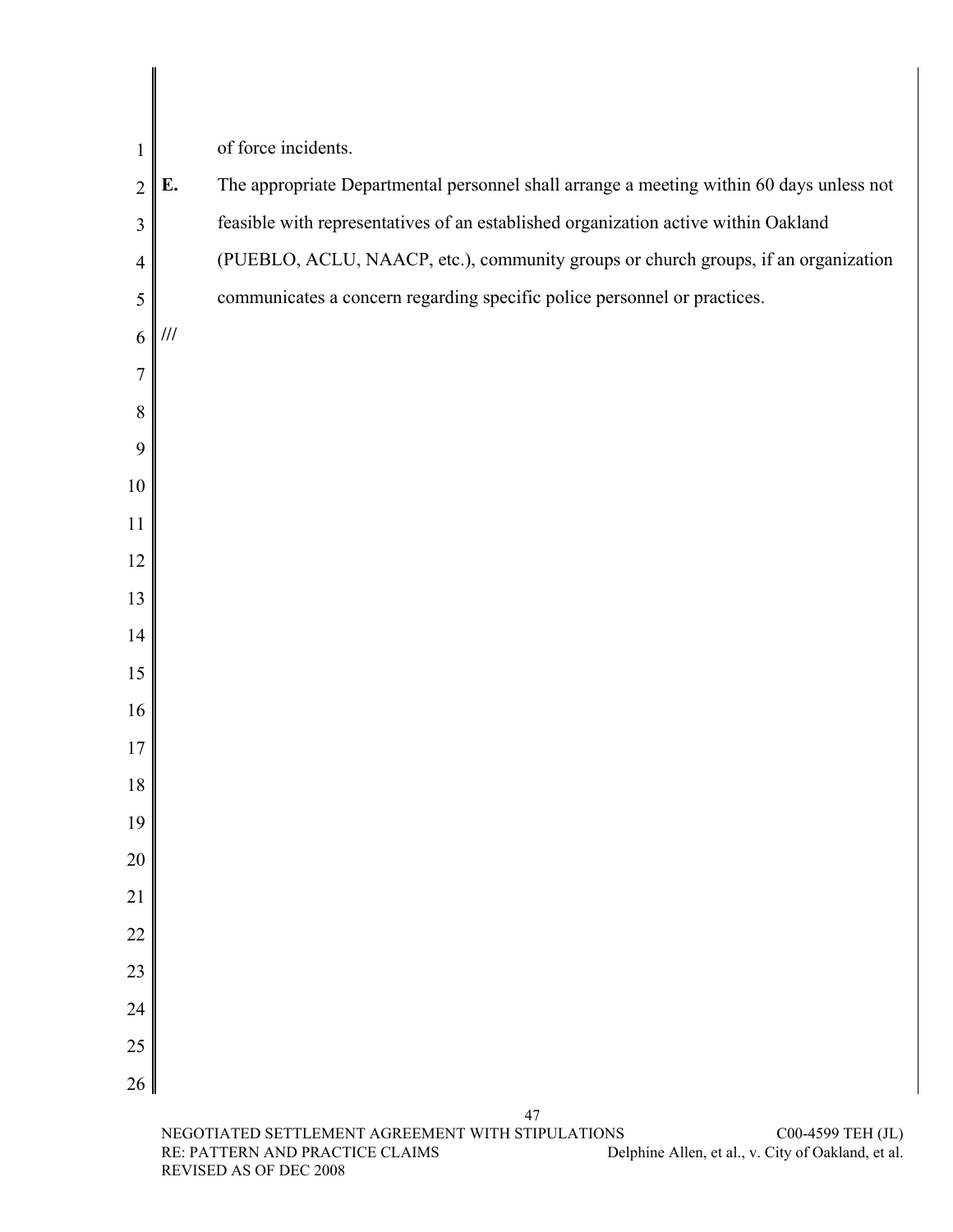#### 1 **TASK 48 (Section XII)**

#### 2 **XII. DEPARTMENTAL MANAGEMENT AND ANNUAL MANAGEMENT REPORT**

3 4 5 6 7 8 On or before September 5, 2003, , OPD shall develop and implement a policy requiring each functional unit of OPD to prepare a management report every 12 months. The division commanders individually shall meet with the Chief of Police and their respective Deputy Chief to thoroughly review the management report of that division. These management reports shall include relevant operating data and also highlight ongoing or extraordinary problems and noteworthy accomplishments.

#### 9 **TASK 49 (Section XIII)**

#### 10 **XIII. INDEPENDENT MONITORING**

#### 11 **A. Monitor Selection and Compensation**

12 13 14 15 16 17 18 1. Within 60 days after entry of this Agreement, the City and plaintiffs' counsel shall mutually select a Monitor, subject to the approval of the Court, who shall review and report on OPD's implementation of, and assist with OPD's compliance with this Agreement. The selection of the Monitor shall be pursuant to a method jointly established by the plaintiffs' counsel and the City. In selecting the Monitor, plaintiffs' counsel and the City recognize the importance of ensuring that the fees and costs borne by the City are reasonable, and, accordingly, fees and costs shall be one factor considered in selecting the Monitor.

19 20 21 22 23 24 25 26 vears of the implementation of the Settlement Agreement. Should the monitoring be extended for 48 2. The maximum sum to be paid the Monitor, including any additional persons he or she may associate pursuant to Section XIII, paragraph  $C(1)(2)$  (excluding reasonable costs or fees associated with non-compliance or breach of the Agreement by the City or the Department), shall be set forth in a contract between the City and the Monitor and approved by the City Council. The contract amount shall be calculated to fairly and reasonably compensate the Monitor for accomplishing the tasks and responsibilities set forth in this Agreement. The maximum amount specified in the contract will not exceed four million dollars (\$4,000,000.00) for the entire five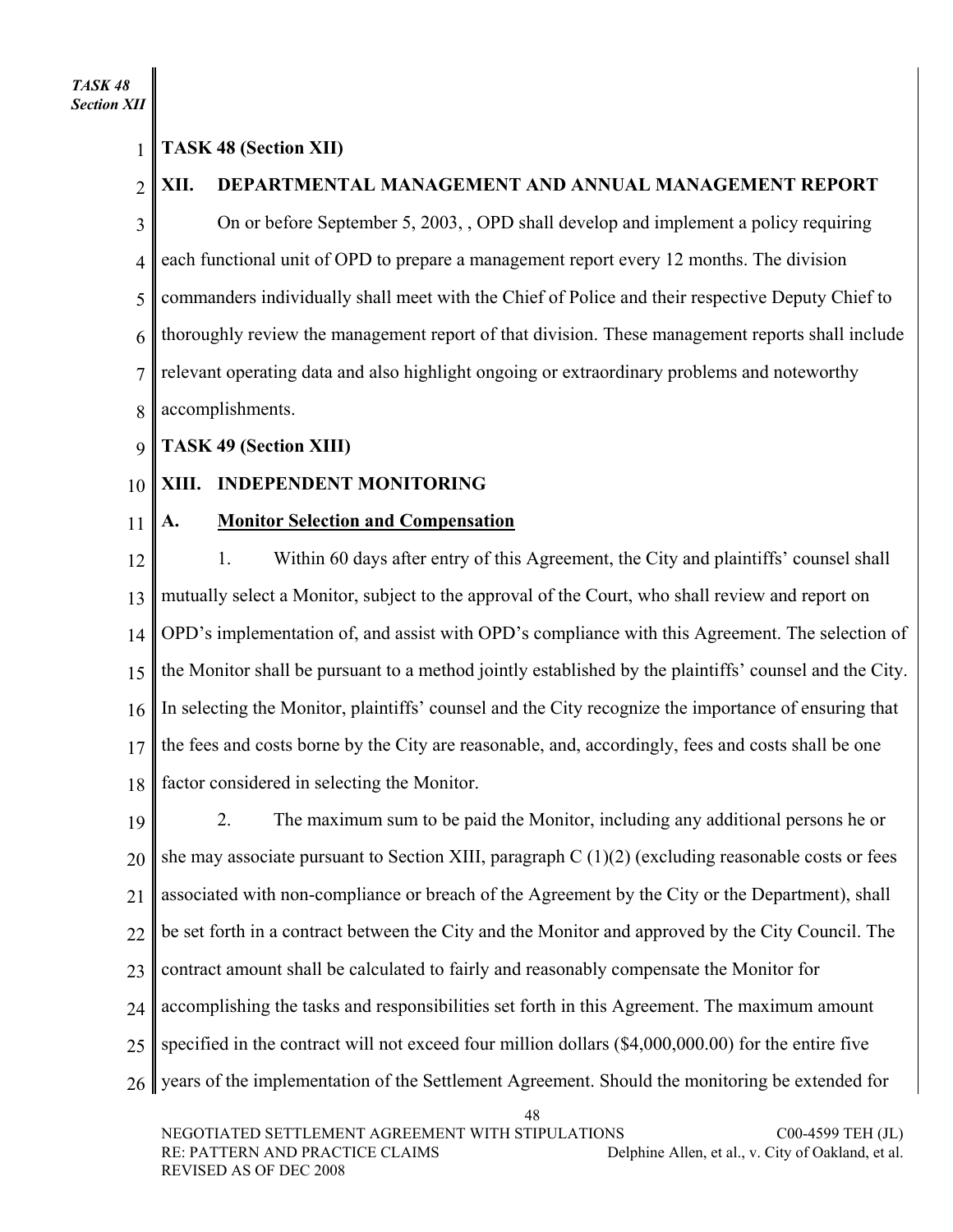*TASK 49 Section XIII.A.2*

> 1 2 an additional period of time, the compensation will be renegotiated subject to the approval of the City Council.

> 3 4 5 3. If the plaintiffs' counsel and City are unable to agree on a Monitor, or on an alternative method of selection, the plaintiffs' counsel and the City each shall submit to the Court no more than two (2) names of persons who shall have the following attributes:

> 6 7 8 9 10 11 12 13 14 a. A reputation for integrity, even-handedness and independence; b. Experience as a law enforcement officer, expertise in law enforcement practices, or experience as a law enforcement practices monitor; c. An absence of bias, including any appearance of bias, for or against the plaintiffs, the City, the Department, or their officers or employees; and d. No personal involvement, in the last five (5) years, whether paid or unpaid, with a claim or lawsuit against the City or the Department, or any of their officers, agents or employees, unless waived by the parties, which waiver shall not be unreasonably withheld.

15 16 17 18 To assist the Court in selecting the Monitor when there is a disputed selection as above, the City and the plaintiffs' counsel shall submit to the Court the resumes, cost proposals, and other relevant information for such persons demonstrating the above qualifications, and the Court shall appoint the Monitor from among the names of qualified persons so submitted.

19

# **B. Period and Appointment**

20 21 22 23 24 The Monitor shall be appointed for a period of five (5) years, but in no circumstances to exceed seven (7) years past the date on which this Agreement was entered by the Court by the agents of the plaintiffs and the agents of the City. The extension of the Monitor beyond five years shall be allowed only if the Court determines that it is reasonably necessary in order for the Monitor to fulfill his/her duties pursuant to this Agreement.

- 25 **C. Staffing**
- 26

1. The Monitor may associate such additional persons or entities as are reasonably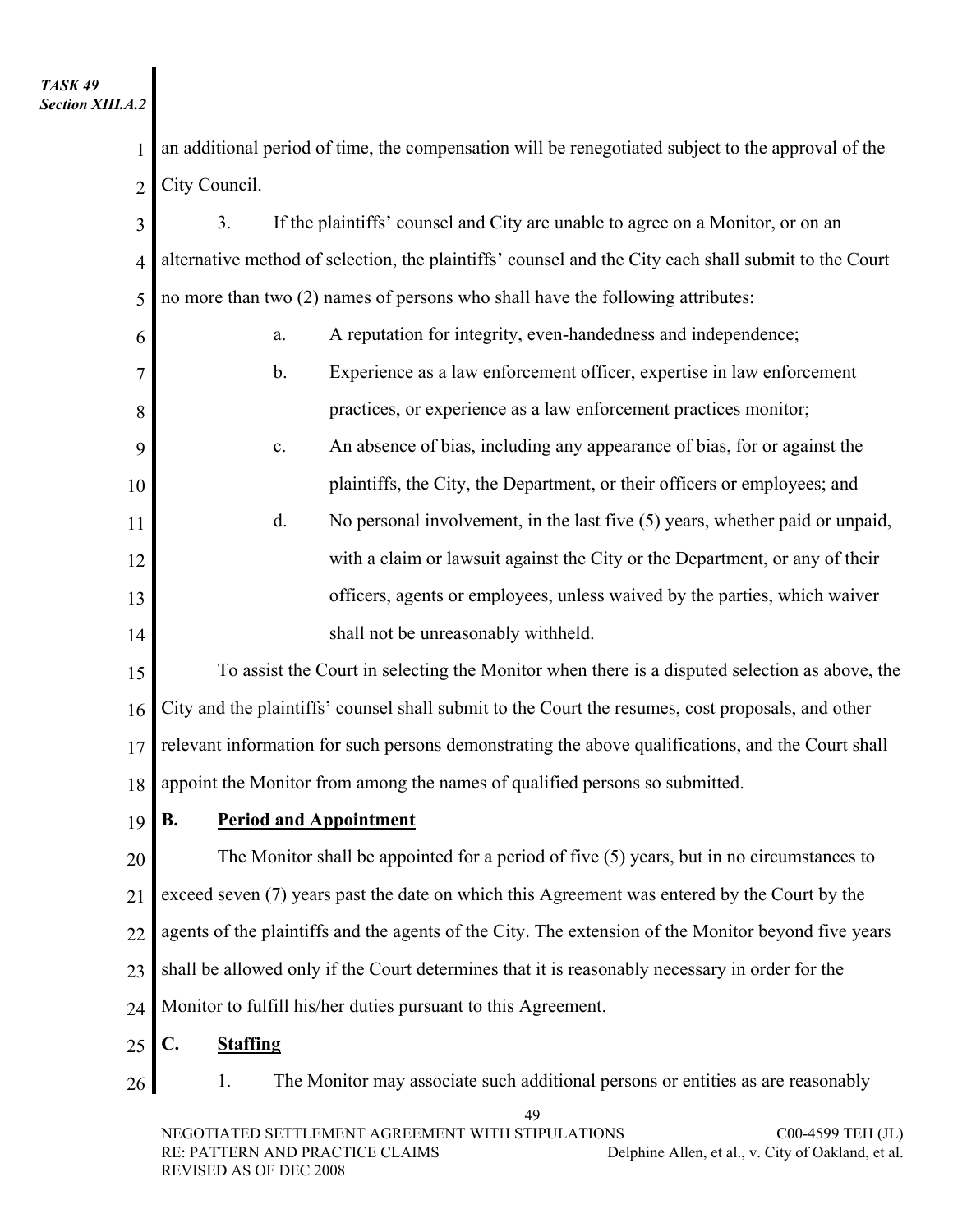1 2 3 4 5 6 7 necessary to perform the monitoring tasks specified in this Agreement. Any additional persons or entities associated by the Monitor shall possess the following attributes: a reputation for integrity, even-handedness and independence; an absence of bias, including any appearance of bias, for or against the plaintiffs, the City, the Department, or their members or employees; and no personal involvement in the last five (5) years, whether paid or unpaid, with a claim or lawsuit against the City or the Department or any of their officers, agents or employees unless waived by the parties, which waiver shall not be unreasonably withheld.

8  $\mathbf Q$ 10 11 12 13 14 15 16 17 18 19 20  $21$ 2. The Monitor shall notify the City and the Court if and when such additional persons or entities are selected for association by the Monitor. The notice shall identify the person or entity to be associated and the monitoring task to be performed, and, if a waiver is being requested, the notice shall indicate if the person had any such involvement in the last five (5) years, whether paid or unpaid, with a claim or lawsuit against the City or the Department, or any of their members, agents, or employees. Either the plaintiffs' counsel or the City may notify the Monitor, in writing, within 10 days (excluding weekends, and federal or state holidays) of any objection either may have to the selection. If the parties and the Monitor are unable to resolve any such objection, and the Monitor believes that the specific person or entity in question is needed to assist the Monitor, and such person or entity satisfies the qualifications and requirements in this paragraph, the Monitor may seek Court authorization to hire such person. For purposes of all paragraphs of this Agreement, other than the preceding paragraph, the term Monitor shall include any and all persons or entities that the Monitor associates to perform monitoring tasks, and such persons shall be subject to the same provisions applicable to the Monitor under this Agreement.

22 **D. Replacement of Monitor**

23 24 25 26 Should any of the parties to this Agreement determine that the Monitor, and/or his/her agents, employees, independent contractors, has exceeded his/her authority or failed to satisfactorily perform or fulfill his/her duties under this Agreement, the party may petition the Court for such relief as the Court deems appropriate, including replacement of the Monitor and/or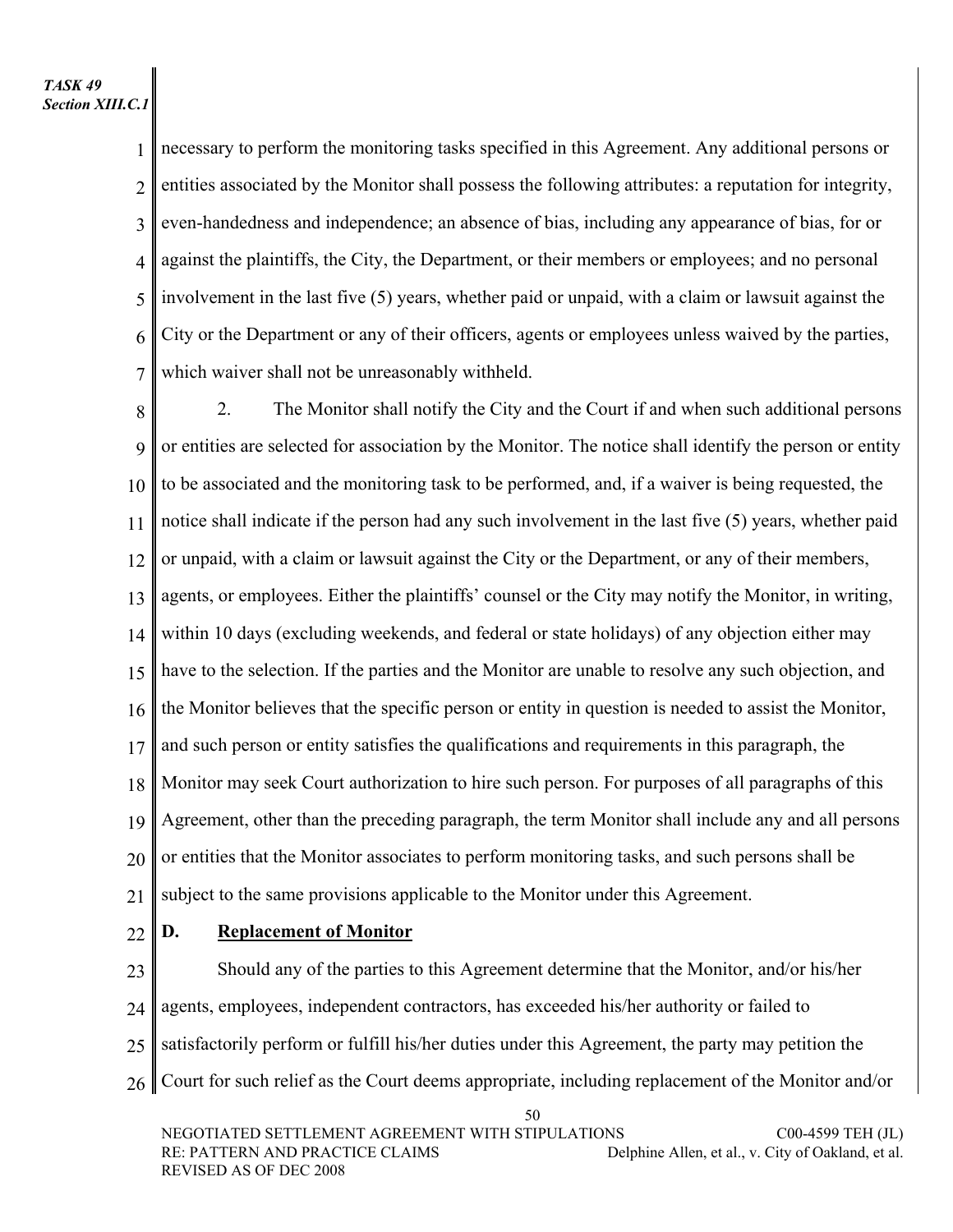1 his/her agents, employees and/or independent contractors.

# **E. City-Provided Office Space, Services and Equipment**

3 4 5 6 7 The City shall provide the Monitor and any staff of the Monitor with office space, which may be in the Police Department or within other City offices, and with reasonable office support such as telephones, access to fax and photocopying, etc. The City and OPD shall bear all reasonable fees and costs for the Monitor. The Court retains the authority to resolve any dispute that may arise regarding the reasonableness of fees and costs charged by the Monitor.

8

2

## **F. Resolving Monitor Fee Disputes**

9 10 11 In the event that any dispute arises regarding the payment of the Monitor's fees and costs, the City, plaintiffs' counsel and the Monitor shall attempt to resolve such dispute cooperatively, prior to seeking the Court's assistance.

### 12 **G. Responsibilities and Authority**

13 14 15 16 17 18 19 The Monitor shall be the agent of the Court and shall be subject to the supervision and orders of the Court, consistent with this Agreement. The Monitor shall have only the duties, responsibilities and authority conferred by this Agreement. The role of the Monitor shall be to assess and evaluate compliance with the provisions of the Agreement. The Monitor shall not, and is not intended to, replace or take over the role or duties of the Chief of Police or other police or City officials. The Monitor shall offer the City and OPD technical assistance regarding compliance with and implementing the Agreement.

#### 20 **H. Required Audits, Reviews and Evaluations**

21 In order to report on OPD's implementation and compliance with the provisions of this

22 Agreement, the Monitor shall conduct audits, reviews and evaluations, in addition to any others

- 23 deemed relevant by the Monitor, of the following:
- 24 25 1. OPD policies and procedures established to implement the Agreement, to ensure that these policies and procedures are consistent with both the purposes of this
- 26 Agreement and, as reasonably practicable, the best practices in law enforcement.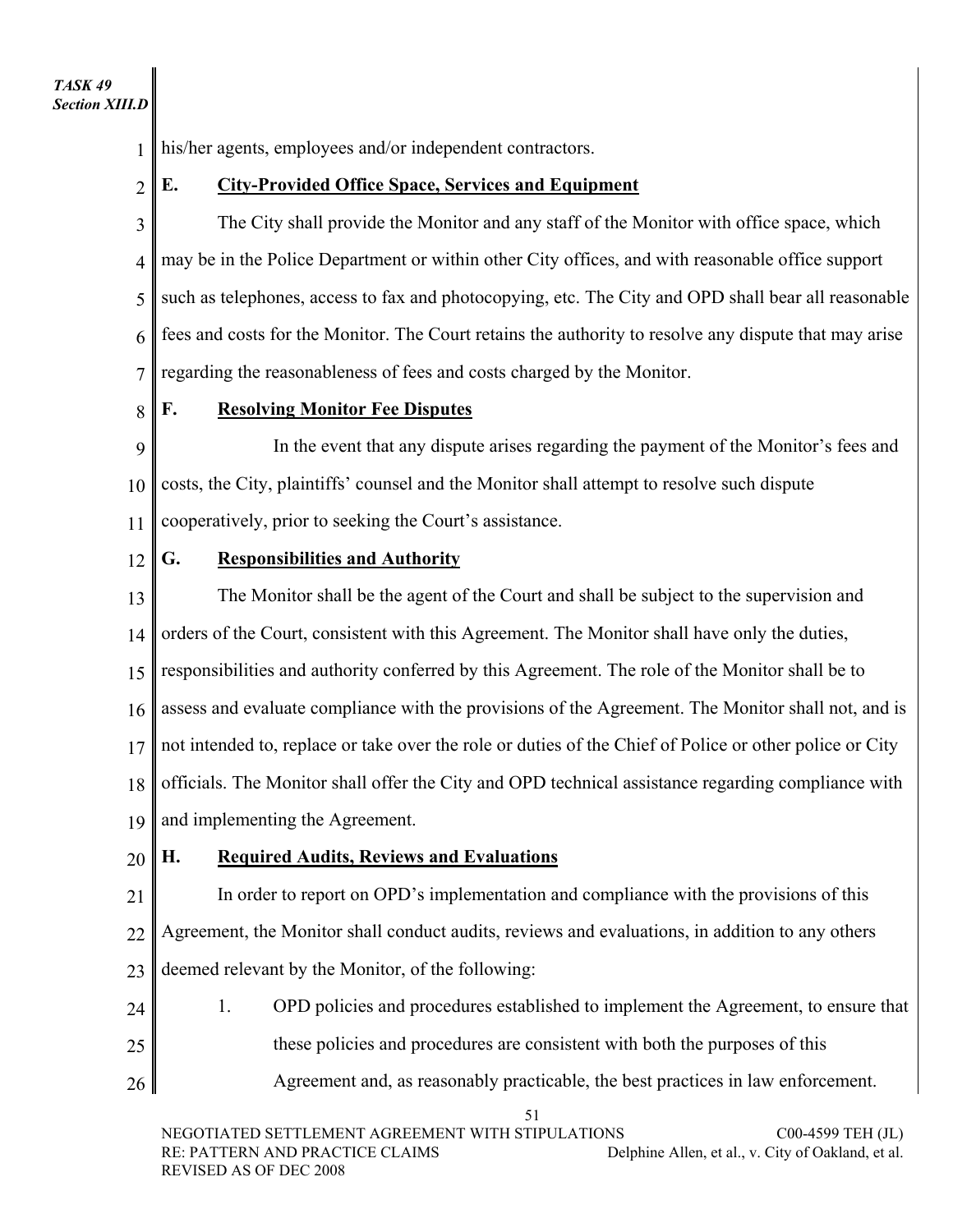## *TASK 49 Section XIII.H.1*

| $\mathbf{1}$   | 2. | All completed and pending internal affairs proceedings and files except                 |
|----------------|----|-----------------------------------------------------------------------------------------|
| $\overline{2}$ |    | investigator[s] notes while the investigation is open.                                  |
| 3              | 3. | Policy and procedures used by OPD for Internal Affairs misconduct investigations,       |
| 4              |    | including a review of an appropriate sample of closed IA cases; assess and evaluate     |
| 5              |    | the quality and timeliness of the investigations; recommend reopening of                |
| 6              |    | investigations that the Monitor determines to be incomplete; recommend additional       |
| $\overline{7}$ |    | measures that should be taken with respect to future investigations in order to satisfy |
| 8              |    | this Agreement; and review and evaluate disciplinary actions or other interventions     |
| 9              |    | taken as a result of misconduct investigations.                                         |
| 10             | 4. | Quality and timeliness, from appropriate samples, of OPD use of force incident          |
| 11             |    | reports and use of force $(K-4)$ investigations; review and evaluation of actions of    |
| 12             |    | OPD's Use of Force (K-4) Board and Firearms-Discharge Board of Review (K-3);            |
| 13             |    | and review and evaluation of disciplinary actions or other interventions taken as a     |
| 14             |    | result of use of force investigations or K-3 and K-4 Board reviews.                     |
| 15             | 5. | If the Monitor determines that any use of force investigation or internal (IAD or       |
| 16             |    | Division-level) investigation/report which has been adjudicated or otherwise            |
| 17             |    | disposed or completed, is inadequate under this Agreement, the Monitor shall confer     |
| 18             |    | with the Chief of Police, IAD Commander and the Inspector General, and provide a        |
| 19             |    | confidential written evaluation to the Department and the Court. Such evaluation        |
| 20             |    | shall be for the purpose of assisting the Chief of Police in conducting future          |
| 21             |    | investigations, and shall not obligate the Department to reopen or re-adjudicate any    |
| 22             |    | investigation.                                                                          |
| 23             | 6. | Implementation of provisions of this Agreement related to OPD training, including       |
| 24             |    | changes to the FTO program.                                                             |
| 25             | 7. | OPD's development and implementation of PIMS as required by this Agreement,             |
| 26             |    | including any supervisory action taken in response to analyses from such a system.      |
|                |    | 50                                                                                      |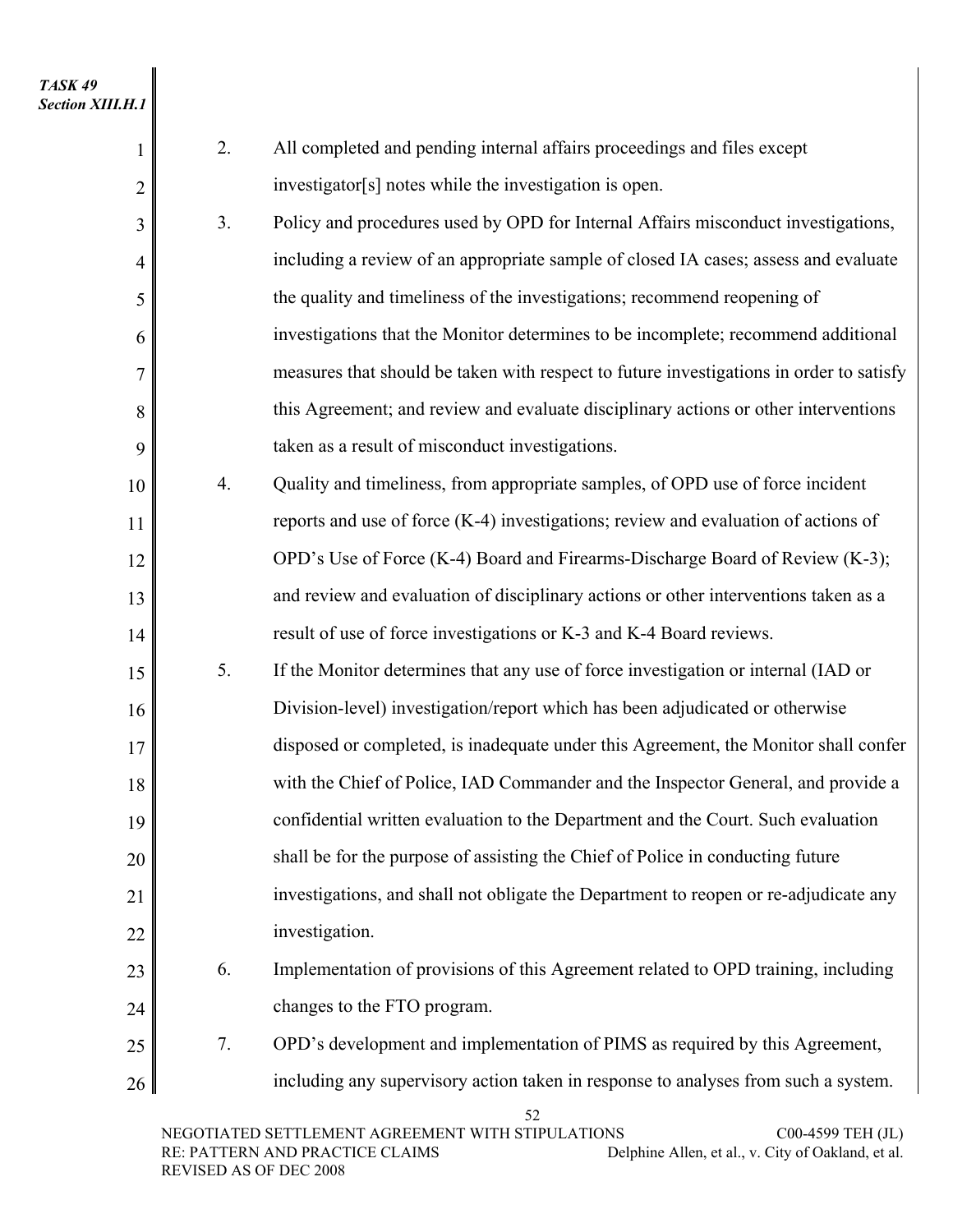## *TASK 49 Section XIII.H.7*

| 1              | 8.                                                                                                     | City/OPD's Performance Appraisal System.                                          |  |  |  |
|----------------|--------------------------------------------------------------------------------------------------------|-----------------------------------------------------------------------------------|--|--|--|
| $\overline{2}$ | 9.<br>Compliance with provisions in this Agreement relating to command, management                     |                                                                                   |  |  |  |
| 3              |                                                                                                        | and supervisory duties.                                                           |  |  |  |
| 4              | 10.                                                                                                    | The Monitor may request information about "court related" problem officers from   |  |  |  |
| 5              | OPD's MLL, the Office of the District Attorney (DA), or the Office of the Public                       |                                                                                   |  |  |  |
| 6              |                                                                                                        | Defender (PD). All information provided to the Monitor by the DA and/or PD shall  |  |  |  |
| 7              |                                                                                                        | be confidential and serve as a "check and balance" of the PIMS.                   |  |  |  |
| 8              | 11.                                                                                                    | Other reviews as deemed relevant, such as sampling cases developed from the       |  |  |  |
| 9              |                                                                                                        | directives targeting specific geographic areas, to ensure that OPD enforcement    |  |  |  |
| 10             |                                                                                                        | activities fully comply with all applicable Department procedures and federal and |  |  |  |
| 11             |                                                                                                        | state law.                                                                        |  |  |  |
| 12             |                                                                                                        | When appropriate, the reviews and evaluations shall include, at a minimum, annual |  |  |  |
| 13             |                                                                                                        | audits of stratified random samples.                                              |  |  |  |
| 14             | <b>Reports</b><br>I.                                                                                   |                                                                                   |  |  |  |
| 15             | During the first two (2) years of this Agreement, the Monitor shall issue quarterly reports to         |                                                                                   |  |  |  |
| 16             | the parties and to the Court. Thereafter, the Monitor shall issue semi-annual reports to the parties   |                                                                                   |  |  |  |
| 17             | and the Court. At any time during the pendency of this Agreement, however, the Monitor may issue       |                                                                                   |  |  |  |
| 18             | reports more frequently if the Monitor determines it appropriate to do so. These reports shall not     |                                                                                   |  |  |  |
|                | 19   include information specifically identifying any individual member/employee. Before issuing a     |                                                                                   |  |  |  |
| 20             | report, the Monitor shall provide to the parties a draft for review to determine if any factual errors |                                                                                   |  |  |  |
| 21             | have been made, and shall consider the parties' responses; the Monitor shall then promptly issue       |                                                                                   |  |  |  |
| 22             | the report. All efforts to make these reports available to the general public shall be made, including |                                                                                   |  |  |  |
| 23             | posting on the Department's web site, unless the Court orders that the reports or any portions of the  |                                                                                   |  |  |  |
| 24             | reports should remain confidential. In addition, public disclosure of the reports and any information  |                                                                                   |  |  |  |

25 contained therein shall comply with the Public Safety Officers' Procedural Bill of Rights.

 $26$   $\frac{1}{11}$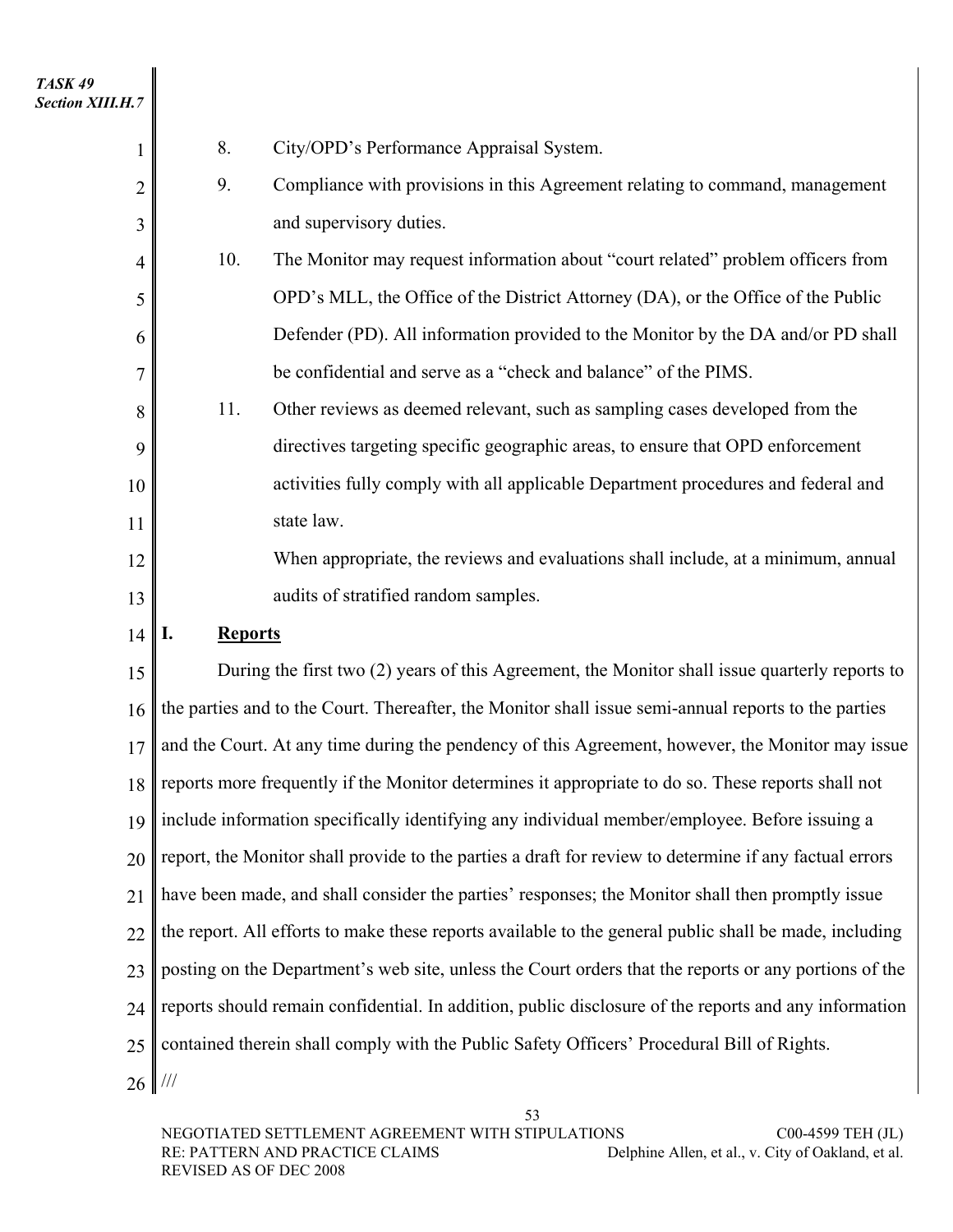1

## **J. Meetings**

2 3 4 5 6 7 8  $\overline{Q}$ 10 11 12 13 1. During the first year of this Agreement, the Monitor shall conduct monthly meetings that shall include representatives of OPD, the City Attorney's Office, the City Manager's Office, the Oakland Police Officers' Association, and plaintiffs' counsel. These meetings may be continued beyond the first year at the request of the parties to this Agreement. The purpose of these meetings is to ensure effective and timely communication between the Monitor, OPD, the City Attorney's Office, the City Manager's Office, the Oakland Police Officers' Association and plaintiffs' counsel regarding the development of procedures and policies under the Agreement, implementation, compliance and information-access issues. Throughout the duration of this Agreement, directives, policies and procedures developed by OPD pursuant to this Agreement shall be provided to plaintiffs' counsel for review and comment as a part of the Department's existing staffing process. Written comments may be returned to the Department by the specified deadline, or verbal comments may be given at the monthly meetings.

14 15 16 17 18 19 20  $21$ 2. The Monitor shall also convene meetings with representatives of OPD, City Attorney's Office, City Manager's Office, the Oakland Police Officers' Association and plaintiffs' counsel to provide a forum for the discussion and comment of the Monitor's reports before the reports are issued to the Court. The plaintiffs' counsel and their retained experts and/or consultants shall be compensated by the City up to but not to exceed Fifty Thousand Dollars (\$50,000); this amount includes all fees and costs over the duration of this Agreement for their participation in the review of policies called for in this Agreement. The plaintiffs' counsel shall submit to the City, on an annual basis during the duration of the Agreement, a statement of such fees and costs.

22

## **K. Access and Limitations to OPD Documentation and Staff**

23 24 25 1. By policy, OPD personnel shall be required to cooperate fully with the Monitor and to provide access to information and personnel in a timely fashion. The Monitor shall have the right to interview any member/employee of OPD pursuant to the provisions of this Agreement.

26 2. Except as restricted below, the City and OPD shall provide the Monitor with full and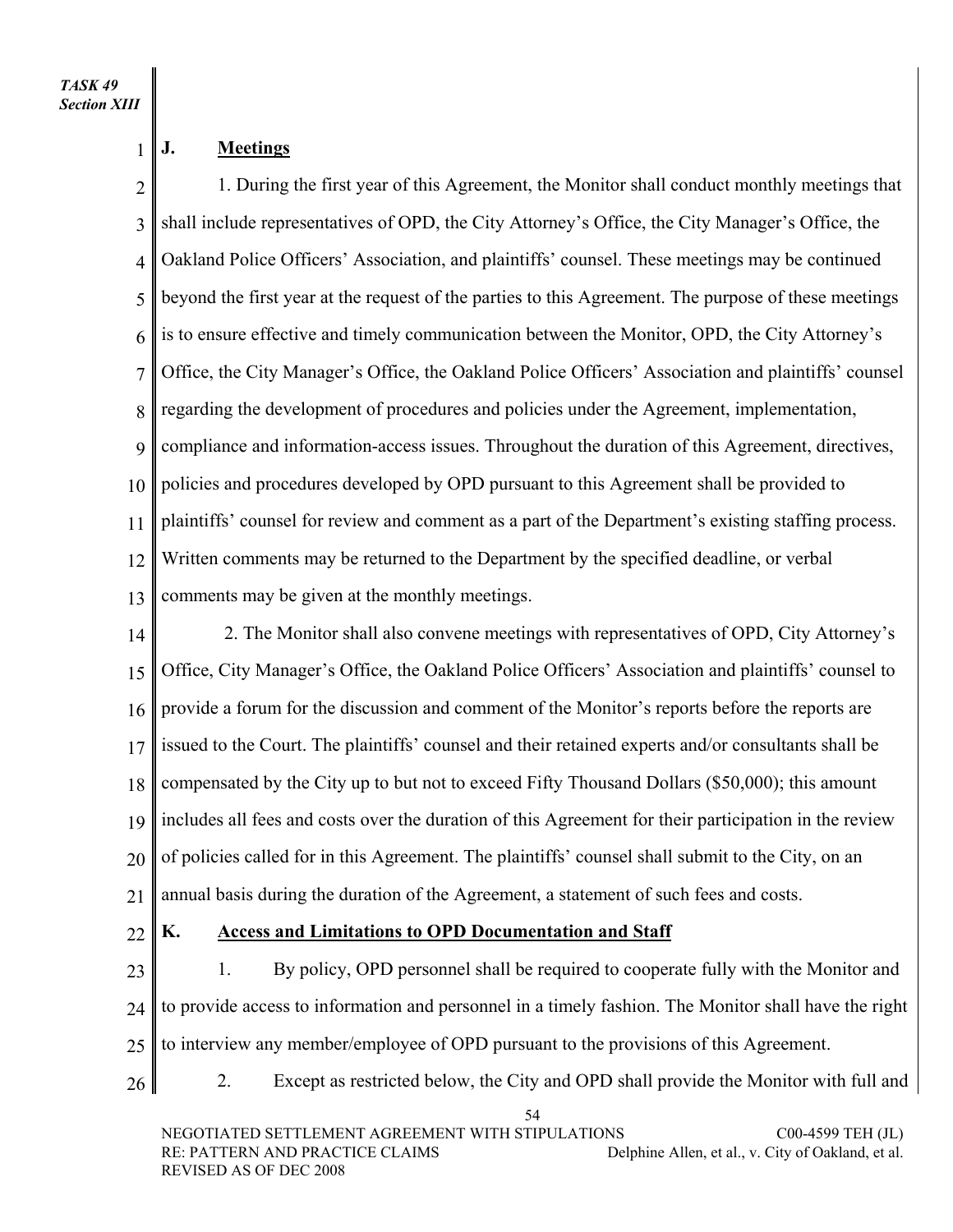1 2 3 4 5 6 7 8 9 10 11 12 13 14 unrestricted access to all OPD staff, facilities and non-privileged documents (including databases) necessary to carry out the duties assigned to the Monitor in a timely fashion. The Monitor shall have the right to interview any member/employee of OPD pursuant to the provisions of this Agreement. The Monitor shall cooperate with the City and the Department to access personnel and facilities in a reasonable manner that, consistent with the Monitor's responsibilities, minimizes interference with daily operations. This right of access shall include all documents regarding use of force data, policies and analyses. The Monitor shall provide the City or Department with reasonable notice of a request for copies of documents. Upon such request, the City and the Department shall provide the Monitor with copies (electronic, where readily available, or hardcopy) of any documents to which the Monitor is entitled access under this Agreement. The Monitor shall maintain all documents obtained from the City, OPD or the plaintiffs' counsel in a confidential manner and shall not disclose non-public information to any person or entity other than the Court or the parties, absent written notice to the City and either consent by the City or a Court order authorizing disclosure.

15 16 17 3. The Monitor shall have access to OPD personnel medical records, generally, if permission for such access is granted by the applicable member/employee, or the information from such records is otherwise contained in investigative files.

18 19 20 21 22 23 24 25 26 4. For any other OPD personnel medical records reasonably necessary to carry out the duties assigned to the Monitor by this Agreement, the Monitor shall notify the Court and the City in writing of the need for such documents, and the City shall so notify the affected member/employee. The Court, the City, or the affected member/employee may, and the City if requested by the affected member/employee shall, notify the Monitor in writing within 10 days (excluding weekends, and federal or state holidays) of any objection they may have to such access. If the parties, the Monitor and, where applicable, the affected member/employee are unable to resolve any such objection, and the Monitor continues to believe that the documents in question are reasonably necessary to assist the Monitor, the Monitor may seek Court authorization for access to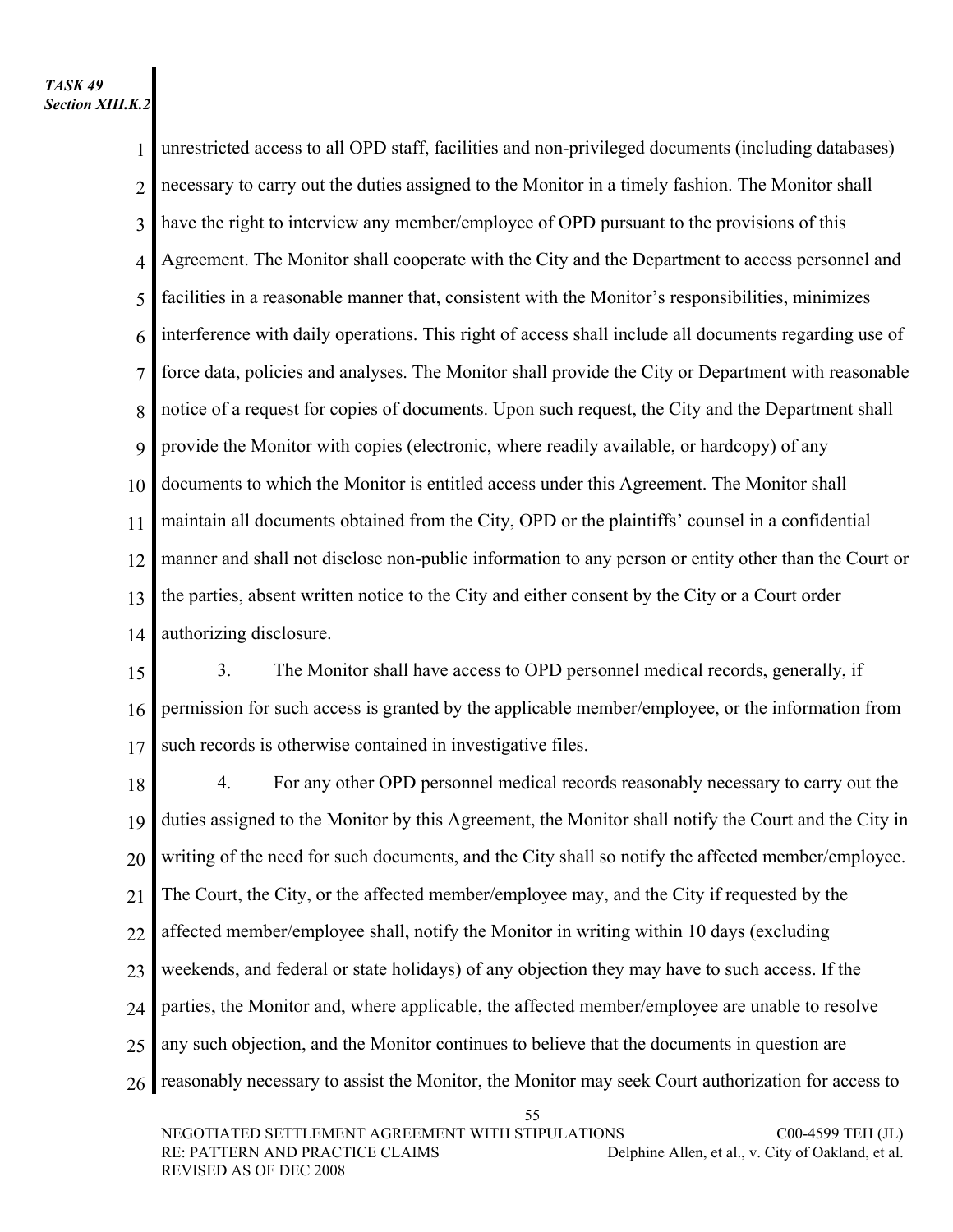1 2 3 4 such documents, subject to any appropriate protective orders. The City shall assert applicable defenses and privileges from disclosure and protections of such records for the City and the affected member/employee. Any documents obtained by this procedure shall be treated as confidential.

5

## **L. Limitations to Personal and Confidential Information**

6 7 8 9 10 11 12 13 14 15 16 17 18 19 20  $21$ Nothing in this Agreement shall be construed to require disclosure of strictly personal information not material to implementation of this Agreement. Personal information includes, but is not limited to, background investigations, personal financial information other than compensation paid by the City, personal medical (including psychological) information, and residential or marital information. The Monitor shall not access attorney-client privileged information or work-product information. If the City or OPD objects to the access to any material, the City shall state why the material is not relevant, or that the information is privileged or otherwise confidential, and shall provide a privilege log. The City and OPD acknowledge that in order to evaluate the performance appraisal system, the disciplinary system for staff, the PIMS system, IAD investigations and other aspects of OPD, the Monitor will need substantial access to information about individual members, information about situations which may be currently in litigation or which may be the subject of future litigation, and information related to ongoing criminal investigations and prosecutions to the extent that disclosures of such information to the Monitor may not compromise or may not reasonably tend to compromise the integrity of the pending criminal investigation. If, after efforts among the parties to resolve the disagreement, the objection remains, the Court shall make the final determination.

22

## **M. Access to Criminal Investigation Files**

23 24 25 1. The Monitor shall have direct access to all documents in criminal investigation files that have been closed by OPD. The Monitor shall also have direct access to all arrest reports, warrants and warrant applications, whether or not contained in open criminal investigation files;

26 where practicable, arrest reports, warrants and warrant applications shall be obtained from sources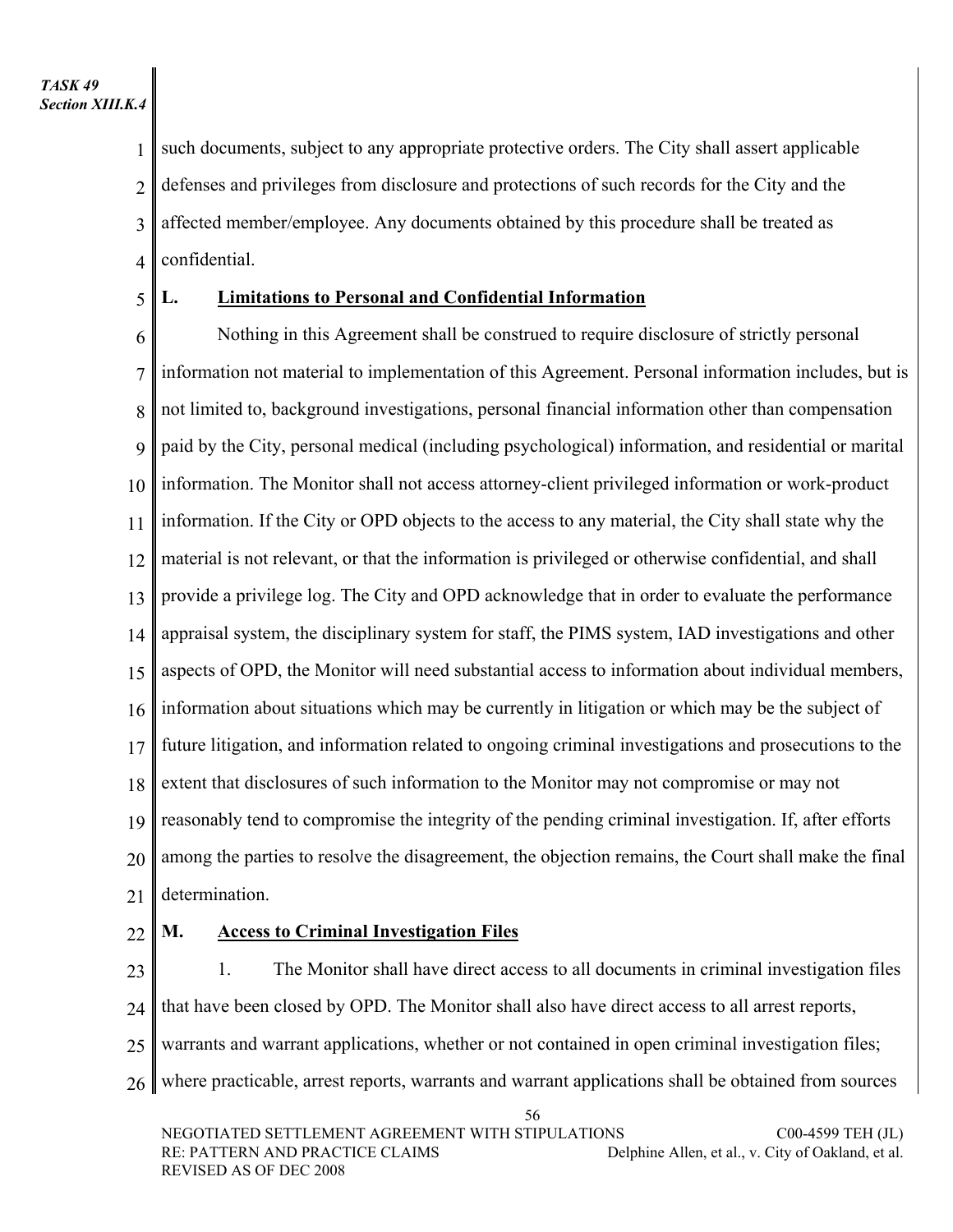1 other than open criminal investigation files.

| $\overline{2}$ | The Monitor shall have access to documents containing confidential information<br>2.                     |  |  |  |  |
|----------------|----------------------------------------------------------------------------------------------------------|--|--|--|--|
| 3              | prepared for and contained solely in open criminal investigations of OPD personnel reasonably            |  |  |  |  |
| 4              | necessary to monitor compliance with this Agreement (other than arrest reports, warrants and             |  |  |  |  |
| 5              | warrant applications which shall be subject to the general access provisions).                           |  |  |  |  |
| 6              | 3.<br>If the Monitor reasonably deems that access to documents contained solely in either:               |  |  |  |  |
| $\overline{7}$ | Open criminal investigation files, which investigations have been open for<br>a.                         |  |  |  |  |
| 8              | more than ten months; or                                                                                 |  |  |  |  |
| 9              | b.<br>Open criminal investigation files of OPD personnel, which investigations                           |  |  |  |  |
| 10             | have been open for less than ten months, is necessary to carry out the duties                            |  |  |  |  |
| 11             | assigned to the Monitor by this Agreement, the Monitor shall notify the                                  |  |  |  |  |
| 12             | Court and the City, in writing, of the need for such documents. After                                    |  |  |  |  |
| 13             | notification by the Monitor, either the Court or the City may respond in                                 |  |  |  |  |
| 14             | writing to the Monitor within ten days (excluding weekends, and federal or                               |  |  |  |  |
| 15             | state holidays), should either have any objection to such access. If the parties                         |  |  |  |  |
| 16             | and the Monitor are unable to resolve any such objection, and the Monitor                                |  |  |  |  |
| 17             | continues to believe that the documents in question are reasonably necessary                             |  |  |  |  |
| 18             | to assist the Monitor, the Monitor may seek Court authorization for access to                            |  |  |  |  |
| 19             | such documents, subject to any appropriate protective orders. Any                                        |  |  |  |  |
| 20             | documents obtained by this procedure shall be treated as confidential.                                   |  |  |  |  |
| 21             | <b>Access to Intelligence Files</b><br>N.                                                                |  |  |  |  |
| 22             | The access provisions of the previous paragraphs do not apply to documents contained                     |  |  |  |  |
| 23             | solely in Anti-Terrorist files, or solely in Intelligence files, or Investigative Notes files or similar |  |  |  |  |
| 24             | files in joint task forces with other law enforcement agencies.                                          |  |  |  |  |

### $25$  0. **O. Access to "Whistle Blowers"**

26 The Monitor shall have full access to any "whistle blower" who wishes to communicate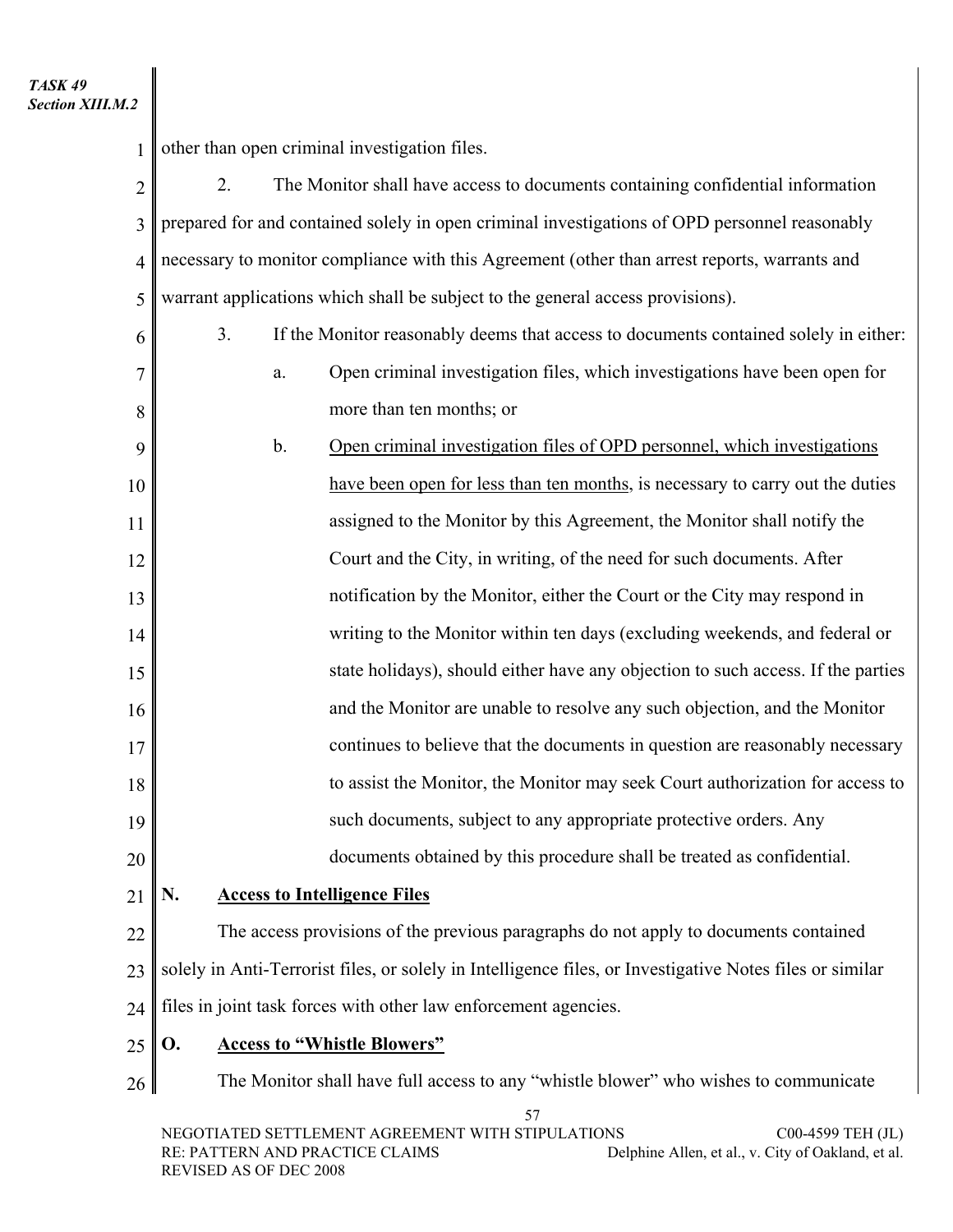1 2 3 4 with the Monitor. The Monitor shall be informed of any and all "whistle blower" reports made by such OPD personnel. The Monitor shall not be given the name of any OPD member/employee who uses the confidential reporting process described above and who indicates that he or she does not want their names given to the Monitor.

5 **P. Testimony**

6 7 8 9 10 The Monitor shall be an agent of the Court and may testify in this case regarding any matter relating to the implementation, enforcement or dissolution of the Agreement. The Monitor shall not testify and/or respond to subpoenas or documents in other matters relating to the City and OPD, except as required or authorized by the Court. The Monitor shall not be retained by any current or future litigant or claimant in a claim or suit against the City and its employees.

11

## **Q. Confidential Records Maintenance**

12 13 14 15 The records maintained by the Monitor shall not be deemed public records. All documents, records, computerized data, and copies of any reports or other information provided to the monitor, as well as any reports, memoranda or other information produced by the monitor, shall be maintained for a period of 12 years following the entry of this Agreement.

16

## **R. Court Resolution of Disputes**

17 18 19 20 21 22 23 24 25 26 In the event the Monitor reports that the duties and the responsibilities of the Monitor, as specified in this Agreement, cannot be carried out because of lack of cooperation, failure to provide appropriate data and documents otherwise called for in this Agreement, lack of timely response or other forms of unwarranted delays from OPD or the City, the Court may impose such remedies as it deems just and necessary. Plaintiffs' counsel may bring motions based on their belief that the City or OPD is failing to comply with the provisions of this Agreement. The City may also bring motions to amend the Agreement, should it determine such changes are necessary to achieve the overall purposes of the Agreement. Before any such motions are brought, the parties shall meet and confer following the exchange of a letter brief. Should it be necessary to continue the meet and confer process, the parties may request mediation before Magistrate Judge Larson, another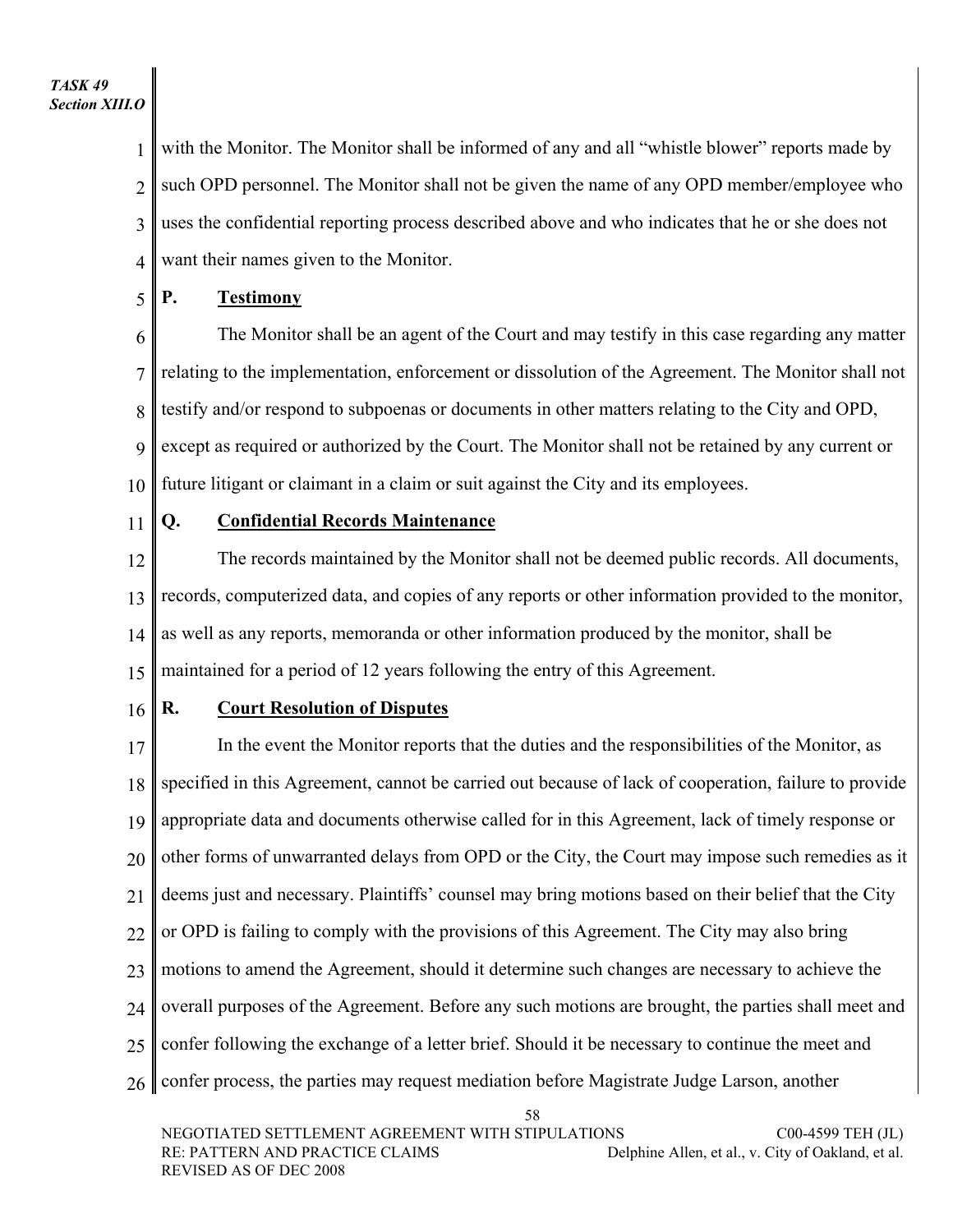1 2 3 4 5 6 7 Magistrate Judge mutually requested, or another Magistrate Judge as designated by the Court. The Court shall hold hearings on such matters and, if plaintiffs prevail, plaintiffs' counsel shall be entitled to their costs and legal fees. Should the plaintiffs not prevail, the standards set forth in FRCP Rule 11 and 42 USC Section 1988 shall apply so as to determine if the City shall be entitled to an award of fees and costs. Additionally, in the event of substantial and/or chronic noncompliance with provisions of this Agreement, the Court may impose such sanctions and/or remedies as it deems just and necessary, including, but not limited to, attorneys' fees.

8 **S. Petitions for Relief**

 $\overline{Q}$ 10 11 12 At any time during the pendency of this Agreement, the City may petition the Court for relief from any provisions of this Agreement. However, such relief shall not be granted unless the City demonstrates that all good faith efforts have been undertaken to comply with the subject provision, that the provision is inconsistent with the overall purposes of the Agreement, and that

13 implementation of the provision is operationally and/or fiscally onerous or impracticable.

### 14 **TASK 50 (Section XIV)**

### 15 **XIV. COMPLIANCE UNIT**

### 16 **A. Compliance Unit Liaison Policy**

17 18 19 20  $21$ Within 30 days from the effective date of this Agreement, OPD shall hire and retain, or reassign current OPD members/employees, to serve as an OPD Compliance Unit for the duration of this Agreement. The Compliance Unit shall serve as the liaison between OPD, the Monitor and the plaintiffs' counsel, and shall assist with OPD's compliance with the Agreement. Among other things, the Compliance Unit shall:

- 22
- 1. Facilitate the provision of data and documents;
- 23 2. Provide to the Monitor access to OPD personnel, as needed;
- 24 3. Ensure that documents and records are maintained as required by the Agreement;
- 25 4. Prepare a semi-annual report describing the steps taken, during that reporting period,
- $26$  to comply with the provisions of the Agreement.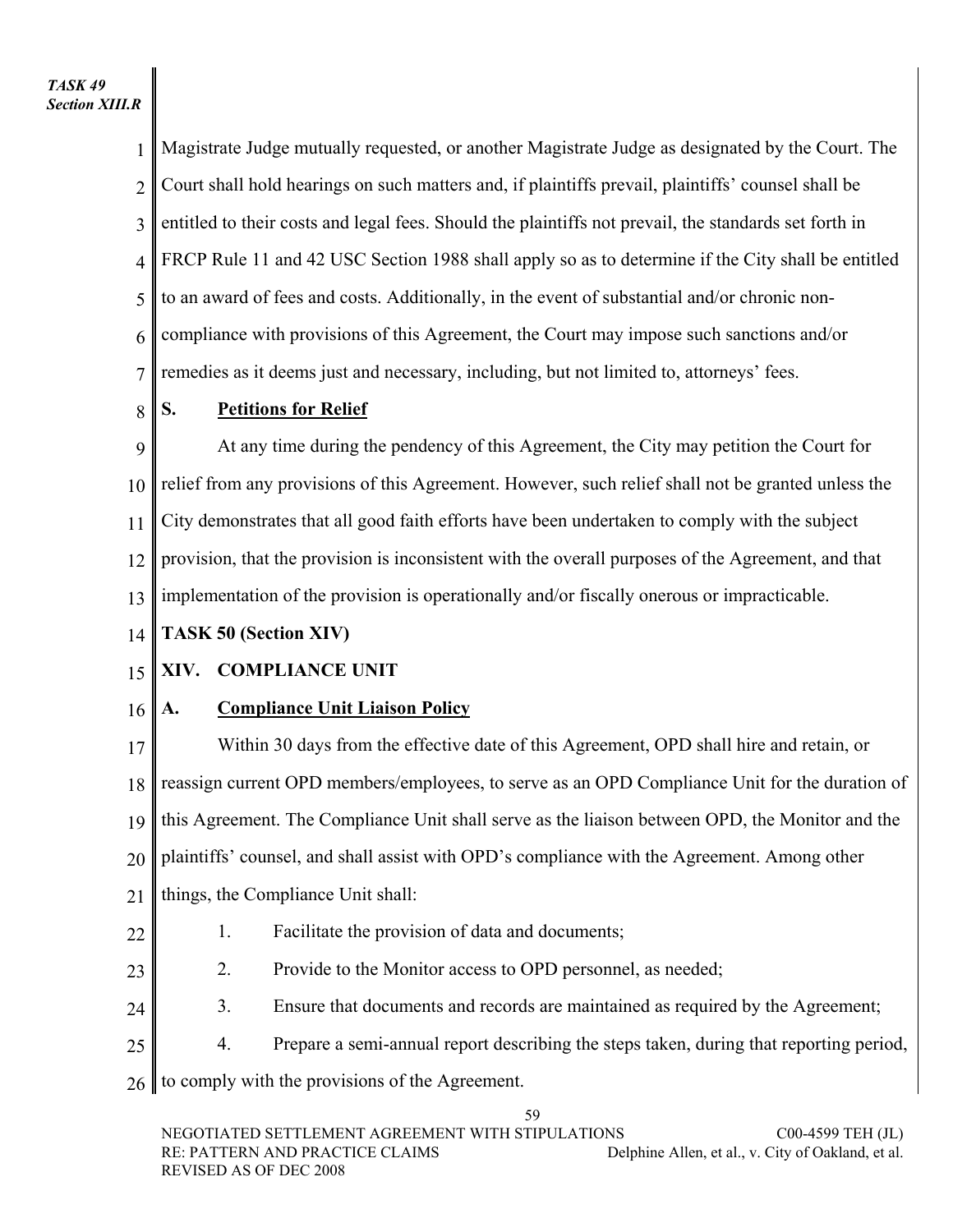| <b>TASK 51</b><br><b>Section XIV</b>                                                              |                                                                                                        |  |  |
|---------------------------------------------------------------------------------------------------|--------------------------------------------------------------------------------------------------------|--|--|
| $\mathbf{1}$                                                                                      | ///                                                                                                    |  |  |
| $\overline{2}$                                                                                    | ///                                                                                                    |  |  |
| 3                                                                                                 | <b>TASK 51 (Section XIV)</b>                                                                           |  |  |
| $\overline{4}$                                                                                    | <b>Compliance Audits and Integrity Tests</b><br><b>B.</b>                                              |  |  |
| 5                                                                                                 | Upon implementation of policies and procedures pursuant to this Agreement, OPD shall                   |  |  |
| 6                                                                                                 | conduct annual audits of stratified, random samples of:                                                |  |  |
| $\overline{7}$                                                                                    | Arrest and offense reports, and follow-up investigation reports, including, but not<br>1.              |  |  |
| 8                                                                                                 | limited to, arrests for narcotics-related possessory offenses not discovered in the course of a search |  |  |
| 9                                                                                                 | pursuant to arrest for other crimes;                                                                   |  |  |
| 10                                                                                                | Use of force incident reports and use of force investigations;<br>2.                                   |  |  |
| 11                                                                                                | 3.<br>Complaint processing and investigation, to include but not limited to timeliness and             |  |  |
| 12                                                                                                | quality;                                                                                               |  |  |
| 13                                                                                                | Mobile Data Terminal traffic;<br>4.                                                                    |  |  |
| 14                                                                                                | Personnel evaluations;<br>5.                                                                           |  |  |
| 15                                                                                                | Citizen accessibility to the complaint process and the availability of complaint<br>6.                 |  |  |
| 16                                                                                                | forms.                                                                                                 |  |  |
| 17                                                                                                | The review of documents shall entail, at a minimum, a review for completeness of the                   |  |  |
| 18                                                                                                | information contained, and an examination for inappropriate "boilerplate" language, inconsistent       |  |  |
| 19                                                                                                | information, or lack of articulation of the legal basis for the applicable action.                     |  |  |
| 20                                                                                                | OPD shall conduct audits of the identified areas annually, unless the timing of an IMT audit           |  |  |
| 21                                                                                                | of the same area makes an OIG audit redundant or unnecessary. If the OIG determines an audit of        |  |  |
| 22                                                                                                | any of the six areas to be redundant or unnecessary, an audit of another area outlined in this         |  |  |
| 23                                                                                                | Agreement may be substituted that would result in identifying and correcting other pressing            |  |  |
| 24                                                                                                | compliance issues. The OIG shall notify the IMT and determine due dates for substitute audits.         |  |  |
| 25                                                                                                | Audit methodology should include random and stratified sampling, where appropriate.                    |  |  |
| The results of audits conducted pursuant to this paragraph shall be included in OPD's semi-<br>26 |                                                                                                        |  |  |
|                                                                                                   | 60<br>NEGOTIATED SETTLEMENT AGREEMENT WITH STIPULATIONS<br>C00-4599 TEH (JL)                           |  |  |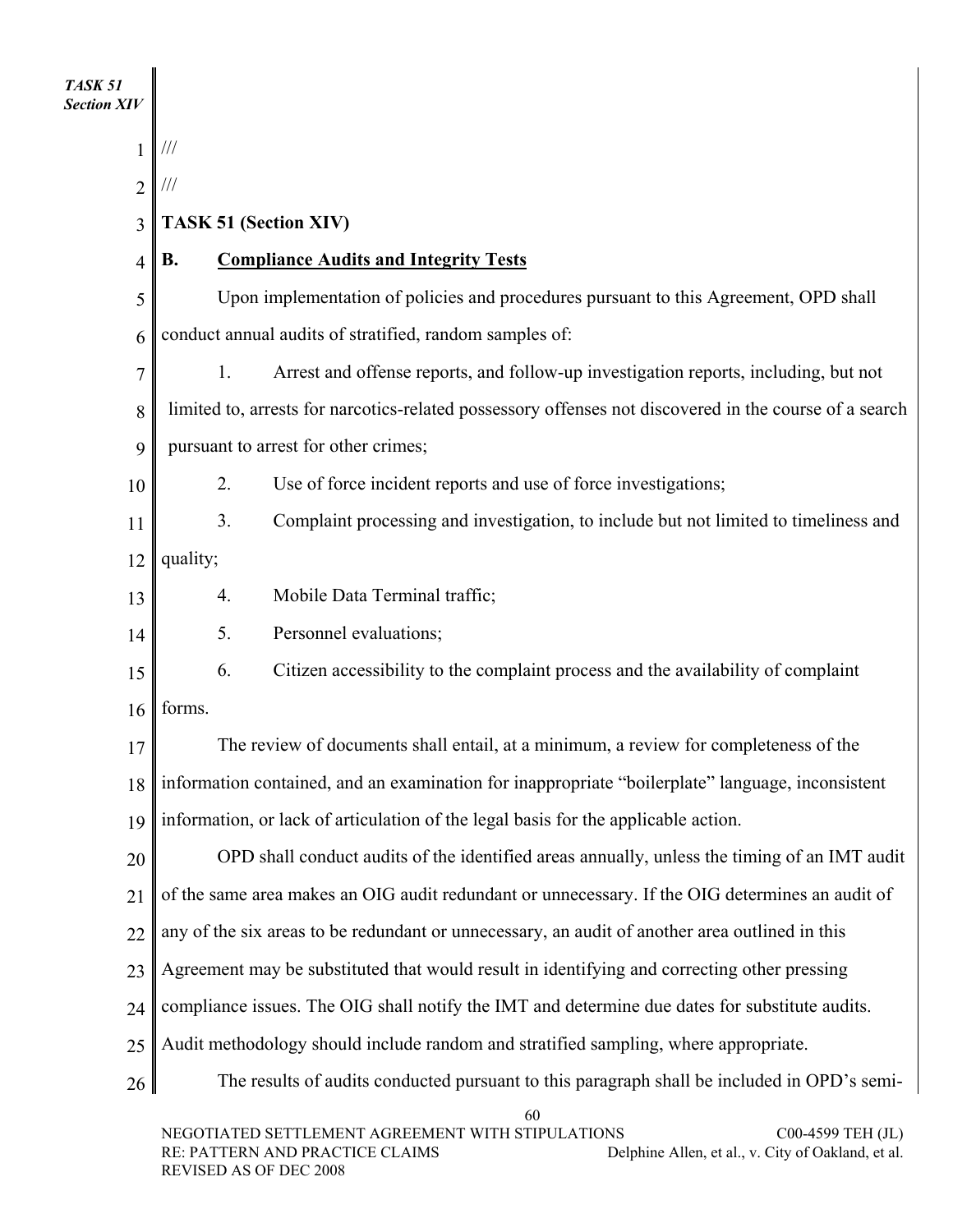1 annual compliance reports.

2 ///

5

3 **TASK 52 (Section XV)** 

- 4 **XV. HOUSEKEEPING PROVISIONS** 
	- **A. Reports and Records to be Maintained by the OPD**

6 7 8  $\overline{Q}$ 1. The City and OPD shall file regular status reports with the Court delineating the steps taken by OPD to comply with the provisions of this Agreement. Commencing within 120 days from the effective date of this Agreement, these reports shall be filed twice annually, at six (6) month intervals, until this Agreement is terminated.

10 11 2. During the term of this Agreement, the City and OPD shall maintain all records necessary to document compliance with the Agreement.

12

# **B. Implementation and Jurisdiction**

13 14 1. This Agreement shall become effective on the date of entry by the Court. The implementation of the provisions of this Agreement is as specified in each provision.

15 16 17 18 19 20  $21$ 22 23 24 2. All deadlines stated in this document are to be calculated as business days, not calendar days, unless otherwise specified. The deadlines, specified in Section XV, paragraph C (Meet and Confer), are to be calculated as calendar days. The calculation of days in the Settlement Agreement will be based on the Federal Court calendar referencing holidays. The deadlines provided for implementation specified in the Settlement Agreement are mandatory deadlines and failure to meet these deadlines will result in the City being deemed out of compliance unless the Monitor and or the Court deems otherwise. Appended to this Agreement is the Department's Business Implementation Plan. The interim dates specified in this Plan are recommended dates to assist the Department's critical path planning of the overall implementation of the reforms. These interim dates may be adjusted based on operational efficiencies and budgetary restraints.

25  $26 \parallel$  of this Agreement. This Agreement shall remain in effect for five (5) years following the entry by 3. The Court shall retain jurisdiction over this action, for all purposes, during the term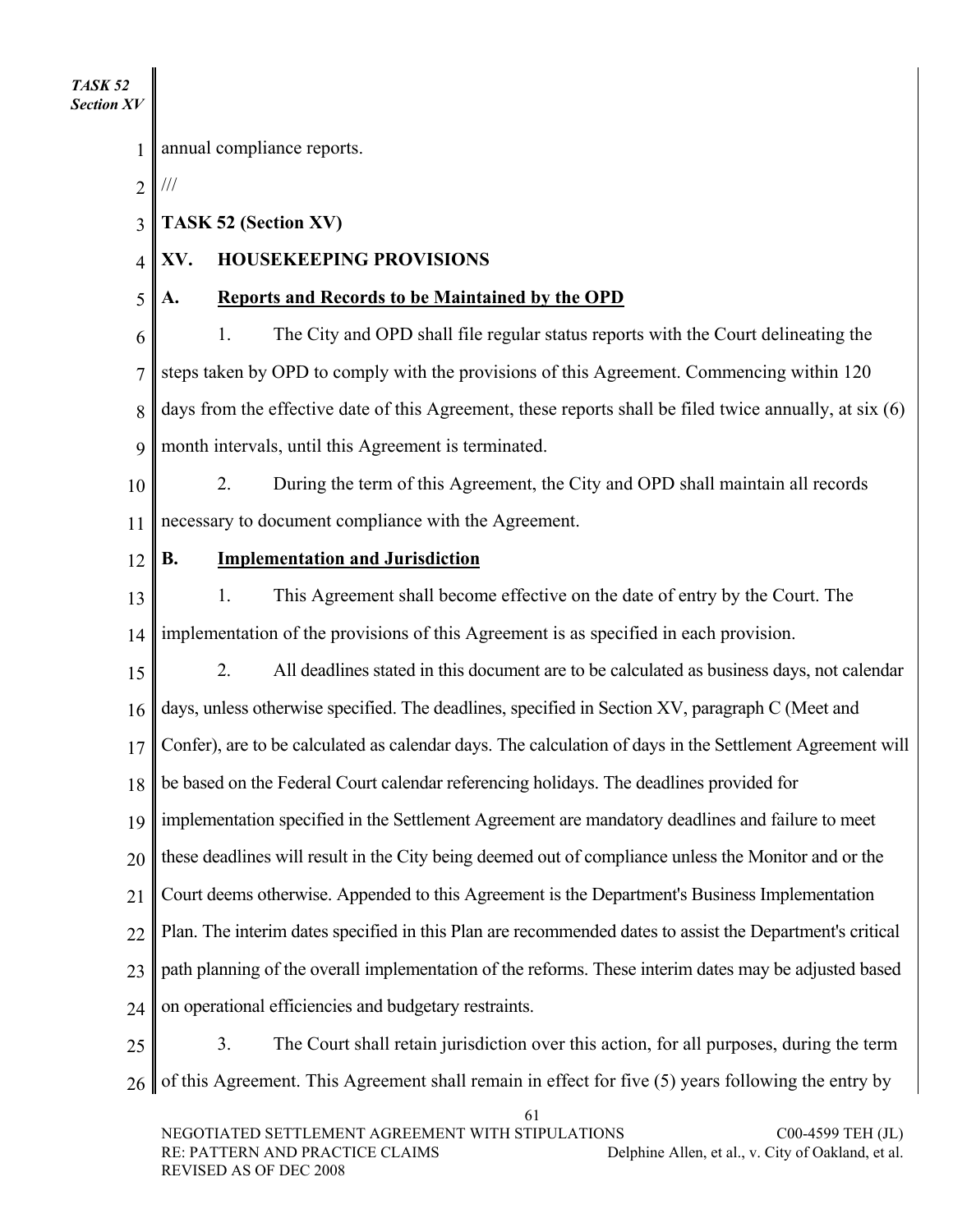1 2 3 4 5 6 7 8  $\overline{Q}$ 10 11 12 the Court, but shall, under no circumstances, exceed seven (7) years. Without further action, the Agreement shall terminate five (5) years from the effective date, unless the Monitor reports to the Court that an extension of time, not to exceed two (2) years, is reasonably necessary to serve the purposes of the Agreement. The City may contest the extension, by motion to be heard by the Court, no later than 60 days prior to the expiration of the Agreement. The City may present evidence to the Court in support of the motion. At such hearing, the City has the burden to establish substantial compliance with the Agreement during the five-year period. "Substantial compliance" is defined, for the purposes of this Agreement, as meaning that OPD has complied with the material provisions of the Agreement. Materiality is determined by reference to the overall objectives of the Agreement. Non-compliance with technicalities or, otherwise, minor failures to comply while generally complying with the Agreement, shall not be deemed failure to substantially comply with the Agreement.

13 14 15 4. The City and the plaintiffs may jointly stipulate, by and through their counsel of record, to make changes, modifications and amendments to this Agreement. Such stipulations shall be reported to the Monitor and are subject to the approval of the Court.

16 17 18 19 20 5. If any term or provision of this Settlement Agreement shall be found to be void, invalid, illegal or unenforceable by the Court, notwithstanding such determination, such term or provision shall remain in force and effect to the extent allowed by such ruling. In addition, notwithstanding such determination, all other terms and provisions of this Settlement Agreement shall remain in full force and effect.

21 22 23 24 25 26 6. The City shall not be deemed to be in violation of any provision of this Agreement by reason of the failure to perform any of its obligations hereunder to the extent that such failure is due to unforeseen circumstances. "Unforeseen circumstances" include conditions not reasonably foreseeable by the City at the time the Agreement was executed: acts of God, catastrophic weather conditions, riots, insurrection, war, acts of a court of competent jurisdiction or any similar circumstance for which the City is not responsible and which is not within the City's control.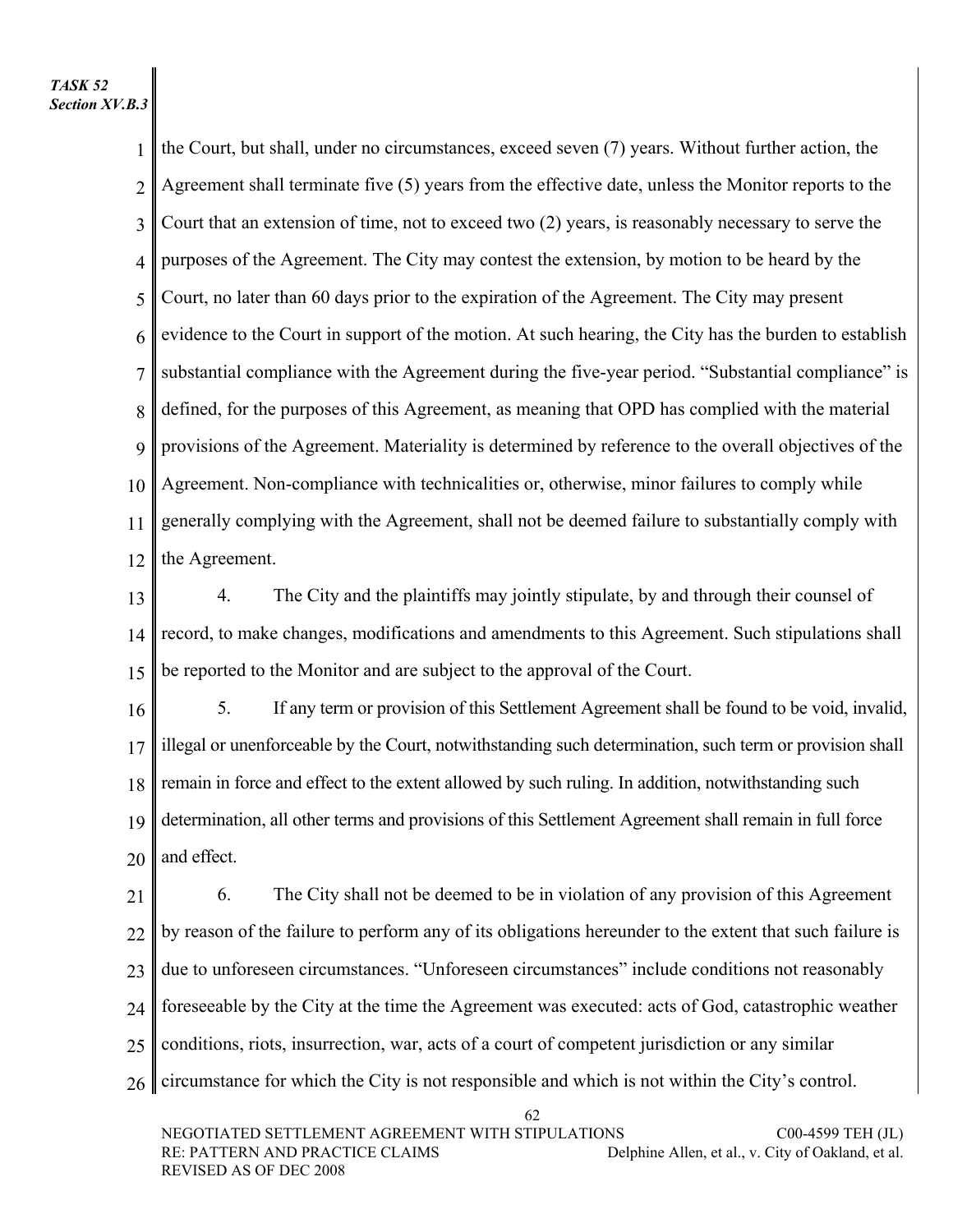1 2 3 4 5 6 Delays caused by unforeseen circumstances shall reasonably extend the time of compliance. The City may seek from the Court a reasonable extension of time to comply with the provision of the Agreement, or other relief, as soon as practicable, but no later than 45 days of the time the City becomes aware of the unforeseen circumstances. The City shall issue a notice to the Court, Monitor and plaintiffs' counsel. The notice shall include a description of the unforeseen circumstances and the steps taken to minimize the risk of non-compliance.

7 8 9 10 11 12 7. If any unforeseen circumstance occurs which causes a failure to timely carry out any requirements of this Agreement, the City shall notify the Court and plaintiffs' counsel in writing within 20 calendar days of the time that the City becomes aware of the unforeseen circumstance and its impact on the City's ability to perform under the Agreement. The notice shall describe the cause of the failure to perform and the measures taken to prevent or minimize the failure. The City shall implement all reasonable measures to avoid or minimize any such failure.

13 14 15 16 8. If plaintiffs' counsel and the City agree or the Court determines that delay in meeting any schedule or obligation in this Agreement has been caused by unforeseen circumstances then, subject to the provisions of Section XV, paragraph B (4), the time for performance shall be extended for a period up to that equal to such delay.

17

# **C. Meet-and-Confer Process**

18 19 20 21 22 23 24 25 26 l 1. As part of any meet-and-confer or consulting process demanded by OPD member/employee bargaining units, as described on page 2, lines 12-20, the City shall discuss and seek to resolve with those OPD member/employee bargaining units any disputes or uncertainties regarding which provisions are subject to such process. The City shall identify and provide to the OPD member/employee bargaining units the provisions of this Agreement such as it believes are subject to the process being demanded. Within 30 days of the date of the completion of the meetand-confer process, the City shall report to the Court the results of any such discussion on this question. In the event that the City and the OPD member/employee bargaining units are unable to resolve the list of the provisions of the Agreement which are subject to the meet-and-confer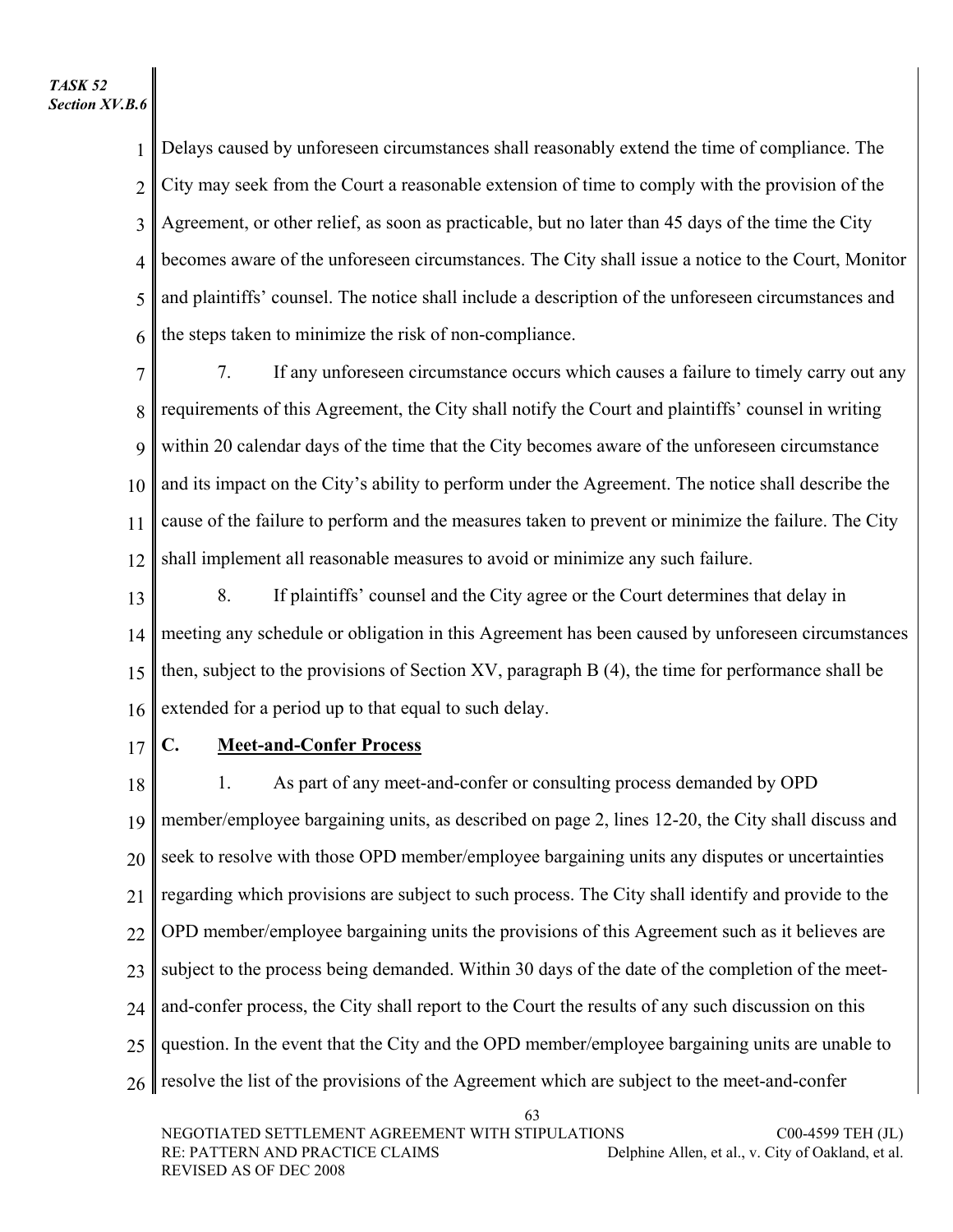7

8

9

10

11

1 2 3 process, the City shall seek declaratory relief from this Court to resolve such issue, provided that the OPD member/employee bargaining units shall receive notice and an opportunity to be heard by the Court on this issue.

4 5 6 2. Following the resolution of any dispute or uncertainty regarding the issues subject to a demanded process, the City shall continue with that process. The City shall report to the Court on the progress of such process. The reports shall include:

- a. Proposed agreements with the OPD member/employee bargaining units relating to provisions of this Agreement as they are resolved by the City arising from the meet-and-confer process as they are determined, and
	- b. A list of provisions identified, pursuant to paragraph (1) of this Section, such as are scheduled for implementation within 45 days.

12 13 14 15 16 17 18 19 20 21 22 23 24 25 26 3. With regard to a matter that is not a mandatory subject of collective bargaining, the City shall not propose or enter into any such agreement with OPD member/employee bargaining units that will adversely affect the City's timely implementation of this Agreement. With regard to all such agreements with the OPD member/employee bargaining units, the City shall not make them effective before the expiration of 45 days after such proposed agreement is reported to the Court. The time for implementation of any provisions of this Agreement affected by such agreement with the OPD member/employee bargaining units, concerning a mandatory subject of bargaining, shall be extended for such 45-day period. If the Court determines that implementation of such proposed agreement would not significantly impact the City's ability to implement the affected provision(s) of this Agreement, the Court shall waive some or all of such 45-day period, and the City shall initiate such implementation. If such determination is not made, the parties shall discuss appropriate clarifications or modifications to this Agreement. Where the parties believe that a modification of this Agreement is appropriate, they shall present such modification to the Court for its consideration. The implementation date for the affected provision(s) of this Agreement shall be extended while the matter is before the Court, unless the Court orders earlier implementation.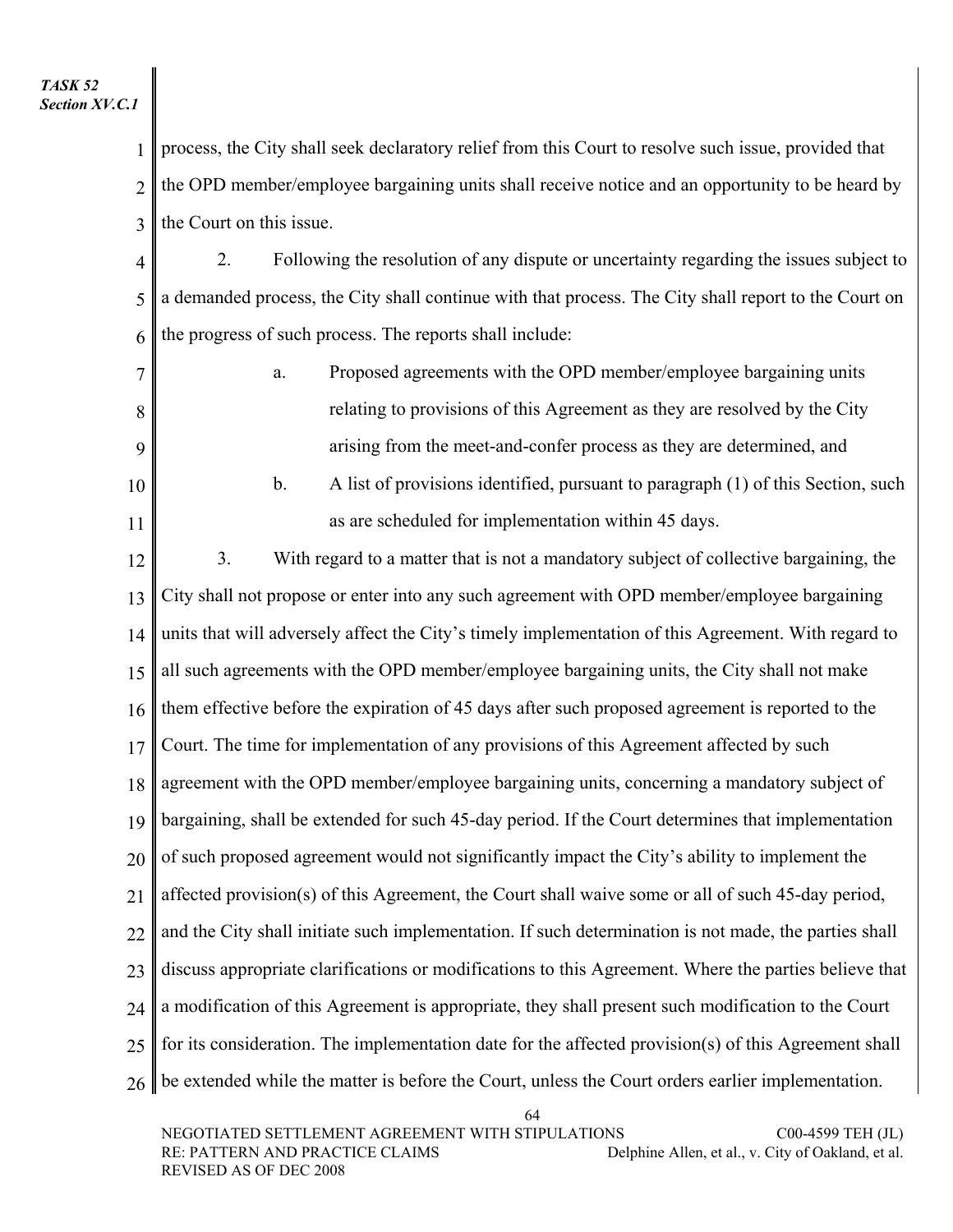1 2 3 Any motion concerning a proposed bargaining agreement with the OPD member/employee bargaining units, pertaining to the provisions of this Agreement, shall be brought during the 45-day period.

4 5 6 7 8 9 10 11 12 13 14 15 4. In the event that the City believes the meet-and-confer process, consultation, or any such proposed agreement or resolution of a dispute with OPD member/employee bargaining units resulting from the meet-and-confer process, will impair the City's ability to timely implement one or more provisions of this Agreement, and the OPD member/employee bargaining units and the City are unable to agree upon or reach an appropriate resolution, then the City shall so report to the Court and shall seek appropriate declaratory or injunctive relief (including specific performance) on such provision(s). The plaintiffs' counsel also may seek relief from the Court in the event that the plaintiffs' counsel believe the meet-and-confer process, consultation, or any such proposed agreements or resolution of disputes with OPD member/employee bargaining units will impair the City's ability timely to implement one or more provisions of this Agreement, and the plaintiffs' counsel and the City are unable to agree on an appropriate resolution. Any such motion shall demonstrate the ways in which the City would be so impaired.

16 17 18 19 20 21 22 23 24 5. In ruling on a motion under page 2, lines 12-20, or in regard to any meet and confer issue identified pursuant to Section XV, paragraphs  $C(1)$ ,  $(2)$  and  $(3)$ , the Court shall consider, *inter alia*, whether the City's proposed agreements, or the resolution of disputes with OPD member/employee bargaining units which address provision(s) of this Agreement, are consistent with the objectives underlying such provision(s), and whether the City has satisfied its labor relations obligations under state and local law. On any such motion, if the City has engaged in good faith efforts (including consideration of the manner in which the City carried out any applicable meet-and-confer or consulting obligations) to be able to implement this Agreement in a timely manner, the City:

25 26 a. Shall not be in contempt or liable for any other penalties, and b. May be potentially held in breach for such provision(s) only for the limited

<sup>65</sup>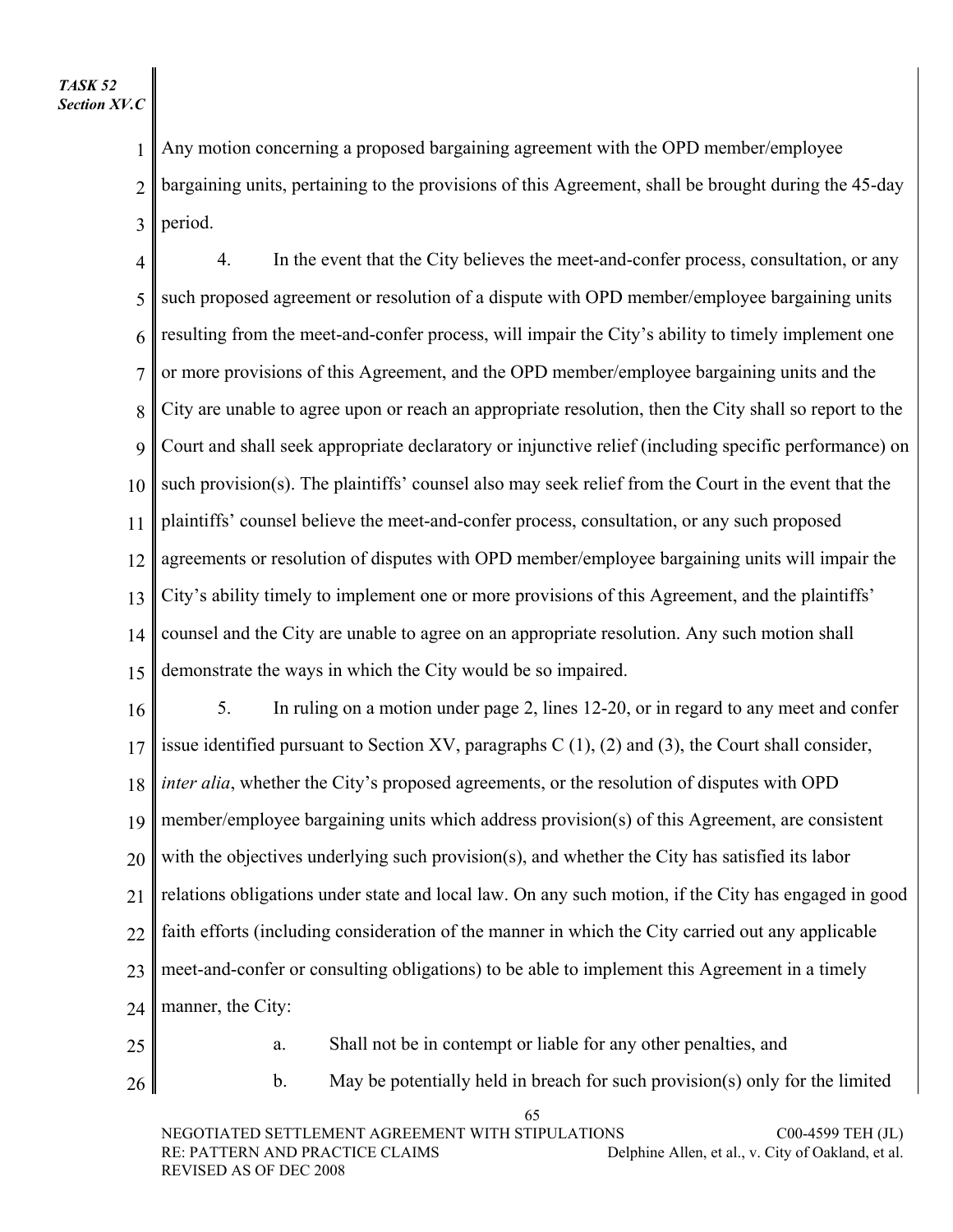|    |                                                                                             |                | purpose of the issuance of declaratory or injunctive remedies (including                             |  |
|----|---------------------------------------------------------------------------------------------|----------------|------------------------------------------------------------------------------------------------------|--|
| 2  |                                                                                             |                | specific performance), but may not be regarded as in breach for any other                            |  |
| 3  |                                                                                             |                | purpose.                                                                                             |  |
| 4  | 6.                                                                                          |                | If there is a significant change in a state law that impairs or impedes the City's                   |  |
| 5  |                                                                                             |                | ability to implement this Agreement, then each of the parties reserves the right to seek declaratory |  |
| 6  |                                                                                             |                | relief or other relief from the Court regarding implementation of the affected provisions of this    |  |
| 7  |                                                                                             |                | Agreement in light of the change in state law.                                                       |  |
| 8  | 7.                                                                                          |                | The parties agree to defend this Agreement. The parties shall notify each other of                   |  |
| 9  | any Court or administrative challenge to this Agreement. In the event any provision of this |                |                                                                                                      |  |
| 10 |                                                                                             |                | Agreement is challenged in any local or state court, the parties may seek removal of the action to a |  |
| 11 | federal court.                                                                              |                |                                                                                                      |  |
| 12 | 8.                                                                                          |                | In order to meet this provision of the Settlement Agreement, and facilitate the                      |  |
| 13 | orderly dissemination of new or revised directives, policies and procedures, the following  |                |                                                                                                      |  |
| 14 | procedures are recommended:                                                                 |                |                                                                                                      |  |
| 15 |                                                                                             | a.             | Upon final draft approval by the Chief of Police, the unsigned draft shall be                        |  |
| 16 |                                                                                             |                | forwarded by hand delivery, facsimile, or United States mail to the                                  |  |
| 17 |                                                                                             |                | Independent Monitor, plaintiff's counsel, and the OPOA.                                              |  |
| 18 |                                                                                             | b.             | If the new or revised directive, policy or procedure does not require the Chief                      |  |
| 19 |                                                                                             |                | of Police's signature, the Office of Inspector General will forward by either                        |  |
| 20 |                                                                                             |                | hand delivery, facsimile or United States mail to the Independent Monitor,                           |  |
| 21 |                                                                                             |                | plaintiff's counsel and the OPOA.                                                                    |  |
| 22 |                                                                                             | $\mathbf{c}$ . | The plaintiff's counsel and the OPOA shall have fifteen (15) calendar days                           |  |
| 23 |                                                                                             |                | from the date of receipt of any draft directive, policy or procedure to make                         |  |
| 24 |                                                                                             |                | written comments. All written or verbal comments or recommendations                                  |  |
| 25 |                                                                                             |                | should be directed to the Office of Inspector General.                                               |  |
| 26 |                                                                                             | $\mathbf{d}$ . | Any party may request that a discussion over any draft directive, policy or                          |  |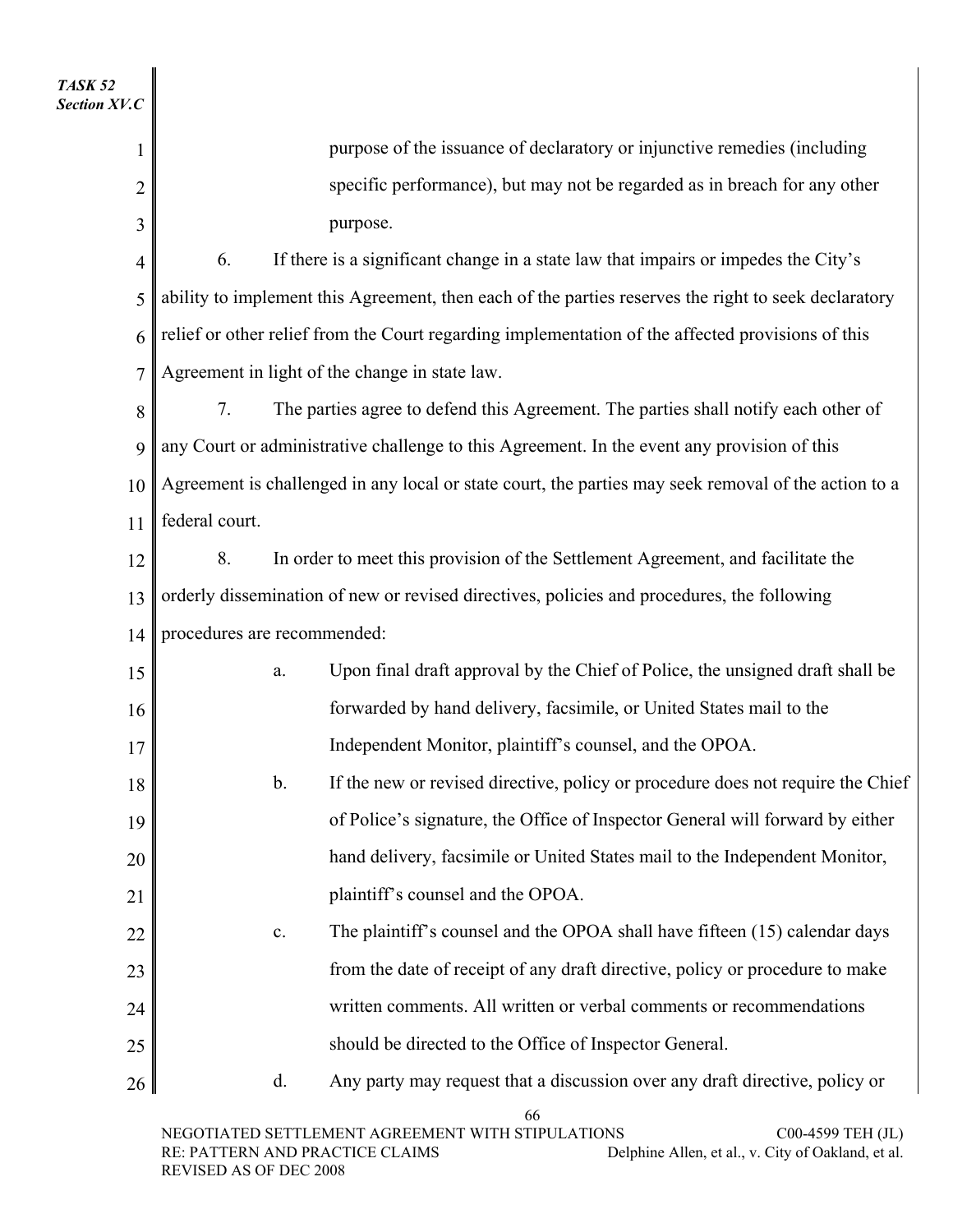| TASK 52          |  |
|------------------|--|
| Section XV.C.8.d |  |

| $\mathbf{1}$   |               | procedure be placed on the agenda for discussion at the next monthly                        |
|----------------|---------------|---------------------------------------------------------------------------------------------|
| $\overline{2}$ |               | meeting required by-this-Settlement Agreement. Placing of the item on this                  |
| 3              |               | agenda shall automatically extend any deadlines associated with the                         |
| $\overline{4}$ |               | directive, policy or procedure until either 15 calendar days (or the next                   |
| 5              |               | regular work day if the 15 <sup>th</sup> day falls on a Saturday, Sunday, or holiday) after |
| 6              |               | the next monthly meeting where the item is discussed or, if the item is not                 |
| 7              |               | resolved at the next monthly meeting, until 15 calendar days (or the next                   |
| 8              |               | regular work day if the 15 <sup>th</sup> day falls on a Saturday, Sunday, or holiday) after |
| 9              |               | the monthly meeting at which the item is resolved and agreed to by the                      |
| 10             |               | parties as reflected in the minutes of the monthly meeting in the event of an               |
| 11             |               | extension as contemplated by this paragraph, or in the case of any other                    |
| 12             |               | directive, policy or procedure where the parties desire to extend the deadline,             |
| 13             |               | the parties can stipulate to a different deadline date other than as set forth              |
| 14             |               | above without Court approval, with said stipulation to be reflected in a letter             |
| 15             |               | agreement and in the minutes of the monthly meeting.                                        |
| 16             | e.            | In the event the plaintiffs counsel or the OPOA fails to respond to any draft               |
| 17             |               | directive, policy or procedure within fifteen (15) calendar days, (or the next              |
| 18             |               | regular work day if the 15 <sup>th</sup> day falls on a Saturday, Sunday, or holiday) the   |
| 19             |               | parties shall have deemed to have no comments or recommendations.                           |
| 20             | f.            | Once the draft is returned to the Department, drafts requiring the Chiefs                   |
| 21             |               | signature shall be reviewed by the Chief of Police for final approval. The                  |
| 22             |               | Office of Inspector General and the appropriate Task Manager will review                    |
| 23             |               | drafts not requiring the Chiefs signature.                                                  |
| 24             |               | <b>END OF DOCUMENT</b>                                                                      |
| 25             | $\frac{1}{1}$ |                                                                                             |
| $26$  ///      |               |                                                                                             |